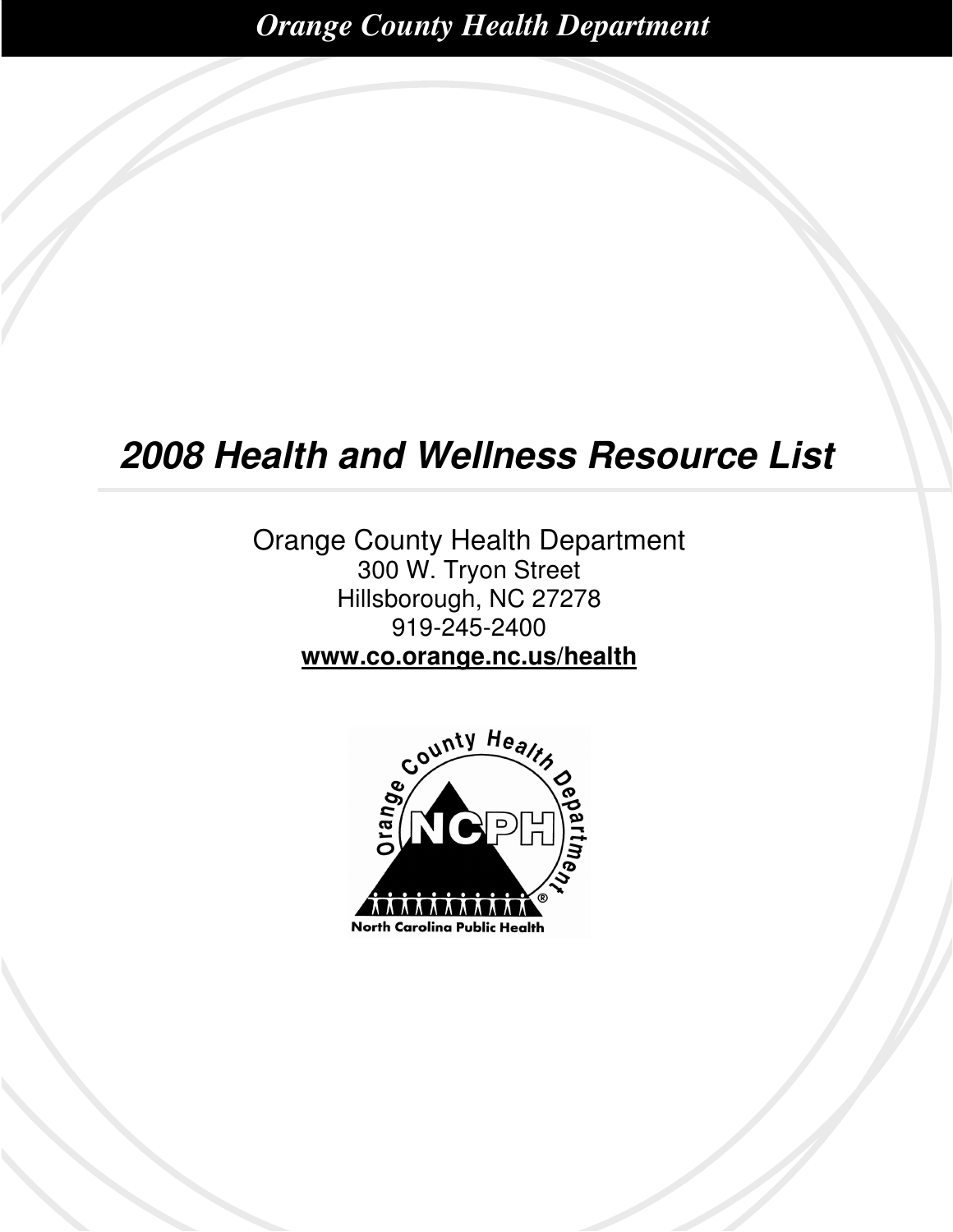# **Table of Contents**

**Orange County Health and Wellness Resource List**

| Category        | Page |
|-----------------|------|
|                 | 3    |
|                 | 3    |
|                 | 4    |
|                 | 4    |
|                 | 5    |
|                 | 5    |
|                 | 6    |
|                 | 13   |
|                 | 15   |
|                 | 16   |
|                 | 17   |
|                 | 18   |
|                 | 19   |
|                 | 19   |
|                 | 20   |
|                 | 20   |
|                 | 20   |
|                 | 21   |
|                 | 21   |
|                 | 23   |
|                 | 23   |
|                 | 24   |
|                 | 24   |
|                 | 25   |
|                 | 26   |
|                 | 27   |
|                 | 28   |
|                 | 28   |
|                 | 29   |
|                 | 31   |
|                 | 32   |
|                 | 33   |
|                 | 35   |
|                 | 36   |
|                 | 38   |
|                 | 39   |
|                 | 39   |
| <b>Appendix</b> |      |
|                 | 40   |
|                 | 43   |
|                 |      |

*For entry additions or updates, contact the Health Promotion and Education Services Division at 919-245-2462.*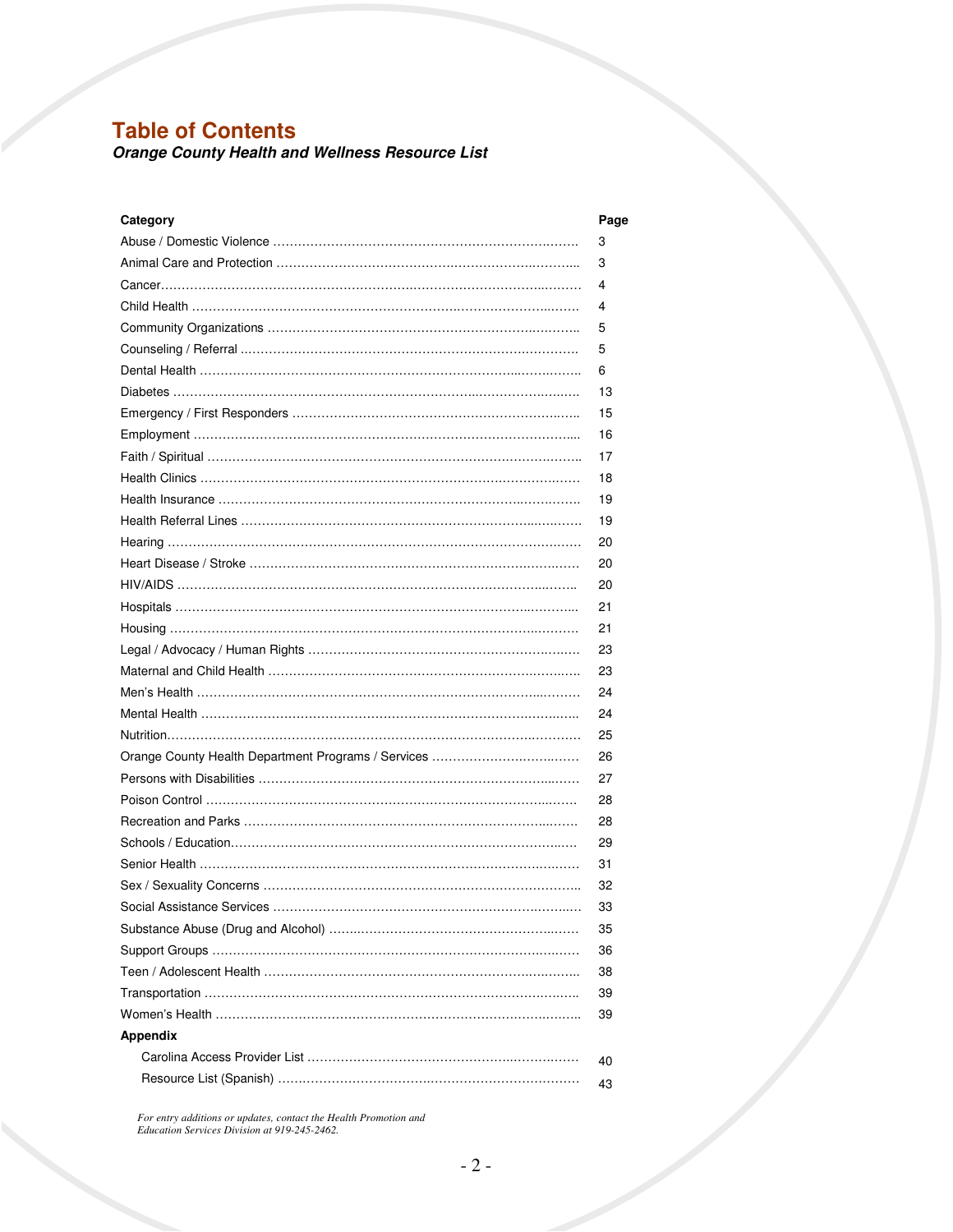## **Abuse/Domestic Violence**

#### **Child Abuse Hotline**

Phone: 800-422-4453

### **Durham Crisis Response Center**

| Phone:   | 919-403-6562 / 919-403-9425 (Crisis Line)                 |
|----------|-----------------------------------------------------------|
| Address: | 206 N. Dillard Street                                     |
|          | Durham, NC 27701                                          |
| Website: | www.durhamcrisisresponse.org                              |
|          | Description: The Durham Crisis Response Center works with |
|          | the community to end domestic and sexual                  |
|          | violence through advocacy, education, support             |
|          | and prevention.                                           |

### **Family Violence Prevention Center**

| Phone:   | 919-929-7122 / 866-929-7122 |
|----------|-----------------------------|
| Address: | 201 East Rosemary Street    |

- Chapel Hill, NC 27514
- Website: www.fvpcoc.org
- Description: 24-Hour Information line. he mission of the Family Violence Prevention Center is to prevent and end family violence in our community through direct services and community education.

#### **National Run Away Hotline**

| Phone:   | 800-231-6946        |
|----------|---------------------|
| Website: | www.1800runaway.org |

### **Orange County Rape Crisis - Chapel Hill**

- Phone: 919-968-4647 /1-866-WELISTEN
- Address: 825 A N. Estes Drive Chapel Hill, NC 27514
- Website: www.ocrcc.org
- Description: The Orange County Rape Crisis Center is a nonprofit agency that provides services to sexual violence victims and community education on prevention of sexual violence.

### **Orange County Rape Crisis Center - Hillsborough**

| Phone:       | 919-643-0722 / 866-935-4783                      |
|--------------|--------------------------------------------------|
| Address:     | 109 Millstone Drive, Suite B                     |
|              | Hillsborough, NC 27278                           |
| Website:     | www.ocrcc.org                                    |
| Description: | 1-866-WELISTEN. The Orange County Rape           |
|              | Crisis Center is a non-profit, volunteer agency. |
|              | Primary focus is to provide services to victims  |
|              | and community education on awareness and         |
|              | prevention of sexual violence.                   |

### **Town of Chapel Hill - Police Crisis Counselors**

| Phone:   | 919-968-2806                                               |
|----------|------------------------------------------------------------|
| Address: | 828 Martin Luther King Blvd                                |
|          | Chapel Hill, NC 27514                                      |
| Website: | www.townofchapelhill.org                                   |
|          | Description: Crisis counselors respond to such emergencies |
|          | as suicide attempts, crime victims, family                 |
|          | violence and child abuse, sexual assault,                  |
|          | indecent exposure, traumatic events such as                |
|          | death, missing child or fire, and Latino victims           |
|          | assistance.                                                |

## **Animal Care and Protection**

### **Orange County Animal Services**

| Phone:   | 919-968-2287                                               |
|----------|------------------------------------------------------------|
| Address: | 501 West Franklin Street, Suite 106                        |
|          | Chapel Hill, NC 27514                                      |
| Website: | www.co.orange.nc.us/animalservices                         |
|          | Description: The Animal Services Department is responsible |
|          | for Animal Control and Animal Sheltering                   |
|          | activities within Orange County. Address listed is         |
|          | to main office, not animal shelter.                        |
|          |                                                            |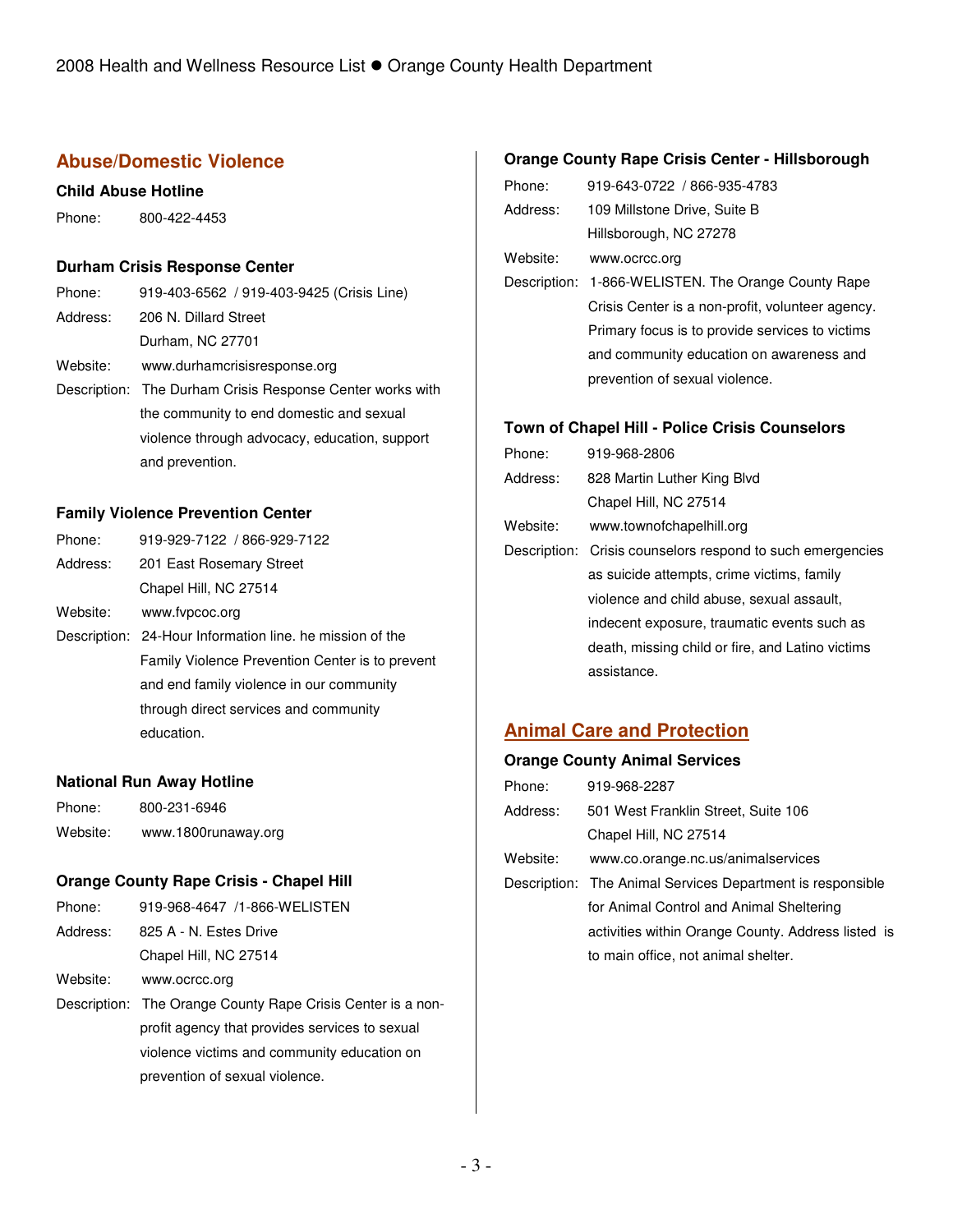### **Animal Protection Society of Orange**

| Phone:   | 919-304-2300                                   |
|----------|------------------------------------------------|
| Address: | 6311-A Nicks Road                              |
|          | Mebane, NC 27302                               |
| Website: | www.animalprotectionsociety.org                |
|          | Description: Local animal rights organization. |

### **Orange County Animal Services - Animal Shelter**

| Phone:   | 919-967-7383                                                |
|----------|-------------------------------------------------------------|
| Address: | 1081 Martin Luther King Jr. Blvd.                           |
|          | Chapel Hill, NC 27514                                       |
| Website: | www.co.orange.nc.us/animalservices                          |
|          | Description: Orange County's Animal Shelter is an open-door |
|          | facility and operates both intake and adoption              |
|          | services.                                                   |

## **Cancer**

### **American Cancer Society**

| Phone:   | 919-334-5218                                              |
|----------|-----------------------------------------------------------|
| Address: | 8300 Health Park, Suite 10                                |
|          | Raleigh, NC 27603                                         |
| Website: | www.cancer.org                                            |
|          | Description: Cancer resources and education for consumers |
|          | and professionals.                                        |

### **Cornucopia House**

| Phone:   | 919-401-9333                                                |
|----------|-------------------------------------------------------------|
| Address: | Overlook Building, Suite 220                                |
|          | 111 Cloister Court                                          |
|          | Chapel Hill, NC 27514                                       |
| Website: | www.cornucopiahouse.org                                     |
|          | Description: Provides education, companionship, and support |
|          | to help people with cancer explore the best                 |
|          | choices for their own approach to coping with               |
|          | cancer.                                                     |

## **Child Health**

### **Chapel Hill Pediatrics**

| Phone:   | 919-942-4173                                             |
|----------|----------------------------------------------------------|
| Address: | 205 Sage Road                                            |
|          | Chapel Hill, NC 27514                                    |
| Website: | www.chapelhillpeds.com                                   |
|          | Description: Medical services for infants, children, and |
|          | teenagers.                                               |

### **Child Care Networks**

| Phone:   | 919-542-6644                                               |
|----------|------------------------------------------------------------|
| Address: | 117 E. Salisbury Street.                                   |
|          | Pittsboro, NC 27312                                        |
| Website: | www.childcarenetworks.org                                  |
|          | Description: The mission of Child Care Networks Inc. is to |
|          | ensure that safe, nurturing childcare is available         |
|          | to every Chatham County child, regardless of               |
|          | circumstance.                                              |

### **Cleft Palate Foundation**

| Phone:   | 919-933-9044                                             |
|----------|----------------------------------------------------------|
| Address: | 1504 E. Franklin Street, Suite 102                       |
|          | Chapel Hill, NC 27514                                    |
| Website: | www.cleftline.org                                        |
|          | Description: The Cleft Palate Foundation is a non-profit |
|          | organization dedicated to optimizing the quality of      |
|          | life for individuals affected by facial birth defects.   |
|          |                                                          |

### **Orange County Partnership for Young Children**

| Phone:   | 919-967-9091                                             |
|----------|----------------------------------------------------------|
| Address: | 1829 E. Franklin Street, Suite 1200-C                    |
|          | Chapel Hill, NC 27514                                    |
| Website: | www.orangesmartstart.org                                 |
|          | Description: The Partnership is a nonprofit organization |
|          | dedicated to ensuring that every child in Orange         |
|          | County arrives at school healthy and ready to            |
|          | succeed.                                                 |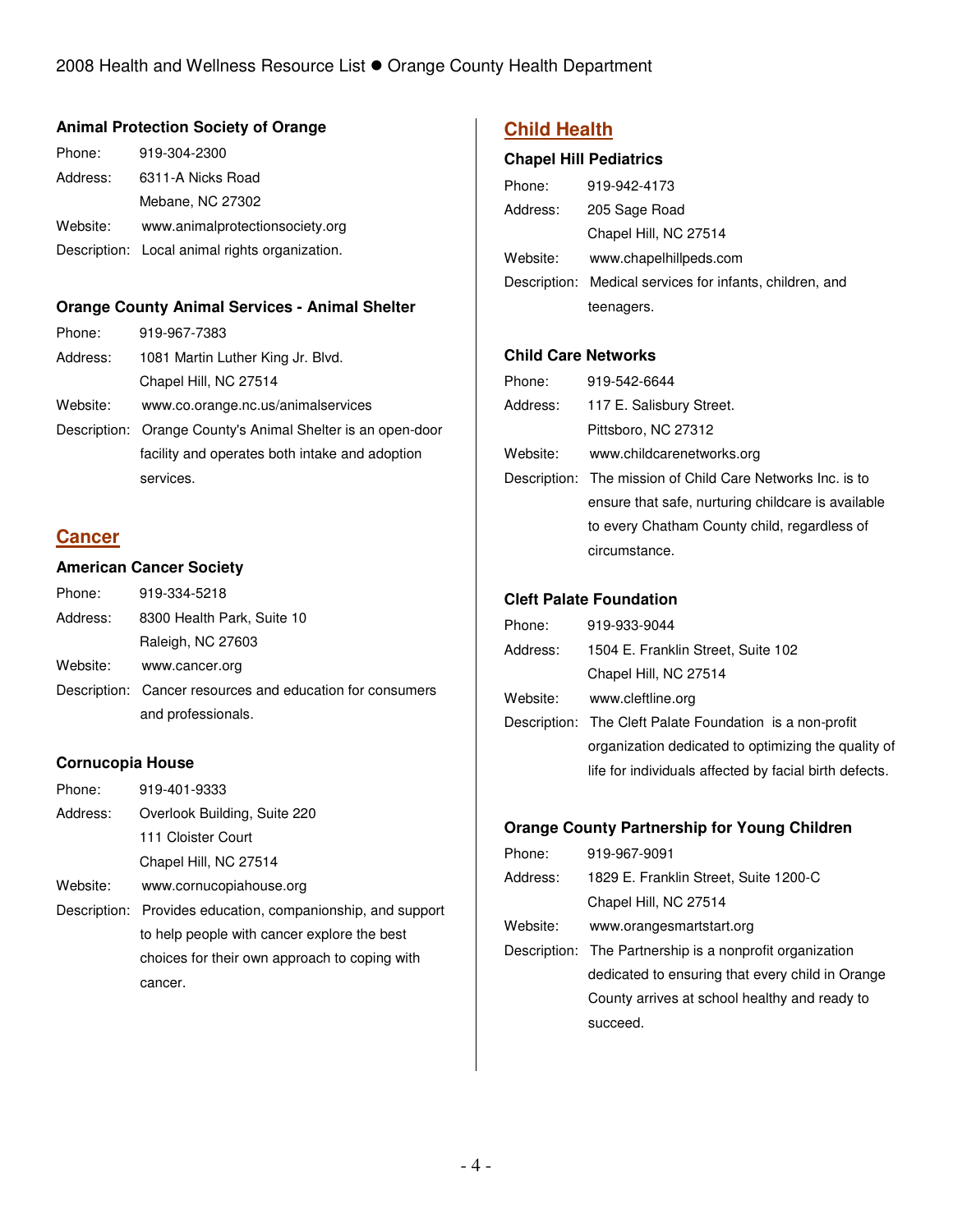### **Orange County Passenger Safety Association**

| Phone:   | 919-933-6858                                                   |
|----------|----------------------------------------------------------------|
| Address: | 323 Azalea Drive                                               |
|          | Chapel Hill, NC 27514                                          |
|          | Description: Advocate for school bus safety, particularly seat |
|          | belts.                                                         |

## **Community Organization**

#### **El Centro Hispano**

| Phone:   | 919-687-4635                                             |
|----------|----------------------------------------------------------|
| Address: | 201 West Main Street, Suite 100                          |
|          | Durham, NC 27701                                         |
| Website: | www.elcentronc.org                                       |
|          | Description: El Centro Hispano is a grassroots community |
|          | based organization dedicated to strengthening            |
|          | the Latino community and improving the quality           |
|          | of life of Latino residents in Durham, North             |
|          | Carolina, and the surrounding area.                      |
|          |                                                          |

### **El Centro Latino**

| Phone:   | 919-932-4652                                                     |
|----------|------------------------------------------------------------------|
| Address: | 110 W. Main Street                                               |
|          | Carrboro, NC 27510                                               |
| Website: | www.elcentrolatino.org                                           |
|          | Description: El Centro Latino strives to enhance quality of life |
|          | of Latinos by providing social services and                      |
|          | educational and cultural programs to the Latino                  |

### **NC Prevention Partners**

| Phone:   | 919-969-7022 / 888-919-6277                                    |
|----------|----------------------------------------------------------------|
| Address: | 88 Vilcom Circle Suite 110                                     |
|          | Chapel Hill, NC 27514                                          |
| Website: | www.ncpreventionpartners.org                                   |
|          | Description: A statewide non-profit, organization dedicated to |
|          | building effective prevention systems in NC                    |
|          | communities to improve health of all residents.                |

community of Orange County.

### **Orange County American Red Cross**

| Phone:   | 919-942-4862 x221 /                                    |
|----------|--------------------------------------------------------|
| Address: | 101 Ephesus Church Road                                |
|          | Chapel Hill, NC 27517                                  |
| Website: | www.ocncredcross.org                                   |
|          | Description: The American Red Cross provides relief to |
|          | victims of disasters and helps people prevent,         |
|          | prepare for, and respond to emergencies.               |
|          |                                                        |

## **The Medical Foundation of North Carolina, Inc**

| Phone:   | $919-966-1201$ /                                       |
|----------|--------------------------------------------------------|
| Address: | 880 Martin Luther King Jr. Blvd.                       |
|          | Chapel Hill, NC 27514                                  |
| Website: | www.medicalfoundationofnc.org                          |
|          | Description: The Medical Foundation is responsible for |
|          | encouraging private gift support of programs           |
|          | throughout the School of Medicine and the UNC          |
|          | Hospitals.                                             |

## **Counseling/Referral**

### **Catholic Social Ministries**

| Phone:   | 919-286-1964                                            |
|----------|---------------------------------------------------------|
| Address: | 902 Broad Street P.O. Box 647                           |
|          | Durham, NC 27702                                        |
|          | Description: Sliding scale counseling, clothing closet, |
|          | emergency finanical assistance.                         |

### **Dispute Settlement Center**

| Phone:   | 919-929-8800                                           |
|----------|--------------------------------------------------------|
| Address: | 302 Weaver Street                                      |
|          | Carrboro, NC 27510                                     |
| Website: | www.disputesettlement.org                              |
|          | Description: Mission is to promote and bring about the |
|          | peaceful settlement of disputes and to prevent         |
|          | the escalation of conflict through mediation,          |
|          | conciliation, facilitation, and training.              |
|          |                                                        |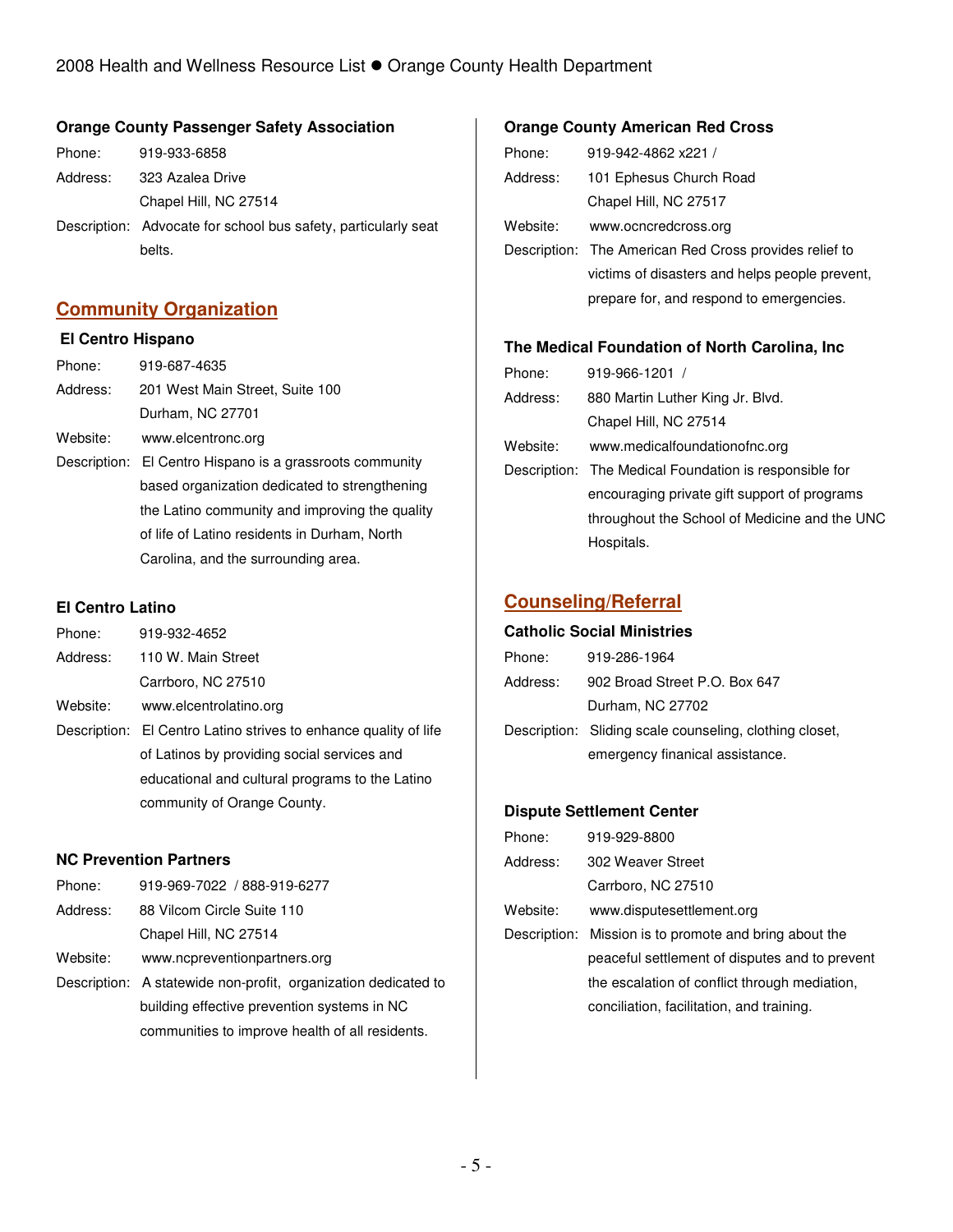### **El Futuro**

| Phone:                                       | 919-338-1939                                                  |
|----------------------------------------------|---------------------------------------------------------------|
|                                              | Address: 110 W. Main St., Suite 2H                            |
|                                              | Carrboro, NC 27510                                            |
|                                              | Website: www.elfuturo-nc.org                                  |
|                                              | Description: El Futuro serves the mental health and addiction |
| needs of Latino children and their families. |                                                               |

### **UNC Hospital Crisis Intervention**

| Phone:   | 919-966-2166 / 919-966-4131 |
|----------|-----------------------------|
|          | Chapel Hill, NC             |
| Website: | www.unchealthcare.org       |

### **Volunteers For Youth Program**

| Phone:   | 919-967-4511                                                |
|----------|-------------------------------------------------------------|
| Address: | 250 Lloyd Street, Suite 103                                 |
|          | Carrboro, NC 27510                                          |
| Website: | www.volunteersforyouth.org                                  |
|          | Description: Volunteers for Youth works with at risk youth, |
|          | their families and the community of Orange                  |
|          | County, NC to foster relationships that promote a           |
|          | climate of mutual caring and respect for the                |
|          | purpose of helping young people.                            |

## **Dental Health**

### **Affordable Dentures**

Phone: 1-800-336-8873 Durham, NC

### **Alison B. Lohma**

| Phone:   | 919-967-9622                  |
|----------|-------------------------------|
| Address: | 109 Conner Drive, Suite 2100  |
|          | Chapel Hill, NC 275147039     |
|          | Description: General Practice |

### **Andrew Lee Rudd**

| Phone:   | 919-932-1616              |
|----------|---------------------------|
| Address: | 891 Willow Drive, Suite 4 |
|          | Chapel Hill, NC 27514     |
|          | Description: Endodontics  |

### **Angela G. Ellis**

| Phone:                        | 919-960-0155                                    |  |
|-------------------------------|-------------------------------------------------|--|
| Address:                      | 120 Conner Drive, Suite 201B                    |  |
|                               | Chapel Hill, NC 27514                           |  |
|                               | Description: General Practice; Accepts Medicaid |  |
| <b>Annelise Cecile Hardin</b> |                                                 |  |
| Phone:                        | 919-967-2773                                    |  |
| Address:                      | 410 Market Street, Suite 430                    |  |
|                               | Chapel Hill, NC 27516                           |  |
|                               | Description: Pediatric Dentistry                |  |

### **Annu Sood**

| Phone:   | 919-967-9622                  |
|----------|-------------------------------|
| Address: | 109 Conner Drive, Suite #2100 |
|          | Chapel Hill, NC 27514         |
|          | Description: General Practice |

### **Avni C. Rampersaud**

| Phone:   | 919-929-0489                                                |
|----------|-------------------------------------------------------------|
| Address: | 205 Sage Road, Suite 202                                    |
|          | Chapel Hill, NC 27516                                       |
|          | Description: Pediatric Dentistry; Accepts Medicaid; Limited |
|          | New Patients Must Call                                      |

### **Barbara T. Hershey**

| Phone:   | 919-967-0474              |
|----------|---------------------------|
| Address: | 1525 E. Franklin Street   |
|          | Chapel Hill, NC 27514     |
|          | Description: Orthodontics |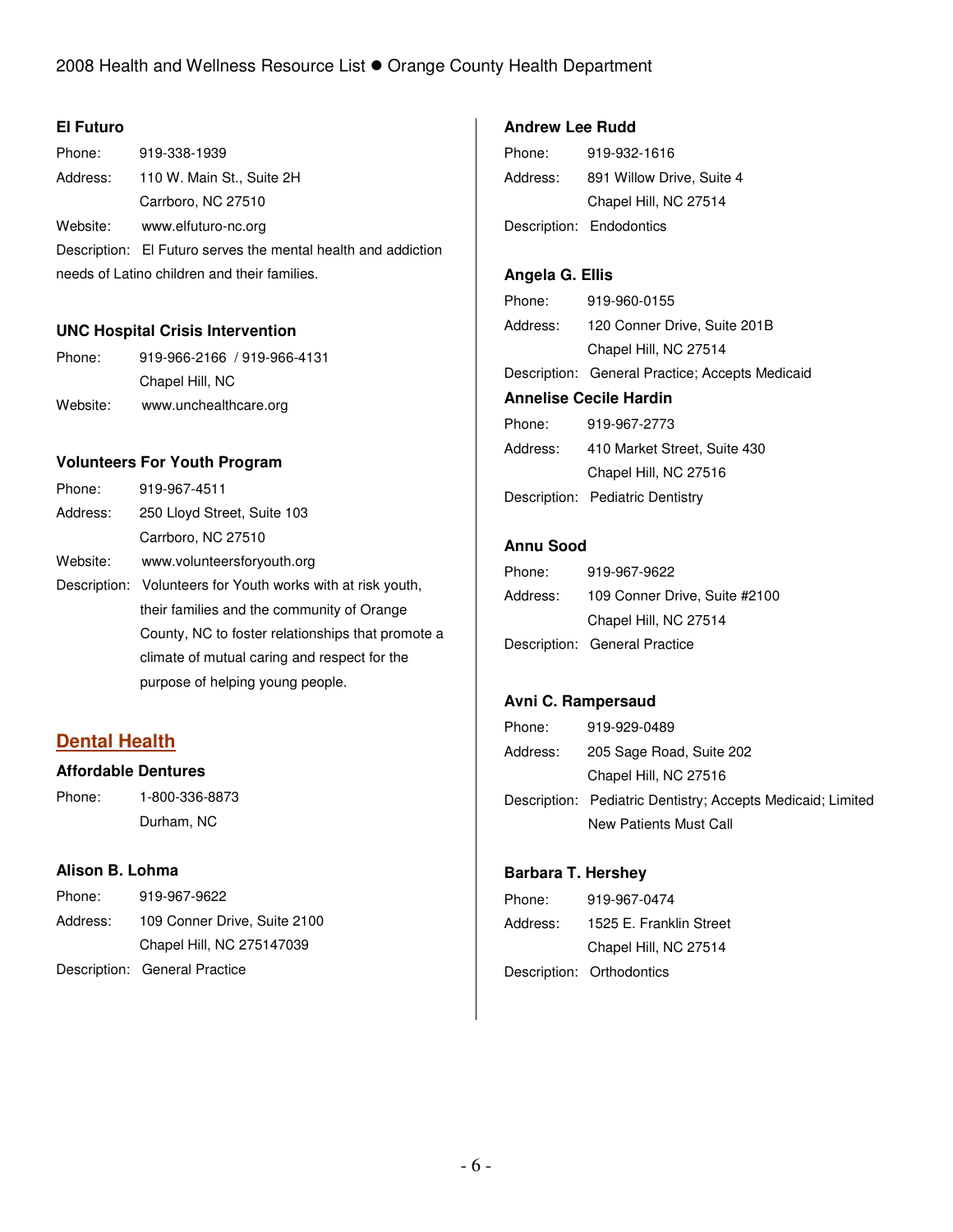### **Barry D. Kendell**

| Phone:   | 919-929-2196                  |
|----------|-------------------------------|
| Address: | 501 Eastowne Drive, Suite 110 |
|          | Chapel Hill, NC 27514         |
|          | Description: Oral Surgery     |

## **Bilal K. Saib**

| Phone:   | 919-933-3388                  |
|----------|-------------------------------|
| Address: | 400 Market Street, Suite 220  |
|          | Chapel Hill, NC 27516         |
|          | Description: General Practice |

### **Brian Alan Vandersea**

Phone: 919-929-2196 Address: 501 Easttowne Drive, Suite 110 Chapel Hill, NC 27514 Description: Oral Surgery

### **C. Michael Willock**

| Phone:   | 919-929-7079 /                |
|----------|-------------------------------|
| Address: | 861 Willow Drive              |
|          | Chapel Hill, NC 27514         |
|          | Description: General Practice |

### **Carolina Smiles**

| Phone:   | 919-620-6700                                           |
|----------|--------------------------------------------------------|
| Address: | 4210 N. Roxboro Road                                   |
|          | Durham, NC 27704                                       |
|          | Description: Childrens Medicaid Dental Clinic; Accepts |
|          | Medicaid; Ages 1-21 years, new patients                |
|          | welcome                                                |

### **Carousel Dentistry - Greg & Rachel Perentis, DDS**

| Phone:   | 919-361-1998                                           |
|----------|--------------------------------------------------------|
| Address: | 5826 Fayetteville Road                                 |
|          | Durham, NC 27713                                       |
|          | Description: Accepts Medicaid; ages 1-21; new patients |
|          | welcome                                                |

### **Celeste Hunter Sloop**

| Phone:   | 919-942-3566                  |
|----------|-------------------------------|
| Address: | 202 Henderson Street          |
|          | Chapel Hill, NC 27514         |
|          | Description: General Practice |

## **Charles Ural Mauney, Jr.**

| Phone:   | 919-933-1007                     |
|----------|----------------------------------|
| Address: | 223 Timberhill Place             |
|          | Chapel Hill, NC 27514            |
|          | Description: Pediatric Dentistry |

### **Complete Dental Care**

| Phone: | 919-680-3368                  |
|--------|-------------------------------|
|        | Description: Accepts Medicaid |

### **Dale Eugene Thompson**

| Phone:   | 919-933-7777                       |
|----------|------------------------------------|
| Address: | 1504 E. Franklin Street, Suite 201 |
|          | Chapel Hill, NC 27514              |
|          | Description: General Practice      |

### **Daniel K. Cheek**

| Phone:   | 919-732-4041                  |
|----------|-------------------------------|
| Address: | 118 Millstone Drive           |
|          | Hillsborough, NC 27278        |
|          | Description: General Practice |

## **David E. Boaz**

| Phone:   | 919-942-7550                  |
|----------|-------------------------------|
| Address: | 891 Willow Drive, Suite 5     |
|          | Chapel Hill, NC 27514         |
|          | Description: General Practice |

### **David E. Frost**

|          | Description: Oral Surgery |
|----------|---------------------------|
|          | Chapel Hill, NC 27514     |
| Address: | 401 Providence Road       |
| Phone:   | 919-929-2196              |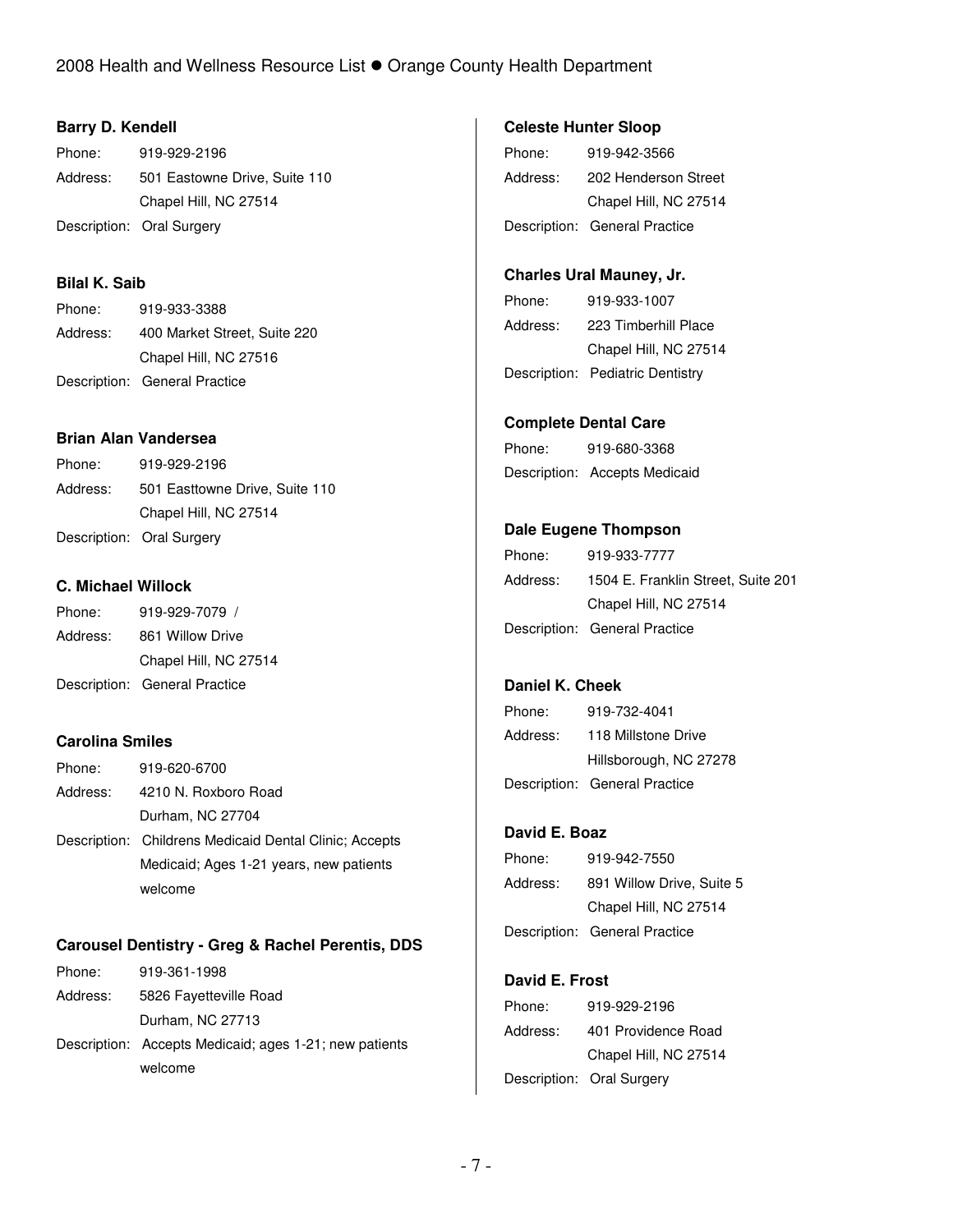### **David E. Hoyle**

| Phone:   | 919-969-9330                             |
|----------|------------------------------------------|
| Address: | 400 Meadowmont Village Circle, Suite 427 |
|          | Chapel Hill, NC 27517-7505               |
|          | Description: General Practice            |

### **David J. Dobson**

| Phone:   | 919-929-7155                   |
|----------|--------------------------------|
| Address: | 401 Providence Road, Suite 101 |
|          | Chapel Hill, NC 27514          |
|          | Description: General Practice  |

### **Debra L. Seaton**

| Phone:   | 919-968-3709                  |
|----------|-------------------------------|
| Address: | 203 N Greensboro Street       |
|          | Carrboro, NC 27510            |
|          | Description: General Practice |

## **Debra Sacco**

| Phone:   | 919-929-2196              |
|----------|---------------------------|
| Address: | 401 Providence Road       |
|          | Chapel Hill, NC 27514     |
|          | Description: Oral Surgery |

### **Dennis W. Ellis**

| Phone:   | 919-968-9806                                        |
|----------|-----------------------------------------------------|
| Address: | 88 Vilcom Circle, Suite 190                         |
|          | Chapel Hill, NC 27514                               |
|          | Description: General Practice; Accepts Medicaid for |
|          | <b>Established Patients Only</b>                    |

### **DentalWorks - Dr. Silvoy**

| Phone:   | 919-471-3315                   |
|----------|--------------------------------|
| Address: | 3600 N. Duke Street            |
|          | Durham, NC 27704               |
|          | Description: General Dentistry |

### **Diane Renae Hourigan**

Phone: 919-967-2472 Address: 901 Willow Drive, Suite 4 Chapel Hill, NC 27514 Description: General Practice

## **Dinah B. Vice**

| Phone:   | 919-929-3996                  |
|----------|-------------------------------|
| Address: | 1801 E Franklin Street        |
|          | Chapel Hill, NC 27514         |
|          | Description: General Practice |

### **Dr. Kendell**

| Phone:   | 919-479-0707              |
|----------|---------------------------|
| Address: | 2823 N. Duke Street       |
|          | Durham, NC 27704          |
|          | Description: Oral Surgery |

## **Dr. Roth**

| Phone: | 919-286-6646                  |
|--------|-------------------------------|
|        | Description: Accepts Medicaid |

#### **Eric Davis**

| Phone:   | 919-644-1800                                    |
|----------|-------------------------------------------------|
| Address: | 603 Hampton Pointe Blvd., Suite 1               |
|          | Hillsborough, NC 27278                          |
|          | Description: General Practice; Accepts Medicaid |

### **Farzana A. Rahman**

| Phone:   | 919-968-0015                                |
|----------|---------------------------------------------|
| Address: | 1777 Fordham Blvd., Suite 108               |
|          | Chapel Hill, NC 27517                       |
|          | Description: Orthodontics; Accepts Medicaid |

### **Frederick Gerard Lehmann**

| Phone:   | 919-967-9999                     |
|----------|----------------------------------|
| Address: | 100 Europa Drive #310, Suite 310 |
|          | Chapel Hill, NC 27517            |
|          | Description: General Practice    |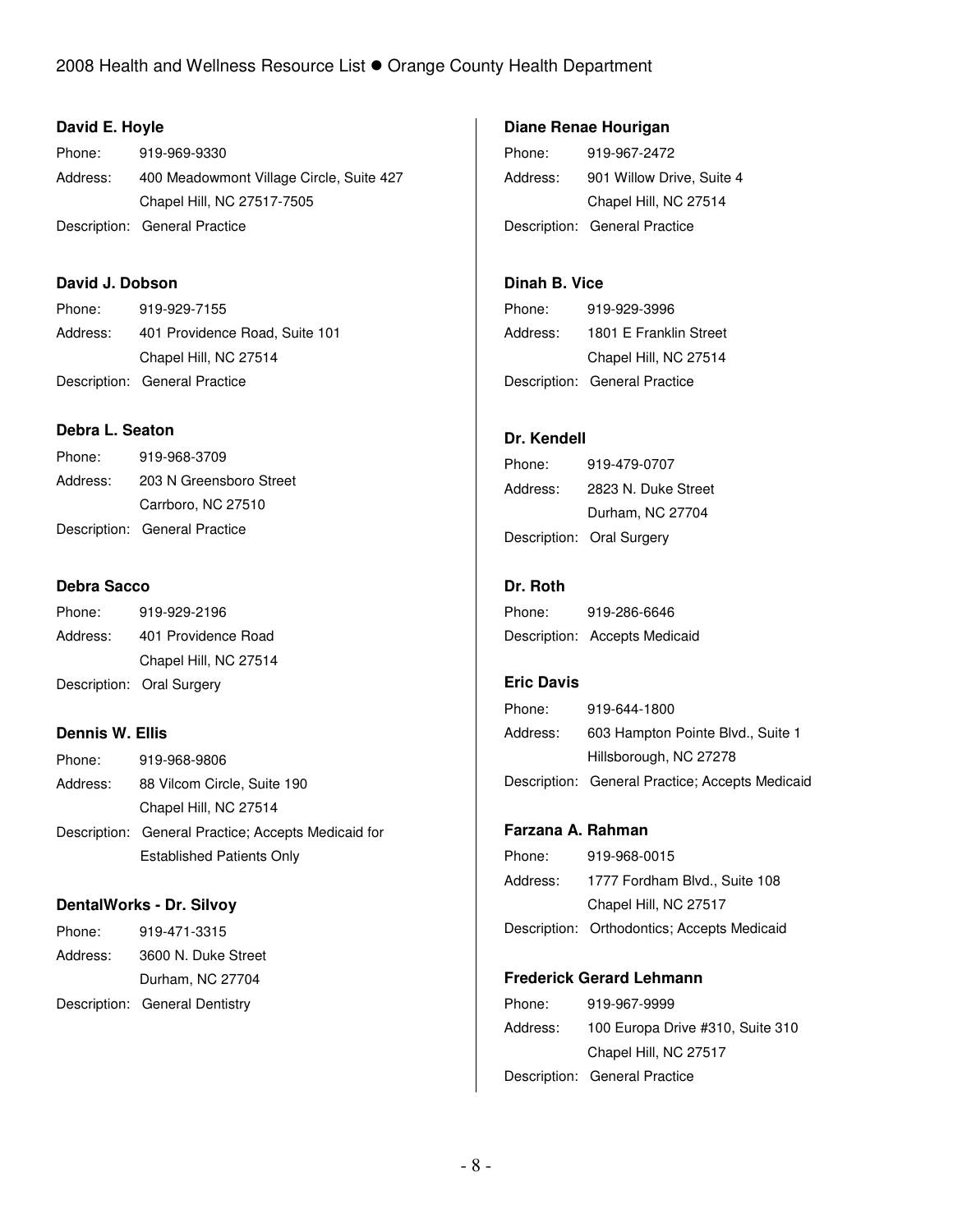### **Frederick H. Vohwinkel**

| Phone:   | 919-933-9191                  |
|----------|-------------------------------|
| Address: | 11500 US 15-501 N             |
|          | Chapel Hill, NC 27517         |
|          | Description: General Practice |

## **Gloria L. Berry-Holly**

| Phone:   | 919-732-8584                                    |
|----------|-------------------------------------------------|
| Address: | 305 Meadowland Drive                            |
|          | Hillsborough, NC 27278                          |
|          | Description: General Practice; Accepts Medicaid |

### **Hal H. Smith, Jr.**

| Phone:   | 919-942-7163                  |
|----------|-------------------------------|
| Address: | 104-C N Elliott Road          |
|          | Chapel Hill, NC 27514         |
|          | Description: General Practice |

### **Jean Woods**

| Phone:   | 919-942-6313                                               |
|----------|------------------------------------------------------------|
| Address: | 1728 Fordham Blvd., Suite 125                              |
|          | Chapel Hill, NC 27514                                      |
|          | Description: General Practice; Accepts Medicaid; Ages 3-20 |

## **Jeffrey R. Kennedy**

| Phone:   | 919-967-9291                     |
|----------|----------------------------------|
| Address: | 123 W Franklin Street, Suite 201 |
|          | Chapel Hill, NC 27516            |
|          | Description: General Practice    |

### **Jerre L. Kennedy**

| Phone:   | 919-969-9330                             |
|----------|------------------------------------------|
| Address: | 400 Meadowmont Village Circle, Suite 427 |
|          | Chapel Hill, NC 27517-7505               |
|          | Description: General Practice            |

**Jerry E. Patterson**  Phone: 919-929-2196 Address: 501 Eastowne Drive, Suite 110 Chapel Hill, NC 27514 Description: Oral Surgery

## **Jessica L. Bishop**

| Phone:   | 919-489-2793                    |
|----------|---------------------------------|
| Address: | 6015 Farrington Road, Suite 102 |
|          | Chapel Hill, NC 27517           |
|          | Description: General Practice   |

### **Joel M. Wagoner**

| Phone:   | 919-968-9697                   |
|----------|--------------------------------|
| Address: | 121 S. Estes Drive, Suite 205A |
|          | Chapel Hill, NC 27514          |
|          | Description: General Practice  |

### **John R. Frick**

| Phone:   | 919-929-7010              |
|----------|---------------------------|
| Address: | 102 South Estes Drive     |
|          | Chapel Hill, NC 27514     |
|          | Description: Orthodontics |
|          |                           |

### **Joseph D. Gatewood**

| Phone:   | 919-732-9306                                    |
|----------|-------------------------------------------------|
| Address: | 101 E Corbin Street, P0 BOX 457                 |
|          | Hillsborough, NC 27278                          |
|          | Description: General Practice; Accepts Medicaid |

### **Kathryn L. Davies**

| Phone:   | 919--967-5099                   |
|----------|---------------------------------|
| Address: | 900B Martin Luther King Jr Blvd |
|          | Chapel Hill, NC 27514           |
|          | Description: Periodontics       |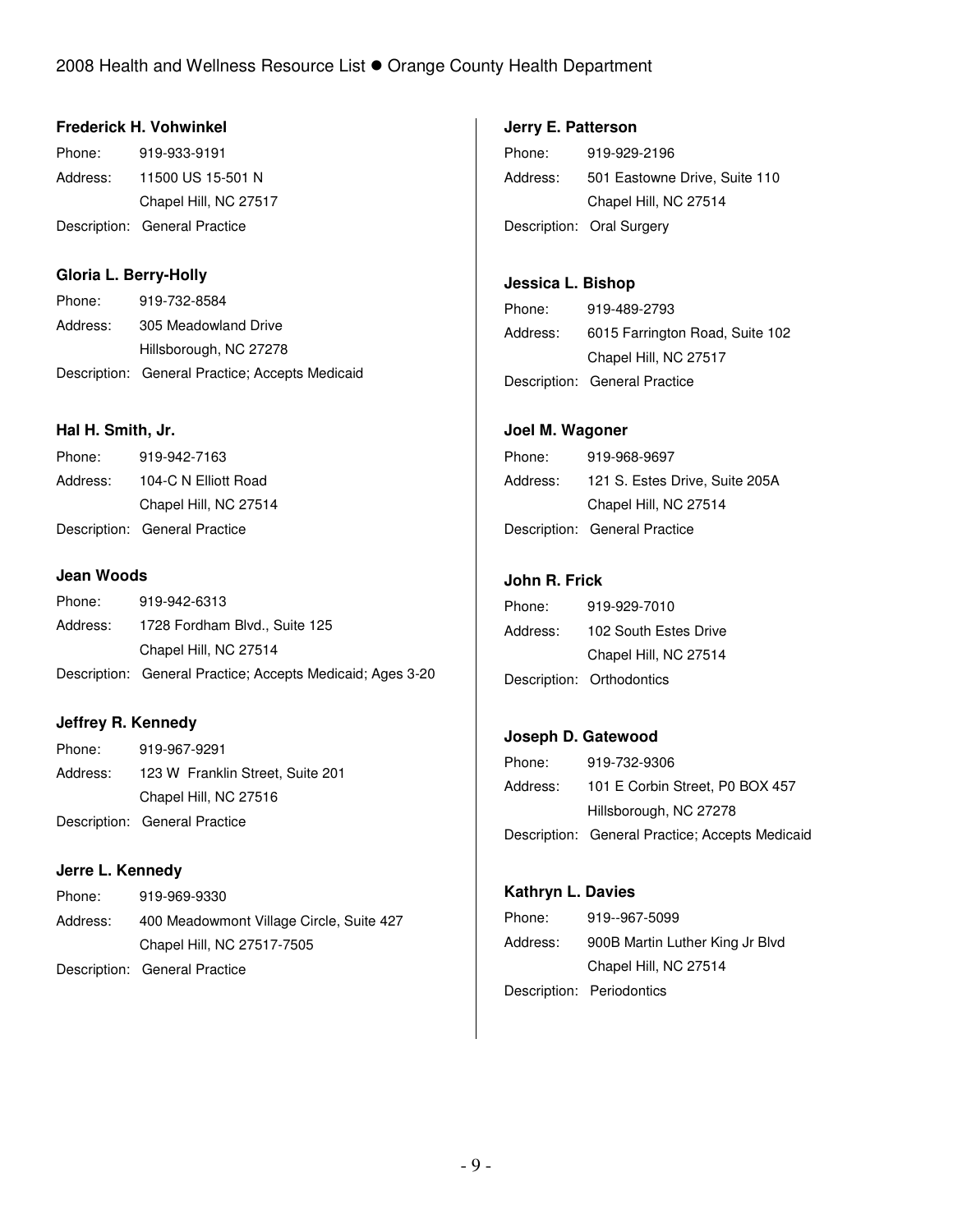### **Katrina Mattison**

| Phone:   | 919-644-1800                                    |
|----------|-------------------------------------------------|
| Address: | 603 Hampton Pointe Blvd., Suite 1               |
|          | Hillsborough, NC 27278                          |
|          | Description: General Practice; Accepts Medicaid |

## **Keith A. Taylor**

| Phone:   | 919-942-5652                  |
|----------|-------------------------------|
| Address: | 110 Banks Drive               |
|          | Chapel Hill, NC 27514         |
|          | Description: General Practice |

## **Kenneth Black**

| Phone:   | 919-969-9330                             |
|----------|------------------------------------------|
| Address: | 400 Meadowmont Village Circle, Suite 427 |
|          | Chapel Hill, NC 27517                    |
|          | Description: General Practice            |

### **Kenneth C. Kennedy**

| Phone:   | 919-969-9330                             |
|----------|------------------------------------------|
| Address: | 400 Meadowmont Village Circle, Suite 427 |
|          | Chapel Hill, NC 27517                    |
|          | Description: General Practice            |

### **Larry Moray**

| Phone:   | 919-933-3310                                    |
|----------|-------------------------------------------------|
| Address: | Happy Tooth Family Dentistry 121S Estes Drive   |
|          | Chapel Hill, NC 27514                           |
|          | Description: General Practice; Accepts Medicaid |

### **Larry Moray**

| Phone:   | 919-928-0105                                |
|----------|---------------------------------------------|
| Address: | 121 S. Estes Drive                          |
|          | Chapel Hill, NC 27514                       |
|          | Description: Orthodontics; Accepts Medicaid |

### **Margaret Walker Ray**

Phone: 919-732-8213 Address: 115 W. Tryon Street Hillsborugh, NC 27278 Description: General Practice

## **Michael Modlin**

| Phone:   | 919-563-2990                  |
|----------|-------------------------------|
| Address: | 200S 5th Street               |
|          | Mebane, NC 27302              |
|          | Description: General Practice |

### **Mike Blakenship**

| Phone:   | 919-563-4300                                        |
|----------|-----------------------------------------------------|
| Address: | 200 Mebane Oaks Road                                |
|          | Mebane, NC 27302                                    |
|          | Description: General Practice; Accepts Medicaid for |
|          | <b>Established Patients Only</b>                    |
|          |                                                     |

### **Nona I. Breeland**

| Phone:   | 919-967-1776                       |
|----------|------------------------------------|
| Address: | 1506 E. Franklin Street, Suite 204 |
|          | Chapel Hill, NC 27514              |
|          | Description: Endodontics           |

## **Orange County Health Department - Carrboro Dental**

| <b>Clinic</b> |                                                         |
|---------------|---------------------------------------------------------|
| Phone:        | 919-968-2025                                            |
| Address:      | 200 N. Greensboro Street, Carr Mill Mall                |
|               | Carrboro, NC 27510                                      |
| Website:      | www.co.orange.nc.us/health                              |
|               | Description: The Dental Health Services Division of the |
|               | Orange County Health Department provides                |
|               | access to high quality dental services to the           |
|               | citizens of Orange County.                              |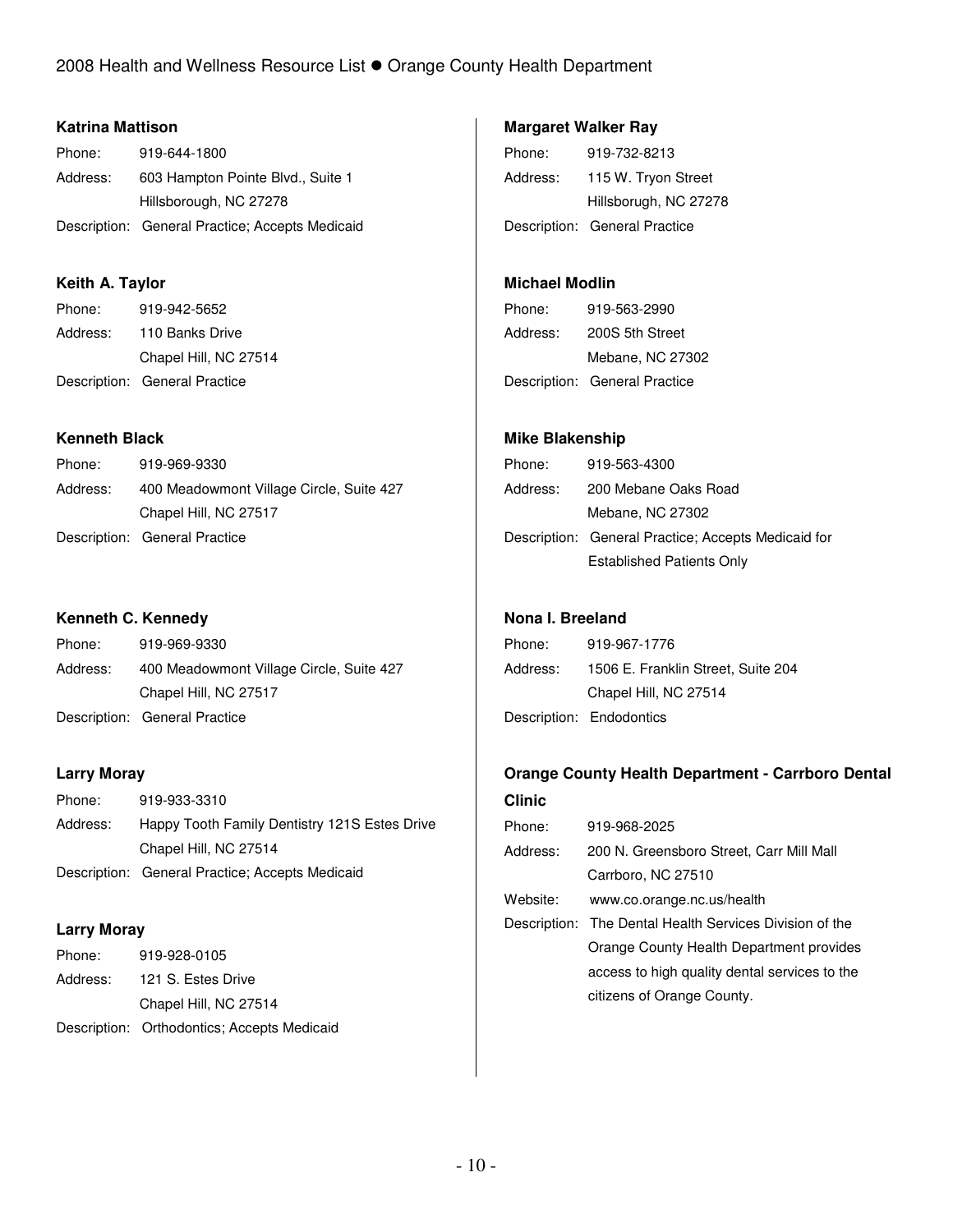## **Orange County Health Department - Hillsborough Dental Clinic**

| Phone:   | 919-245-2435                                            |
|----------|---------------------------------------------------------|
| Address: | 300 W. Tryon Street                                     |
|          | Hillsborough, NC 27278                                  |
| Website: | www.co.orange.nc.us/health                              |
|          | Description: The Dental Health Services Division of the |
|          | Orange County Health Department provides                |
|          | access to high quality dental services to the           |
|          | citizens of Orange County.                              |

### **Richard W. Wagner**

| Phone:   | 919-967-9291                        |
|----------|-------------------------------------|
| Address: | 123 West Franklin Street, Suite 201 |
|          | Chapel Hill, NC 27516               |
|          | Description: General Practice       |

### **Robert Miller IV**

| Phone:   | 919-304-1666                  |
|----------|-------------------------------|
| Address: | 1242 D South 5th Street       |
|          | Mebane, NC 27302:             |
|          | Description: General Practice |

### **Sam Chang**

| Phone:   | 919-732-8179                  |
|----------|-------------------------------|
| Address: | 119 N. Churton Street         |
|          | Hillsborough, NC 27278        |
|          | Description: General Practice |

### **Stephen M. Randall**

|          | Description: General Practice |
|----------|-------------------------------|
|          | Carrboro, NC 27510            |
| Address: | 610 Jones Ferry Road          |
| Phone:   | 919-929-5160                  |

### **Stephen Michael Pieroni**

| Phone:   | 919-968-6211                     |
|----------|----------------------------------|
| Address: | 1525 E. Franklin Street, Suite 2 |
|          | Chapel Hill, NC 27514            |
|          | Description: General Practice    |

### **Steven M. Hart**

| Phone:   | 919-942-3859                  |
|----------|-------------------------------|
| Address: | 1201 Raleigh Road, Suite #200 |
|          | Chapel Hill, NC 27517         |
|          | Description: General Practice |

### **Stewart Paul Wignall**

| Phone:   | 919-942-8880                     |
|----------|----------------------------------|
| Address: | 1502 E. Franklin Street, Suite C |
|          | Chapel Hill, NC 27514            |
|          | Description: General Practice    |

### **Susanne Parkhurst Jackson**

| Phone:   | 919-968-9874                  |
|----------|-------------------------------|
| Address: | 121 S.Estes Drive, Suite 205A |
|          | Chapel Hill, NC 27514         |
|          | Description: General Practice |

### **Tamara Campbell Samuelson**

| Phone:   | 919-960-0155                  |
|----------|-------------------------------|
| Address: | <b>Ellis Family Dentistry</b> |
|          | Chapel Hill, NC 27514         |
|          | Description: General Practice |

## **Tammy Renee Severt**

| Phone:   | 919-929-2365                |
|----------|-----------------------------|
| Address: | 101 Conner Drive, Suite 401 |
|          | Chapel Hill, NC 27514       |
|          | Description: Orthodontics   |

## **Terrence J. Lee**

| Phone:   | 919-967-1250                         |
|----------|--------------------------------------|
| Address: | 109 Conner Drive, Bldg. I Suite 2103 |
|          | Chapel Hill, NC 27514                |
|          | Description: General Practice        |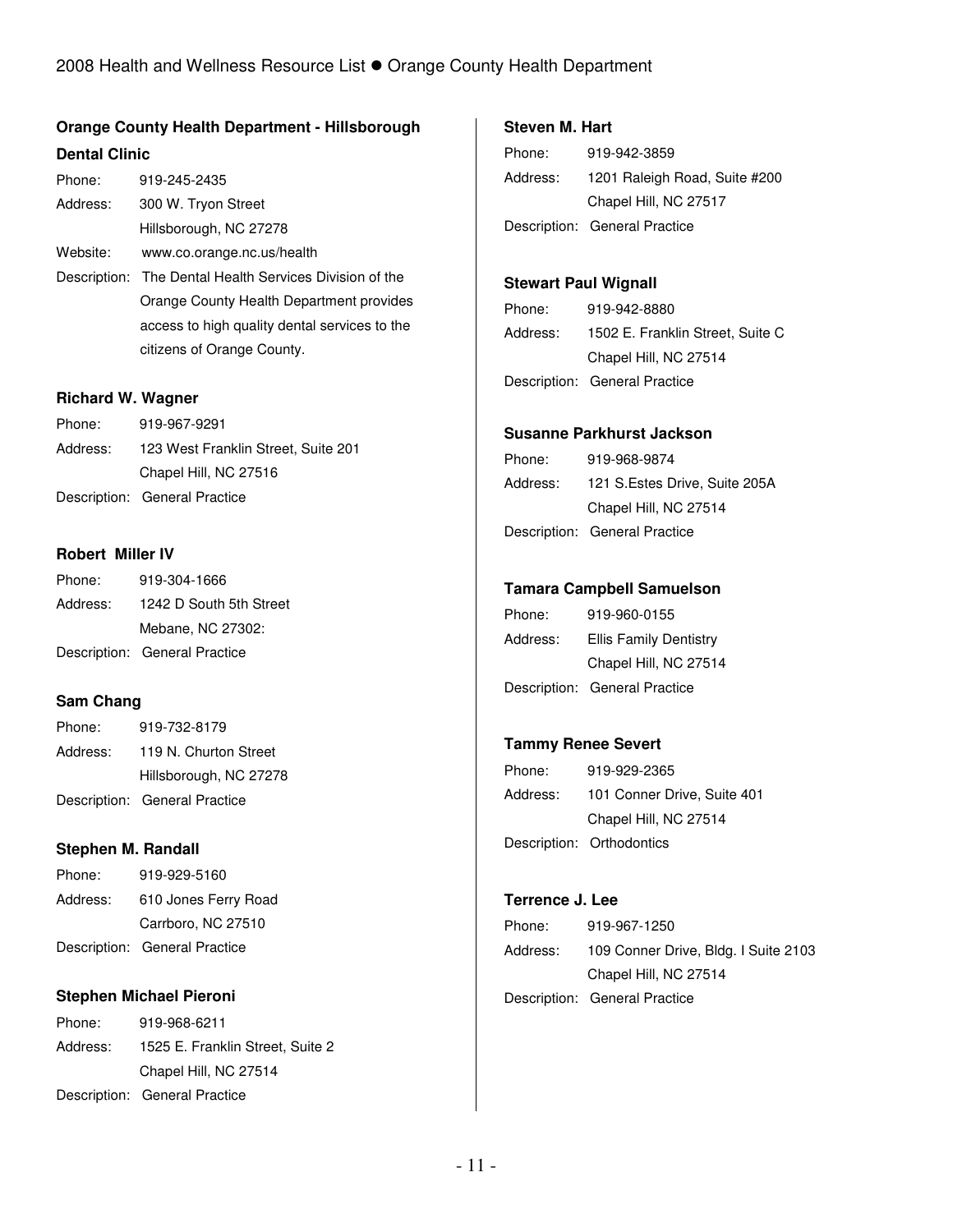### **Theresa B. Robinson**

| Phone:   | 919-942-5559                    |
|----------|---------------------------------|
| Address: | 5915 Farrington Road, Suite 101 |
|          | Chapel Hill, NC 27517           |
|          | Description: General Practice   |

### **Theresa Clifton**

| Phone:   | 919--933-1007             |
|----------|---------------------------|
| Address: | 223 Timberhill Place      |
|          | Chapel Hill, NC 27514     |
|          | Description: Orthodontics |

#### **Timothy W. Godsey**

| Phone:   | 919-968-1778                   |
|----------|--------------------------------|
| Address: | 150 Providence Road, Suite 200 |
|          | Chapel Hill, NC 27514          |
|          | Description: Periodontics      |

### **UNC Hospitals-UNC Hospital Dental Clinic**

Phone: 919-966-1485 / 919-966-1487 Chapel Hill, NC 27599 Description: Accepts Medicaid

### **UNC School of Dentistry-Dental Faculty Practice**

Phone: 919-966-3440 Address: CB#7450 Chapel Hill, NC 27599 Description: Dental School; Accepts Medicaid

### **UNC School of Dentistry-Emergency Clinic**

| Phone:   | 919-966-2806                                 |
|----------|----------------------------------------------|
| Address: | CB#7450                                      |
|          | Chapel Hill, NC 27599                        |
|          | Description: Dental School; Accepts Medicaid |

### **UNC School of Dentistry-Endodontic Clinic**

Phone: 919-966-2710 Address: CB#7450 Chapel Hill, NC 27599 Description: Dental School; Accepts Medicaid

## **UNC School of Dentistry-Oral Surgery Clinic**

| Phone:   | 919-966-2783                                 |
|----------|----------------------------------------------|
| Address: | CB#7450                                      |
|          | Chapel Hill, NC 27599                        |
|          | Description: Dental School; Accepts Medicaid |

### **UNC School of Dentistry-Orthodontic Clinic**

| Phone:   | 919-966-4428                                 |
|----------|----------------------------------------------|
| Address: | CB#7450                                      |
|          | Chapel Hill, NC 27599                        |
|          | Description: Dental School; Accepts Medicaid |

#### **UNC School of Dentistry-Patient Admissions**

| Phone:   | 919-966-2805                                 |
|----------|----------------------------------------------|
| Address: | CB#7450                                      |
|          | Chapel Hill, NC 27599                        |
|          | Description: Dental School; Accepts Medicaid |

#### **UNC School of Dentistry-Pediatric Dentistry Clinic**

| Phone:   | 919-966-2743                                           |
|----------|--------------------------------------------------------|
| Address: | Call for children age 0-4                              |
|          | Chapel Hill, NC 27599                                  |
|          | Description: Dental School; Accepts Medicaid; Ages 0-4 |

#### **UNC School of Dentistry-Pediatric Dentistry Clinic**

| Phone:   | 919-966-6474                                           |
|----------|--------------------------------------------------------|
| Address: | Call for children age 4-7                              |
|          | Chapel Hill, NC 27599                                  |
|          | Description: Dental School; Accepts Medicaid; Ages 4-7 |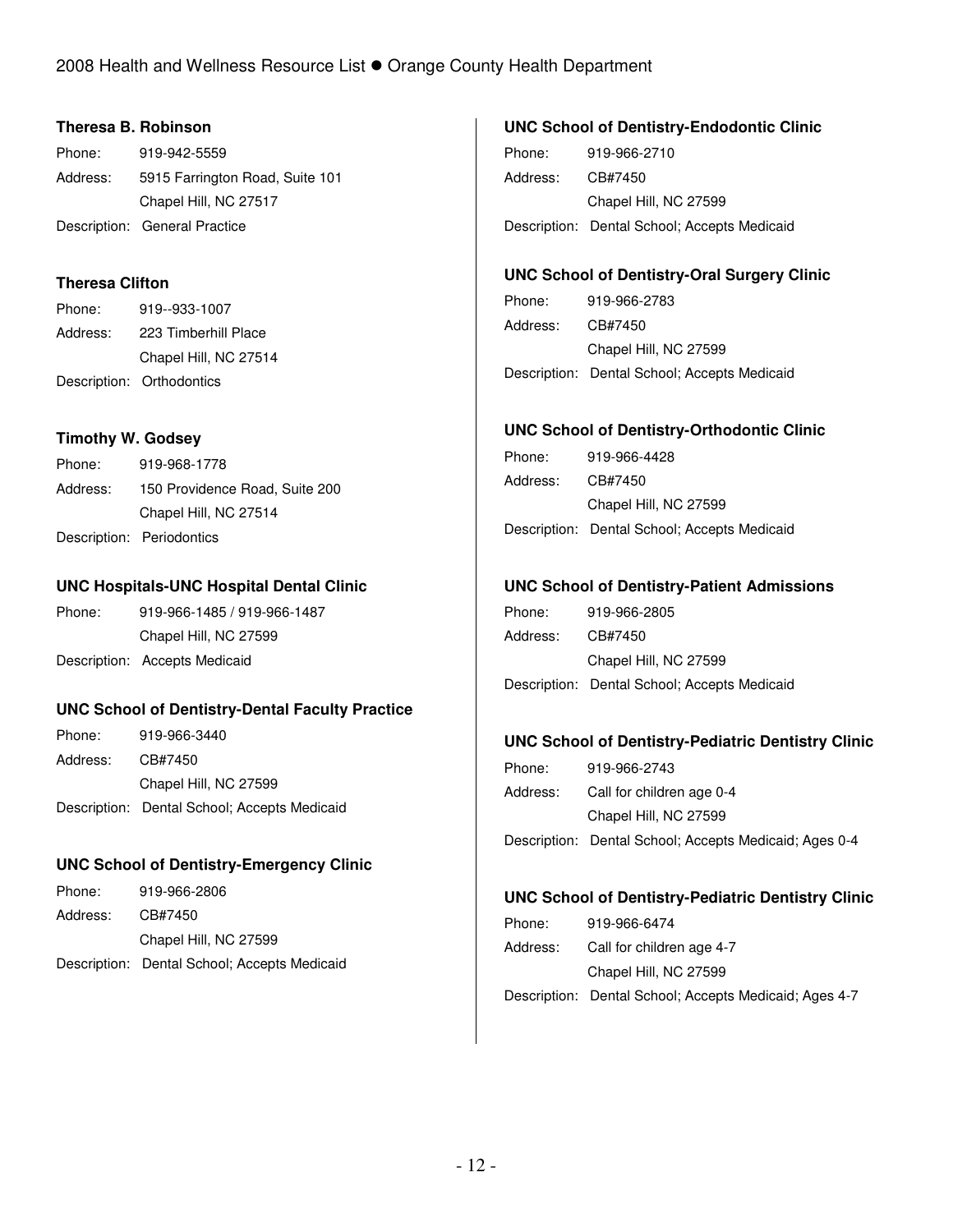### **UNC School of Dentistry-Student Dental Clinic**

Phone: 919-966-3440 Address: CB#7450 Chapel Hill, NC 27599 Description: Dental School; Accepts Medicaid

### **UNC School of Dentistry-Urgent Care Clinic**

| Phone:   | 919-966-6474                                 |
|----------|----------------------------------------------|
| Address: | CB#7450                                      |
|          | Chapel Hill, NC 27599                        |
|          | Description: Dental School; Accepts Medicaid |

### **UNC SHAC Dental Clinic**

| Phone:   | 919-644-3350                                               |
|----------|------------------------------------------------------------|
| Address: | 200 N. Greensboro Street, Carr Mill Mall                   |
|          | Carrboro, NC 27510                                         |
| Website: | www.med.unc.edu/shac                                       |
|          | Description: The Dental Clinic is provided on Tuesdays and |
|          | Wednesdays from 6pm-9pm. Screenings and                    |
|          | operative treatments are provided both days,               |
|          | while cleanings are conducted on Tuesdays and              |
|          | extractions are conducted on Wednesdays.                   |

### **Waka Kadoma**

| Phone:   | 919-928-9392                      |
|----------|-----------------------------------|
| Address: | 1525 E. Franklin Street, Suite 2A |
|          | Chapel Hill, NC 27514             |
|          | Description: Periodontics         |

### **William Bechtold**

| Phone:   | 919-929-2196              |
|----------|---------------------------|
| Address: | 401 Providence Road       |
|          | Chapel Hill, NC           |
|          | Description: Oral Surgery |

### **William C. McMillan**

Phone: 919-929-7079 Address: 861 Willow Drive Chapel Hill, NC 27514 Description: General Practice

## **William D. Sulik**

| Phone:   | 919-968-0220                     |
|----------|----------------------------------|
| Address: | 920 Martin Luther King, Jr. Blvd |
|          | Chapel Hill, NC 27514            |
|          | Description: Prosthodontics      |

### **William W. Lewis**

| Phone:   | 919-968-4701                  |
|----------|-------------------------------|
| Address: | 101 Conner Drive, Suite 403   |
|          | Chapel Hill, NC 27514         |
|          | Description: General Practice |

## **Diabetes**

### **Central Carolina Health Network**

| Phone:   | 919-966-4123                                             |
|----------|----------------------------------------------------------|
| Address: | PO Box 3568                                              |
|          | Chapel Hill, NC 27515                                    |
| Website: | www.ncaccesscare.org                                     |
|          | Description: Diabetes treatment and management services. |
|          | Works directly with patient to enforce self-             |
|          | management and compliance of provider's plan.            |
|          | Case management for Carolina Access Medicaid             |
|          | patients with diabetes - all ages.                       |

### **Chapel Hill Eyecare**

| Phone:     | 919-968-4774                                               |
|------------|------------------------------------------------------------|
| Address:   | 235 S. Elliott Road                                        |
|            | Chapel Hill, NC 27514                                      |
| Website: . | www.chapelhilleyecare.com                                  |
|            | Description: Diabetes: Comprehensive dilated eye exams and |
|            | follow-up, patient education, diabetic monitoring          |
|            | and assessment. Also provides non-diabetic eye             |
|            | care.                                                      |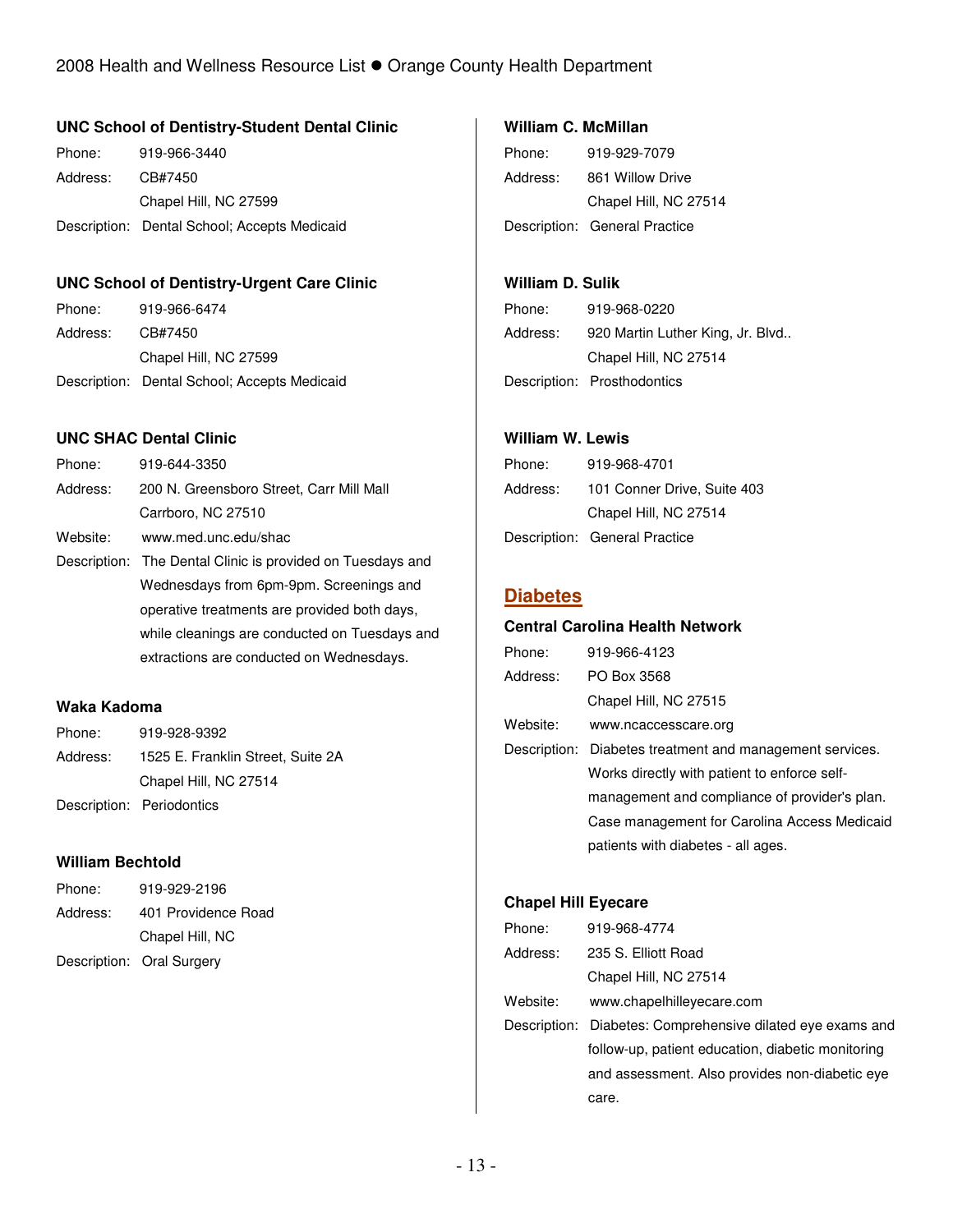### **Chapel Hill Foot and Ankle**

| Phone:   | 919-960-8858                                         |
|----------|------------------------------------------------------|
| Address: | 1506 E. Franklin Street, Suite 104                   |
|          | Chapel Hill, NC 27514                                |
| Website: | www.chapelhillfootandankle.com                       |
|          | Description: Provides foot exams, patient education, |
|          | palliative care, pain management, and ulcers.        |
|          | Accepts insured and self-pay clients.                |

## **Chapel Hill/Carrboro City Schools - Diabetes Management**

| Phone:   | 919-967-8211 x245                                       |
|----------|---------------------------------------------------------|
| Address: | Lincoln Center, 750 S. Merritt Mill Rd                  |
|          | Chapel Hill, NC 27516                                   |
| Website: | www.chccs.k12.nc.us                                     |
|          | Description: Diabetes treatment and management services |
|          | include student fitness testing and BMI,                |
|          | student/employee referral to community                  |
|          | programs, school nurses monitor students with           |
|          | diabetes, education and community partnering.           |

## **Orange County Health Department - Heath**

### **Promotion and Education Services**

| Phone:   | 919-245-2400 / 919-968-2022                          |
|----------|------------------------------------------------------|
| Address: | 300 W. Tryon Road                                    |
|          | Hillsborough, NC 27278                               |
| Website: | www.co.orange.nc.us/health                           |
|          | Description: Provides community health education and |
|          | outreach services in Orange County.                  |

### **NC Oral Health Section**

| Phone:       | 919-968-2033                                   |
|--------------|------------------------------------------------|
| Address:     | 200 N. Greensboro Street, Suite D15            |
|              | Carrboro, NC 27510                             |
| Website:     | www.communityhealth.dhhs.state.nc.us           |
| Description: | May identify children during dental screenings |
|              | that have diabetic symptoms; participates in   |
|              | health fairs and provides school-based oral    |
|              | health and diabetes education.                 |

### **The Wellness Center at Meadowmont**

| Phone:   | 919-966-5500                                                 |
|----------|--------------------------------------------------------------|
| Address: | 100 Sprunt Street                                            |
|          | Chapel Hill, NC 27517                                        |
| Website: | www.uncwellness.com                                          |
|          | Description: A medical fitness facilty managed by UNC Health |
|          | Care. Membership required. Provides nutrition                |
|          | education for diabetic patients.                             |

### **UNC Cardiac Rehabilitation**

| Phone:                                                     | 919-843-2154 / 919-843-2158                    |  |
|------------------------------------------------------------|------------------------------------------------|--|
| Address:                                                   | <b>UNC Wellness Center - 100 Sprunt Street</b> |  |
|                                                            | Chapel Hill, NC 27517                          |  |
| Website:                                                   | www.uncwellness.com                            |  |
| Description: Provides cardiac rehabilitation and Bridge to |                                                |  |
|                                                            | Wellness programs. Diabetic patients are       |  |
|                                                            | assessed, educated, and give medically         |  |
|                                                            | suvervised exercise and nutrition regimens.    |  |
|                                                            | Smoking cessation and psychosocial support is  |  |
|                                                            | also provided.                                 |  |

### **UNC Family Medicine Center**

| Phone:   | 919-966-2010                                            |  |
|----------|---------------------------------------------------------|--|
| Address: | 110 Manning Drive, Aycock Building                      |  |
|          | Chapel Hill, NC 27599                                   |  |
| Website: | www.uncwellness.com                                     |  |
|          | Description: Full service primary care clinic. Diabetes |  |
|          | treatment and education programs available.             |  |

#### **UNC Podiatry**

| Phone:   | 919-484-1437                                            |  |
|----------|---------------------------------------------------------|--|
| Address: | 5316 Highgate Drive, Suite 125                          |  |
|          | Durham, NC 27713                                        |  |
| Website: | www.unchealthcare.org                                   |  |
|          | Description: Diabetes treatment and management includes |  |
|          | ADA recommended screenings and UNC wound                |  |
|          | management and prevention services.                     |  |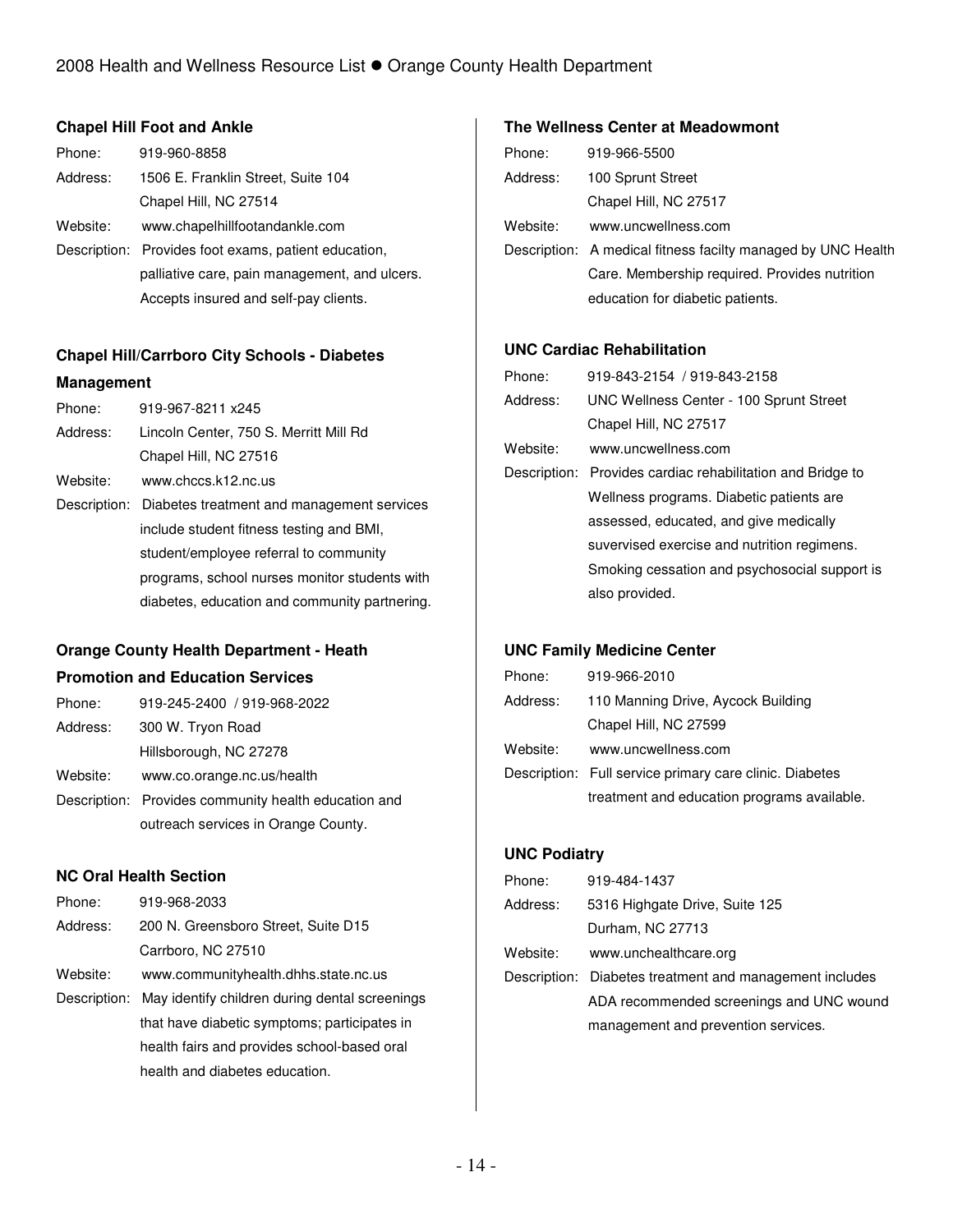## **UNC School of Pharmacy - Medical Management for Older Adults**

| Phone:   | 919-843-2278                                          |
|----------|-------------------------------------------------------|
| Address: | CB 7360 Kerr Hall                                     |
|          | Chapel Hill, NC 27599                                 |
| Website: | www.geriatrics.unc.edu                                |
|          | Description: Works with physicians at UNC Division of |
|          | Geriatrics to help optimize diabetes therapy.         |
|          | Provides free meters and community education in       |
|          | partnership with Orange County Department of          |
|          | Aging.                                                |

## **Emergency/First Responders**

## **Carrboro Fire Department**

| Phone:   | 919-918-7347                                             |
|----------|----------------------------------------------------------|
| Address: | 301 W. Main Street                                       |
|          | Carrboro, NC 27510                                       |
| Website: | www.carrborofire.org                                     |
|          | Description: Call 9-1-1 in an emergency! Protects lives, |
|          | property and community from the effects of fire,         |
|          | natural disasters, and other hazards by providing        |
|          | public education, incident prevention and                |
|          | emergency response services.                             |

### **Carrboro Police Department**

| Phone:                                              | 919-918-7397                                 |  |
|-----------------------------------------------------|----------------------------------------------|--|
| Address:                                            | 100 N. Greensboro Street                     |  |
|                                                     | Carrboro, NC 27510                           |  |
| Website:                                            | www.townofcarrboro.org                       |  |
| Description: Call 9-1-1 in an emergency! The Police |                                              |  |
|                                                     | Department protects persons and property and |  |
|                                                     | provides law enforcement and community       |  |
|                                                     | services necessary to maintain a safe living |  |
|                                                     | environment within the Town.                 |  |

#### **Cedar Grove Fire Department**

| Phone: | 919-732-9585                             |
|--------|------------------------------------------|
|        | Description: Call 9-1-1 in an emergency! |

#### **Chapel Hill Fire Department**

| Phone:   | 919-968-2781                                       |
|----------|----------------------------------------------------|
| Address: | 403 Martin Luther King Jr Blvd                     |
|          | Chapel Hill, NC 27514                              |
| Website: | www.townofchapelhill.org/fire                      |
|          | Description: Protects life, property and community |
|          | environment from effects of fire, disasters or     |
|          | other life hazards by providing public education,  |
|          | incident prevention and emergency response         |
|          | services.                                          |
|          |                                                    |

### **Efland Fire Department**

| Phone: | 919-732-8941                             |
|--------|------------------------------------------|
|        | Description: Call 9-1-1 in an emergency! |

### **New Hope Fire Department**

| Phone:   | 919-493-1001                                           |
|----------|--------------------------------------------------------|
| Address: | 4012 Whitfield Road                                    |
|          | Chapel Hill, NC 27514                                  |
| Website: | www.newhopefire.com                                    |
|          | Description: Call 9-1-1 in an emergency! New Hope Fire |
|          | Department is a paid/volunteer agency that             |
|          | provides Fire and Emergency Medical First              |
|          | Response.                                              |
|          |                                                        |

### **Orange County Emergency Services**

| Phone:   | 919-968-2050                                           |
|----------|--------------------------------------------------------|
| Address: | PO Box 8181                                            |
|          | Hillsborough, NC 27278                                 |
| Website: | www.co.orange.nc.us/ems                                |
|          | Description: Orange County Emergency Services works to |
|          | ensure appropriate and efficient response to           |
|          | emergencies in Orange County.                          |
|          |                                                        |

## **Orange County Rescue Squad**

| Phone:   | 919-338-2840                             |
|----------|------------------------------------------|
| Address: | 261 S. Churton Street                    |
|          | Hillsborough, NC 27278                   |
| Website: | www.orangerescue.org                     |
|          | Description: Call 9-1-1 in an emergency! |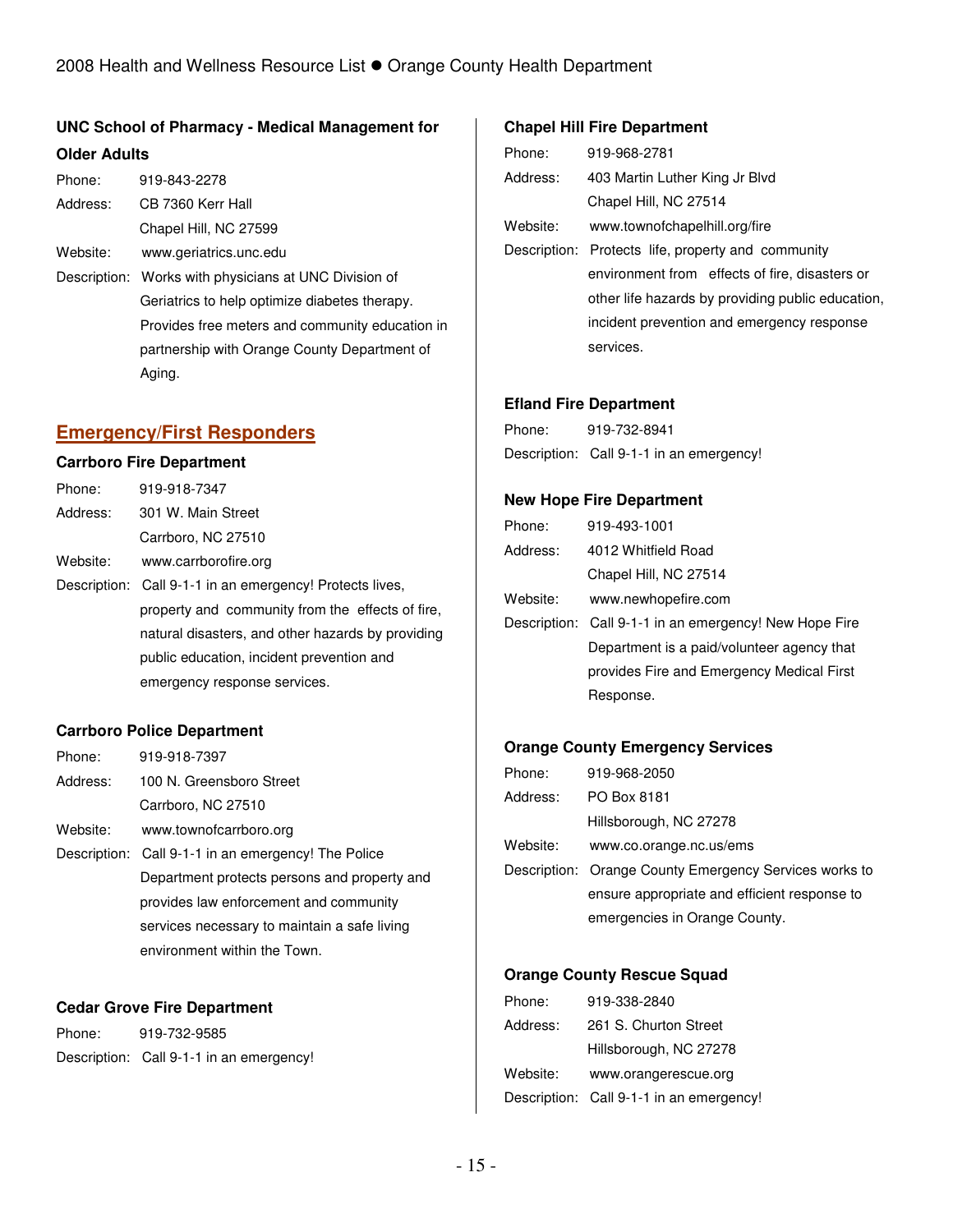### **Orange County Sheriff - Chapel Hill**

| Phone:   | 919-942-6300                                                   |
|----------|----------------------------------------------------------------|
| Address: | 144 East Margaret Lane                                         |
|          | Hillsborough, NC 27278                                         |
| Website: | www.co.orange.nc.us/sheriff                                    |
|          | Description: Call 9-1-1 in an Emergency! The Sherriff's Office |
|          | is an organization of men and women dedicated                  |
|          | to protecting and serving the people in our county             |

#### **Orange County Sheriff - Hillsborough**

| Phone:   | 919-644-3050                                                   |
|----------|----------------------------------------------------------------|
| Address: | 144 East Margaret Lane                                         |
|          | Hillsborough, NC 27278                                         |
| Website: | www.co.orange.nc.us/sheriff                                    |
|          | Description: Call 9-1-1 in an Emergency! The Sherriff's Office |
|          | is an organization dedicated to protecting and                 |
|          | serving the people in our county.                              |
|          |                                                                |

### **Orange Rural Fire Department**

| Address: | 206 S. Churton Street  |
|----------|------------------------|
|          | Hillsborough, NC 27278 |

- Website: www.orfd.org
- Description: Call 9-1-1 in an emergency! Department provides fire, rescue, and first responder (emergency medical care) services to the Orange Rural Fire District as well as for the Town of Hillsborough.

### **South Orange Rescue Squad**

| Phone:   | 919-967-1515                                            |
|----------|---------------------------------------------------------|
| Address: | <b>PO Box 128</b>                                       |
|          | Carrboro, NC 27510                                      |
| Website: | www.sorescue.org                                        |
|          | Description: Call 9-1-1 in an emergency! Provides first |
|          | responder services services.                            |

#### **Town of Hillsborough Police Department**

| Phone:   | 919-732-9381                             |
|----------|------------------------------------------|
| Address: | 127 N. Churton Street                    |
|          | Hillsborough, NC 27278                   |
| Website: | www.ci.hillsborough.nc.us                |
|          | Description: Call 9-1-1 In an emergency! |

#### **White Cross Fire Department**

Phone: 919-942-1194 Description: Call 9-1-1- in an Emergency

## **Employment**

#### **Employment Security Commission of NC**

| Phone:   | 919-644-1051                                             |
|----------|----------------------------------------------------------|
| Website: | www.ncesc.com                                            |
|          | Description: Provides employment search and unemployment |
|          | benefit information.                                     |

#### **Joint Orange Chatham Community Action (JOCCA)**

| Phone:   | 919-929-0492 / 919-732-8194                         |
|----------|-----------------------------------------------------|
| Website: | www.nccaa.net                                       |
|          | Description: Offices in Chapel Hill and Cedar Grove |

#### **Orange County Government Job Vacancy Hotline**

| Phone:   | 919-967-9251 / 919-245-2560                      |
|----------|--------------------------------------------------|
| Address: | Personnel Department                             |
|          | Hillsborough, NC 27278                           |
| Website: | www.co.orange.nc.us/prsnl                        |
|          | Description: Position openings for Orange County |
|          | Government.                                      |

## **Orange County Skills Development and Job Link**

#### **Center**

| Phone:   | 919-969-3032 x229                                      |
|----------|--------------------------------------------------------|
| Address: | 503 W. Frankling Street                                |
|          | Chapel Hill, NC 27516                                  |
| Website: | www.co.orange.nc.us/sdc                                |
|          | Description: Provides skill development and employment |
|          | services.                                              |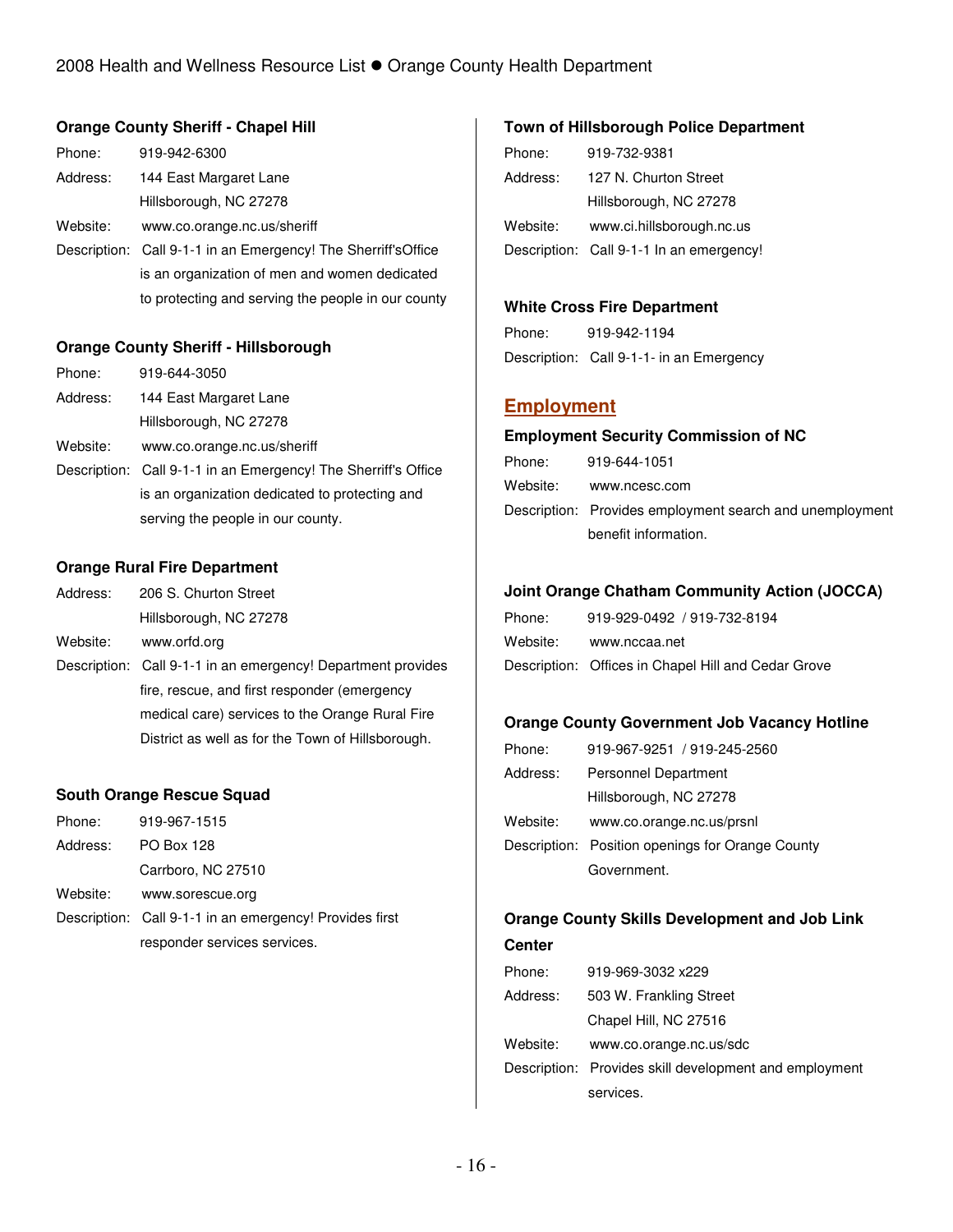under 18

### **Orange County Social Services - Work First Permit**

| Phone:   | 919-968-2000 / 919-245-2800                        |
|----------|----------------------------------------------------|
| Address: | 2501 Homestead Road                                |
|          | Chapel Hill, NC 27516                              |
| Website: | www.co.orange.nc.us/socsvcs                        |
|          | Description: Work Permits are required for youths  |
|          | and done of a company should be to the more than a |

years of age who wish to be employed, unless there is an exemption from the youth employment requirements of the North Carolina Wage and Hour Act.

#### **Town of Chapel Hill - Human Resources Job Line**

| Phone:   | 919-969-5000 x1500 / 919-968-2700 |
|----------|-----------------------------------|
| Address: | 405 Martin Luther King Jr Blvd    |
|          | Chapel Hill, NC 27514             |
| Website: | www.townofchapelhill.org          |

Description: Recent job postings available online and through iob line.

### **USA Job Corps**

| Phone:   | 800-872-1055 / 800-733-5627                 |
|----------|---------------------------------------------|
| Address: | US Dept of Labor - 200 Constitution Ave, NW |
|          | Washington, DC 20210                        |

Website: www.jobcorps.dol.gov

Description: Job Corps is a national, no-cost education and vocational training program administered by the U.S. Department of Labor that helps young people ages 16 through 24 get a better job, make more money, and take control of their lives.

### **Vocational Rehabilitation**

| Phone:   | 919-969-7350                                            |
|----------|---------------------------------------------------------|
| Address: | 548 Smith Level Road                                    |
|          | Carrboro, NC 27510                                      |
| Website: | www.dvr.dhhs.state.nc.us                                |
|          | Description: To promote employment and independence for |
|          | people with disabilities through customer               |
|          | partnership and community leadership.                   |

## **Faith/Spiritual**

| <b>St. Thomas Moore Church Caring and Sharing</b> |                                                            |
|---------------------------------------------------|------------------------------------------------------------|
| <b>Ministry</b>                                   |                                                            |
| Phone:                                            | 919-942-1040 x263                                          |
| Address:                                          | 940 Carmichael Street                                      |
|                                                   | Chapel Hill, NC 27514                                      |
| Website:                                          | www.church.st-thomasmore.org                               |
|                                                   | Description: Run by spanish-speaking volunteers; Emergency |
|                                                   | Food, shelter, housing, and clothing                       |
|                                                   |                                                            |

## **Interfaith Council for Social Services - Community**

### **Services and Food Pantry**

| Phone:   | 919-929-6380                                               |
|----------|------------------------------------------------------------|
| Address: | 110 W. Main Street                                         |
|          | Carrboro, NC 27510                                         |
| Website: | www.ifcweb.org                                             |
|          | Description: Provides financial assistance, groceries, and |
|          | clothing vouchers to individuals and families in           |
|          | need.                                                      |
|          |                                                            |

### **Orange Congregations in Mission**

| Phone:   | 919-732-6194                                              |
|----------|-----------------------------------------------------------|
| Address: | 300 Millstone Drive                                       |
|          | Hillsborough, NC 27278                                    |
| Website: | www.ocimnc.org                                            |
|          | Description: Orange Congregations In Mission is a private |
|          | non-profit ministry composed of over 40                   |
|          | congregations in northern Orange County, North            |
|          | Carolina. OCIM strives to meet the emergency              |
|          | needs of those who find themselves in a crisis.           |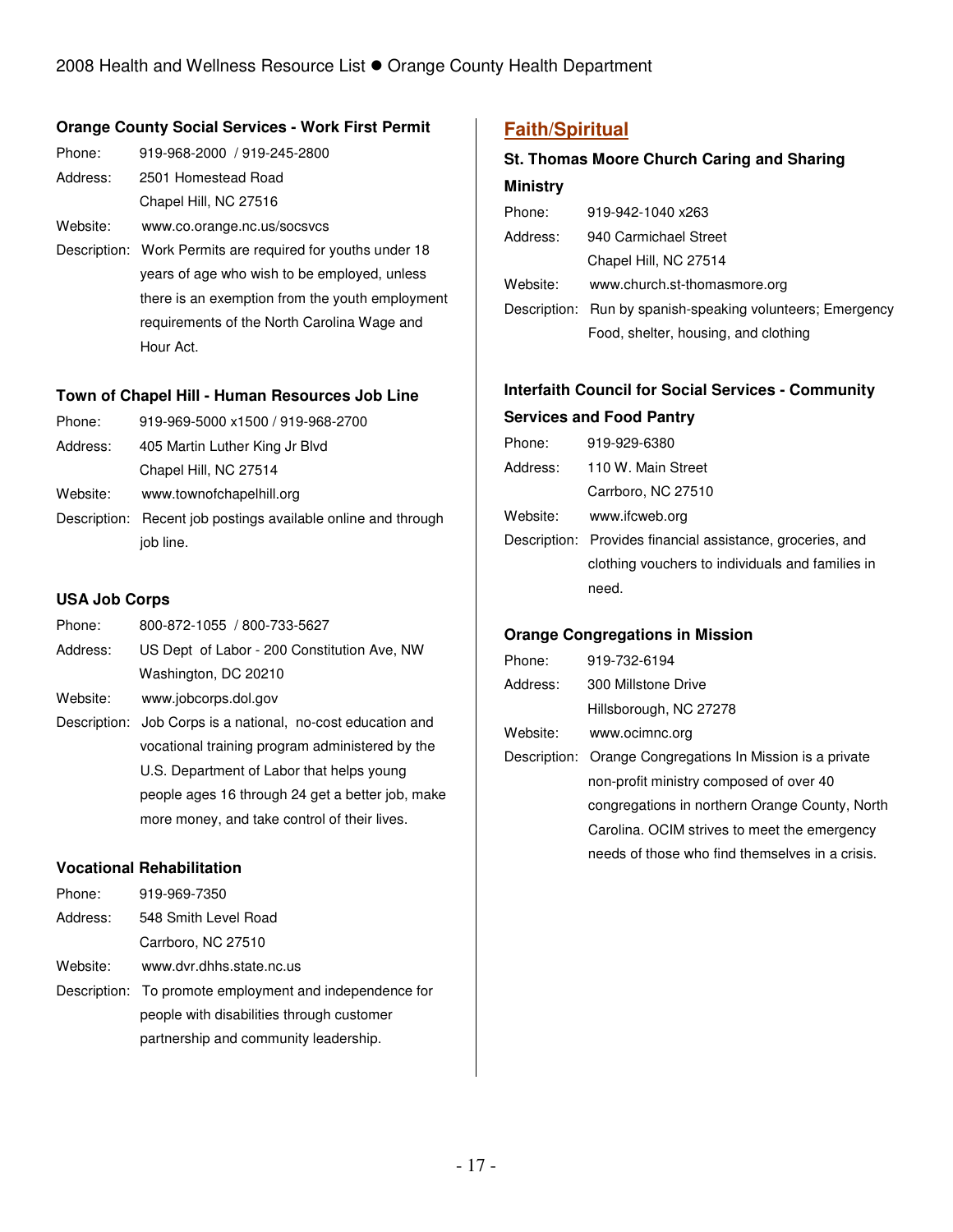## **Health Clinic**

## **Interfaith Council for Social Services - Robert Nixon Free Clinic**

| Phone:   | 919-967-0643                                              |
|----------|-----------------------------------------------------------|
| Address: | 100 W. Rosemary Street                                    |
|          | Chapel Hill, NC 27516                                     |
| Website: | www.ifcweb.org                                            |
|          | Description: Medical volunteers provide free health care, |
|          | consultation, medicine and information to                 |
|          | homeless.                                                 |

## **Orange County Health Department - Chapel Hill**

### **Clinic**

| Phone:   | 919-968-2022                                                |
|----------|-------------------------------------------------------------|
| Address: | 2501 Homestead Road                                         |
|          | Chapel Hill, NC 27516                                       |
| Website: | www.co.orange.nc.us/health                                  |
|          | Description: Provides a wide array of low-cost clinical and |
|          | educational services to improve quality of life for         |
|          | Orange County residents.                                    |

## **Orange County Health Department - Hillsborough**

## **Clinic**

| Phone:   | 919-245-2400                                                |
|----------|-------------------------------------------------------------|
| Address: | 300 W. Tryon Street                                         |
|          | Hillsborough, NC 27278                                      |
| Website: | www.co.orange.nc.us/health                                  |
|          | Description: Provides a wide array of low-cost clinical and |
|          | educational services to improve quality of life for         |
|          | Orange County residents.                                    |

## **Piedmont Health Services - Carrboro Community Health Center**

| Phone: |              | 919-942-8741                                      |
|--------|--------------|---------------------------------------------------|
|        | Address:     | 301 Lloyd Street                                  |
|        |              | Carrboro, NC 27510                                |
|        | Website:     | www.piedmonthealth.org                            |
|        | Description: | Piedmont Health Services is a private non-profit  |
|        |              | organization serving the health care needs of the |
|        |              | citizens of central North Carolina. Provides      |
|        |              | quality, comprehensive family health care         |
|        |              | services to all patients needing access to        |
|        |              | services.                                         |
|        |              |                                                   |

## **Piedmont Health Services - Charles Drew Health**

**Clinic** 

| Phone:       | 336-570-3739                                     |
|--------------|--------------------------------------------------|
| Address:     | 221 Graham-Hopedale Road                         |
|              | Burlington, NC 27217                             |
| Website:     | www.piedmonthealth.org                           |
| Description: | Piedmont Health Services serves health care      |
|              | needs of the citizens of central North Carolina. |
|              | Provides quality, comprehensive family health    |
|              | care services to all patients needing access to  |
|              | services.                                        |

## **Piedmont Health Services - Moncure Community Health Center**

| Phone:   | 919-542-4991                                                  |
|----------|---------------------------------------------------------------|
| Address: | 7228 Pittsboro-Moncure Road                                   |
|          | Moncure, NC 27599                                             |
| Website: | www.piedmonthealth.org                                        |
|          | Description: Piedmont Health Services is a private non-profit |
|          | organization serving the health care needs of the             |
|          | citizens of central North Carolina. Provides                  |
|          | quality, comprehensive family health care                     |
|          | services to all patients needing access to                    |
|          | services.                                                     |
|          |                                                               |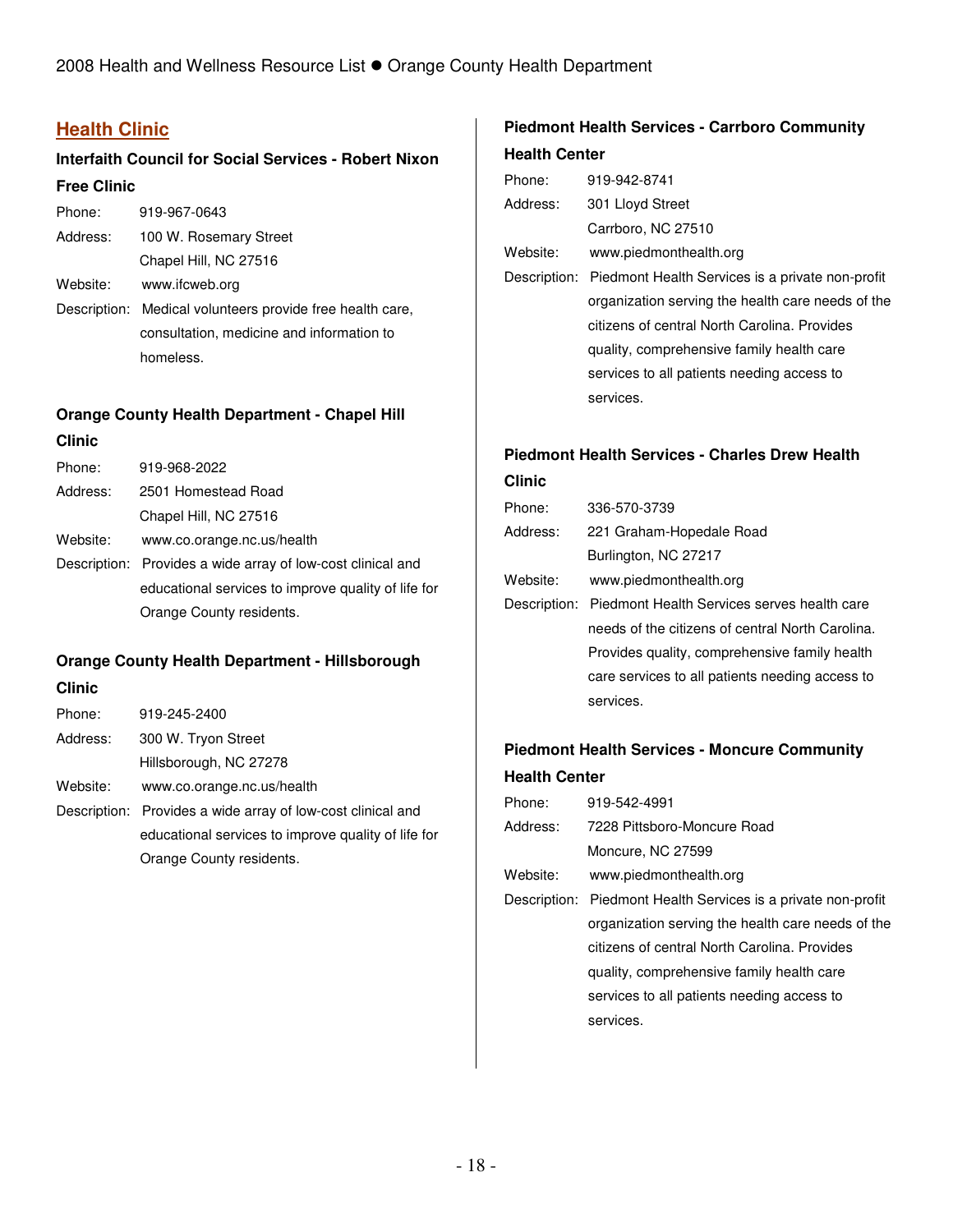## **Piedmont Health Services - Prospect Hill Community Health Center**

| Phone:   | 336-562-3311 / 800-898-9577                       |
|----------|---------------------------------------------------|
| Address: | 140 Main Street                                   |
|          | Prospect Hill, NC 25710                           |
| Website: | www.piedmonthealth.org                            |
|          | Descriptions Districted Health Departed to a pro- |

Description: Piedmont Health Services is a private non-profit organization serving the health care needs of the citizens of central North Carolina. Provides quality, comprehensive family health care services to all patients needing access to services.

## **Piedmont Health Services - Siler City Community**

### **Health Center**

| Phone:   | 919-663-1744           |
|----------|------------------------|
| Address: | 224 S. 10th Avenue     |
|          | Siler City, NC 27344   |
| Website: | www.piedmonthealth.org |

### **Planned Parenthood of Orange County**

| Phone:   | 919-942-7762              |
|----------|---------------------------|
| Address: | 1765 Dobbins Drive        |
|          | Chapel Hill, NC 27514     |
| Website: | www.plannedparenthood.org |
|          |                           |

Description: Planned Parenthood Federation of America is a leading women's health care provider, educator, and advocate, serving women, men, teens, and families.

### **UNC Campus Health**

| Phone:   | 919-966-2281                                             |
|----------|----------------------------------------------------------|
| Address: | CB #7470                                                 |
|          | Chapel Hill, NC 27599                                    |
| Website: | www.campushealth.unc.edu                                 |
|          | Description: For UNC Students Only. Campus Health offers |
|          | low cost medical care to the UNC student                 |
|          | community. Offers wellness and preventative              |
|          | care, care for injury, acute or chronic medical          |
|          | conditions, consultation, and medical testing.           |

### **UNC SHAC Free Clinic**

| Phone:   | 919-942-8741                                           |
|----------|--------------------------------------------------------|
| Address: | Carrboro Community Health Center                       |
|          | Carrboro, NC 27510                                     |
| Website: | www.med.unc.edu/shac                                   |
|          | Description: Health care and screenings for adults and |
|          | children. See website for full list of services.       |

## **Health Insurance**

### **Blue Cross and Blue Shield of North Carolina**

| Phone:   | 800-446-8053                            |
|----------|-----------------------------------------|
| Address: | 5901 Chapel Hill Road.,                 |
|          | Durham, NC 27707                        |
| Website: | www.bcbsnc.com                          |
|          | Description: Health insurance provider. |

### **NC Health Check Health Choce**

| Phone: | 919-644-3086                                                    |
|--------|-----------------------------------------------------------------|
|        | Description: Insurance for children wh are US citizens or legal |
|        | residents                                                       |

## **Health Referral Lines**

| NC CareLine                                      |  |  |
|--------------------------------------------------|--|--|
| 1-800-662-7030 (English/Spanish)                 |  |  |
| 1-877-452-2514 (TTY)                             |  |  |
| Description: The CARE-LINE is the North Carolina |  |  |
|                                                  |  |  |

Department of Health and Human Services' (NCDHHS) toll-free Information and Referral telephone service. Information and Referral Specialists provide information and referrals regarding human services in government and non-profit agencies. Available Monday-Friday, except state holidays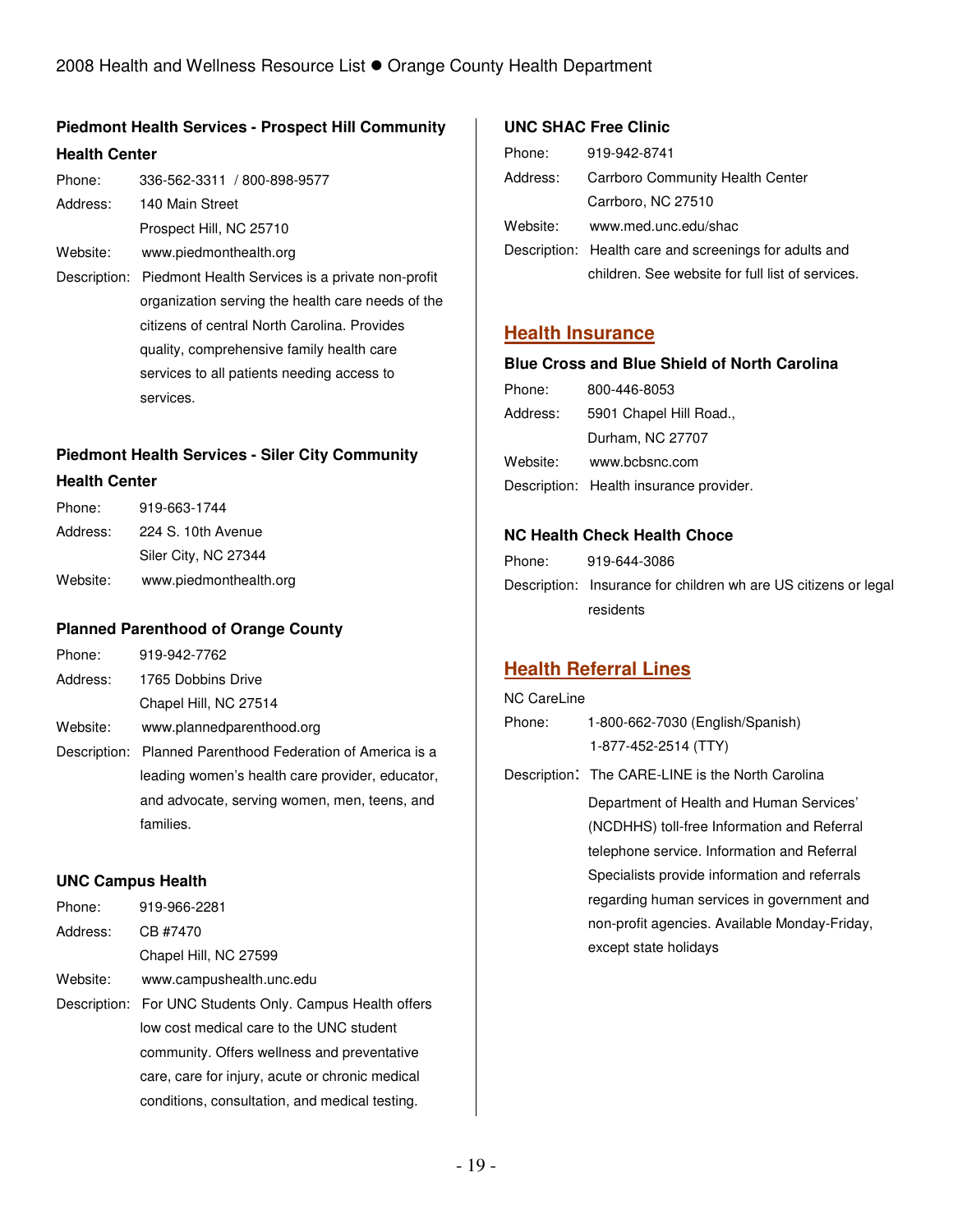#### NC CareLink

- Website: www.nccarelink.gov
- Description: Site provides information about programs and services across North Carolina for families, seniors, and children. It is a collaborative effort of the North Carolina Department of Health and Human Services and many other government and non-profit information and referral stakeholders across North Carolina.
- OPC Area Program STAR Line
- Phone: 919-913-4100
- Description: Referral line will provide contact information of local mental health providers.

### **Triangle United Way**

| Phone:   | 919-463-5011                                             |
|----------|----------------------------------------------------------|
| Address: | PO Box 110387                                            |
|          | RTP, NC 27709                                            |
| Website: | www.unitedwaytriangle.org                                |
|          | Description: Triangle United Way serves Chatham, Durham, |
|          | Orange and Wake counties by connecting callers           |
|          | to health and human service programs through             |
|          | United Way 2-1-1, a free, bilingual, 24-hour-a-day       |
|          | telephone information and referral service.              |

### **UNC HealthLink Nurse Advice Line**

- Phone: 919- 966-7890
- Description: UNC HealthLink provides information about UNC services and clinics. HealthLink is available 24hours a day to answer questions. From 8:30am to 5pm, Monday through Friday, HealthLink can connect callers to a UNC clinic or practice for appointment scheduling.

## **Hearing Care**

## **Hearing Loss Association of Chapel Hill - Hearing Loss Support Group**

| Phone:   | 919-622-8467                                             |
|----------|----------------------------------------------------------|
| Address: | 2551 Homestead Road                                      |
|          | Chapel Hill, NC 27516                                    |
|          | Description: Meets 3rd Monday of the Month. Hearing Loss |
|          | Association of Chapel Hill formerly known as S-          |
|          | $H-H-H$ , Self Help for the Hard of Hearing: 5:30 $-$    |
|          | 6:30 p.m. Ruth Miller, 622-8467.                         |
|          |                                                          |

## **Heart Disease/Stroke**

#### **American Heart Association**

| Phone:   | 919-463-8300                                               |
|----------|------------------------------------------------------------|
| Address: | 3131 RDU Center Drive Suite 100                            |
|          | Morrisville, NC 27560                                      |
| Website: | www.americanheart.org                                      |
|          | Description: Provides information and education related to |
|          | heart disease.                                             |

## **HIV/AIDS**

#### **AIDS Community Residence Association (ACRA)**

| Phone:   | 919-967-0009 / 919-956-7901                           |
|----------|-------------------------------------------------------|
| Address: | PO Box 25265                                          |
|          | Durham, NC 27702                                      |
| Website: | www.acra-org.com                                      |
|          | Description: Provides housing and case management for |
|          | persons living with AIDS.                             |

### **Alliance of AIDS Services Carolina (AASC)**

| Phone:   | 919-932-3991                                                |
|----------|-------------------------------------------------------------|
| Address: | 324 S. Harrington Street                                    |
|          | Raleigh, NC 27603                                           |
| Website: | www.aas-c.org                                               |
|          | Description: The Alliance mission is to serve people living |
|          | with HIV/AIDS, their loved ones, caregivers and             |
|          | communities at large, through compassionate                 |
|          | and non-judgmental care, prevention, education              |
|          | and advocacy.                                               |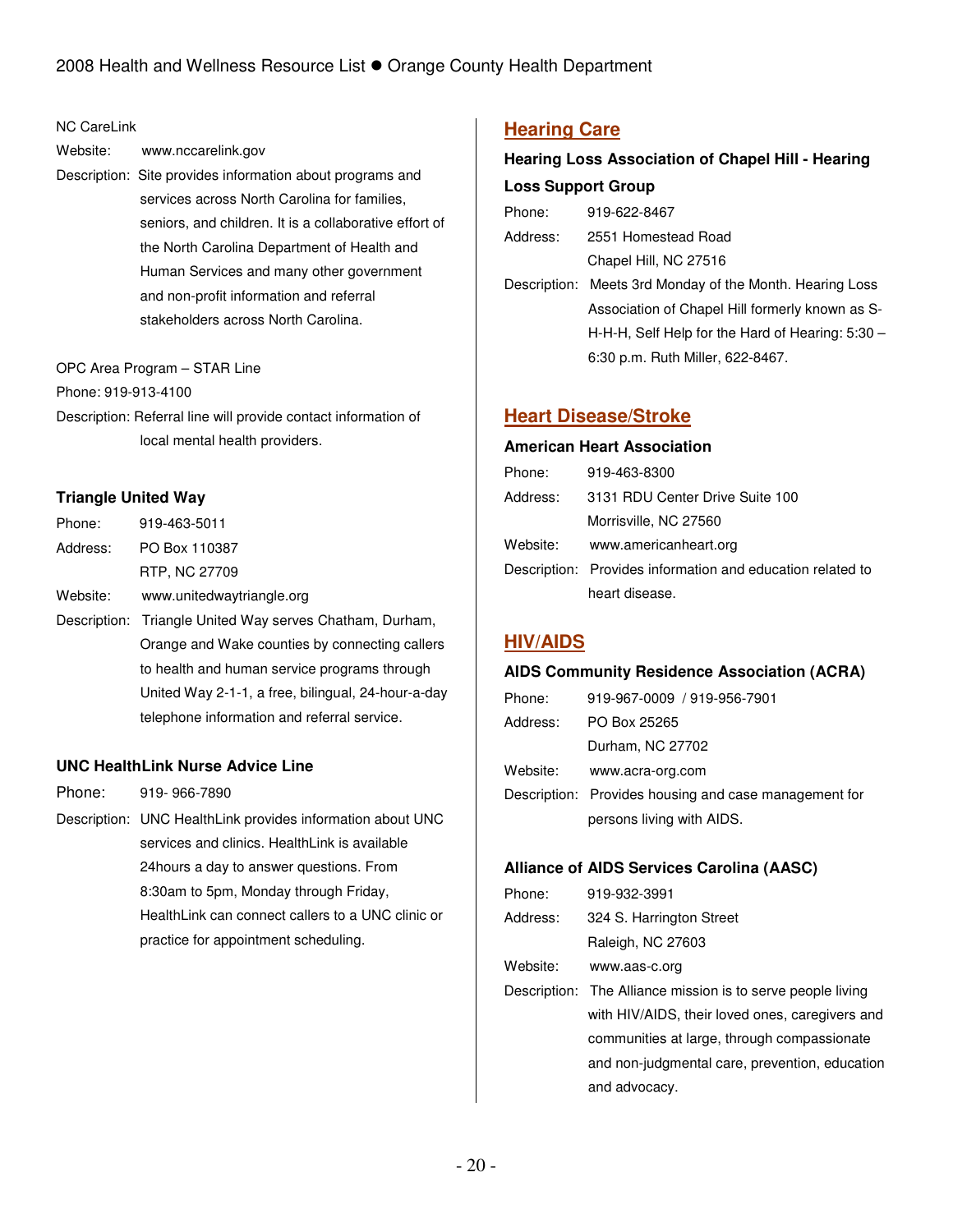### **CDC National Spanish STD/AIDS Hotline**

Phone: 800-344-7432 Website: www.cdc.gov

### **CDC National STD/AIDS Hotline**

Phone: 1-800-342-2437 Website: www.cdc.gov

## **Hospitals**

### **Duke University Health System**

| Phone:   | 919-966-4131                                                |
|----------|-------------------------------------------------------------|
| Address: | 2301 Erwin Road                                             |
|          | Durham, NC 27710                                            |
| Website: | www.dukehealth.org                                          |
|          | Description: As a full-service tertiary and quaternary care |
|          | hospital, Duke University Hospital is licensed for          |
|          | 924 acute care beds and 19 psychiatry beds.                 |
|          |                                                             |

#### **Durham Regional Hospital**

| Phone:   | 919-470-4000                                                 |
|----------|--------------------------------------------------------------|
| Address: | 3643 North Roxboro Road                                      |
|          | Durham, N.C. 27704                                           |
| Website: | www.durhamregional.org                                       |
|          | Description: Durham Regional provides inpatient, outpatient, |
|          | intensive, surgical and emergency care.                      |

### **UNC HealthLink Nurse Advice Line**

- Phone: 919- 966-7890
- Description: UNC HealthLink provides information about UNC services and clinics. HealthLink is available 24hours a day to answer questions. From 8:30am to 5pm, Monday through Friday, HealthLink can connect callers to a UNC clinic or practice for appointment scheduling.

### **UNC Hospitals**

| Phone:   | 919-966-4131                                       |
|----------|----------------------------------------------------|
| Address: | 101 Manning Drive                                  |
|          | Chapel Hill, NC 27514                              |
| Website: | www.unchealthcare.org                              |
|          | Description: UNC Hospitals includes North Carolina |
|          | Children's Hospital, North Carolina Memorial       |
|          | Hospital, North Carolina Neurosciences Hospital,   |
|          | and North Carolina Women's Hospital.               |
|          |                                                    |

### **UNC Hospitals - Emergency Room**

| Phone:   | 919-966-4721                                       |
|----------|----------------------------------------------------|
| Address: | 101 Manning Drive                                  |
|          | Chapel Hill, NC 27599                              |
| Website: | www.unchealthcare.org                              |
|          | Description: UNC Hospitals includes North Carolina |
|          | Children's Hospital, North Carolina Memorial       |
|          | Hospital, North Carolina Neurosciences Hospital,   |
|          | and North Carolina Women's Hospital.               |

## **Housing**

#### **Affordable Rentals**

| Phone: | 919-932-1990                                            |
|--------|---------------------------------------------------------|
|        | Description: Provides affordable housing for low-income |
|        | residents.                                              |

### **EmPOWERment, Inc.**

| Phone:   | 919-967-8779                                        |
|----------|-----------------------------------------------------|
| Address: | 109 N. Graham Street Suite 200                      |
|          | Chapel Hill, NC 27516                               |
| Website: | www.empowerment-inc.org                             |
|          | Description: The mission of EmPOWERment, Inc. is to |
|          | emPOWER people and communities to control           |
|          | their own destinies through affordable housing,     |
|          | advocacy, community organizing and grassroots       |
|          | economic development.                               |
|          |                                                     |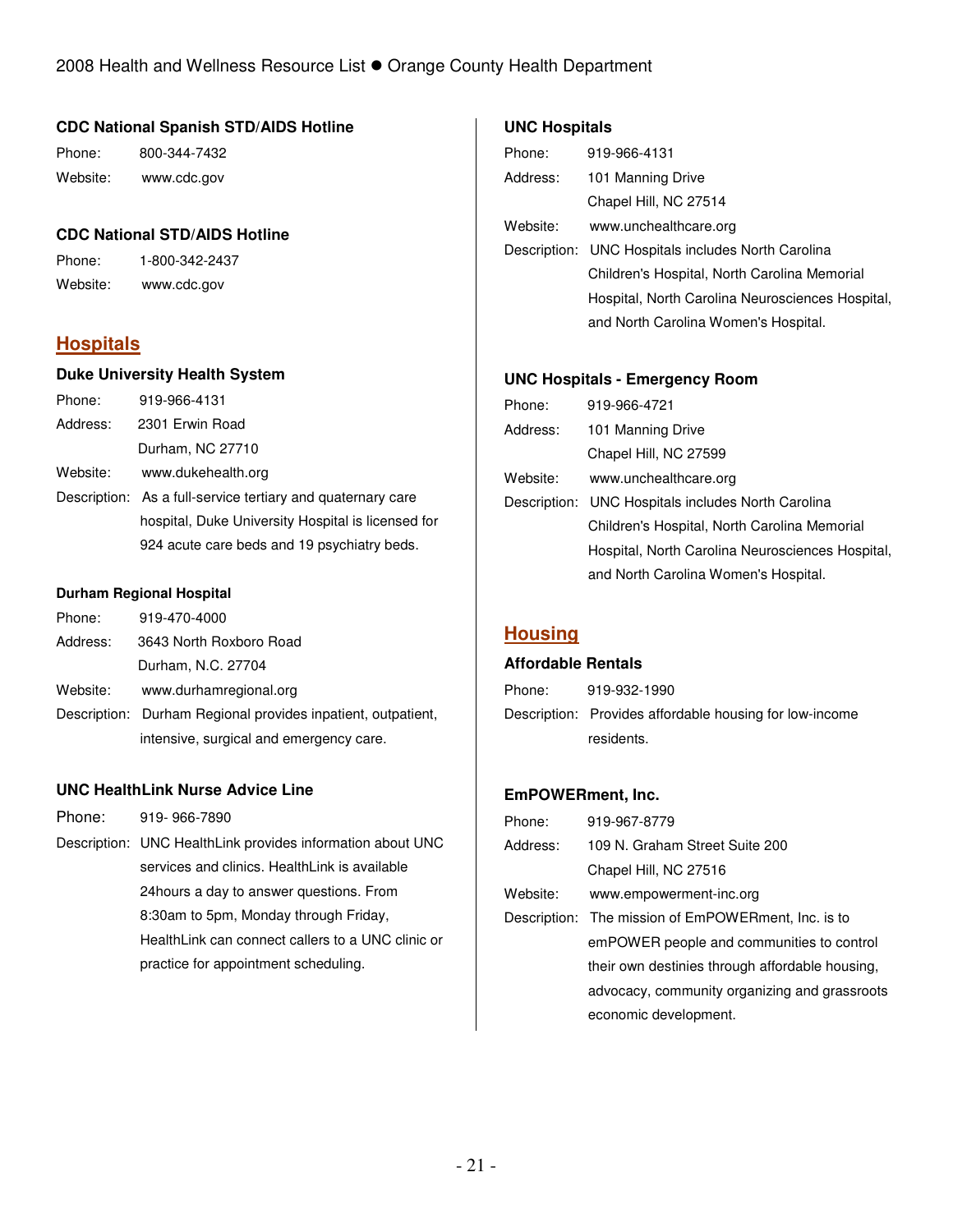### **Habitat for Humanity of Orange County**

| Phone:   | 919-932-7077                                              |
|----------|-----------------------------------------------------------|
| Address: | 1829 E Franklin Street #1200B                             |
|          | Chapel Hill, NC 27514                                     |
| Website: | www.orangehabitat.org                                     |
|          | Description: Habitat for Humanity of Orange County brings |
|          | people and resources together to build                    |
|          | affordable homes with people who need them.               |

### **Interfaith Council for Social Service - Community**

#### **House Men's Residential Facility**

| Phone:   | 919-967-0643            |
|----------|-------------------------|
| Address: | 100 W. Rosemary Street. |
|          | Chapel Hill, NC 27516   |
| Website: | www.ifcweb.org          |
|          |                         |

Description: Men's Residential Facility: 30 beds and 20 floor space, 365 days a year. Please call ahead if you need to stay.

## **Orange Community Housing and Land Trust**

| Phone:   | 919-967-1545           |
|----------|------------------------|
| Address: | 104-C Jones Ferry Road |
|          | Carrboro, NC 27510     |

Website: www.ochlt.org

Description: Orange Community Housing and Land Trust affordable homeownership opportunities for firsttime homebuyers who earn less than 80% of the Area Median Income.

### **Orange County Housing and Community**

### **Development**

| Phone:   | 919-969-3016 / 919-245-2490                      |
|----------|--------------------------------------------------|
| Address: | 2501 Homestead Road                              |
|          | Chapel Hill, NC 27516                            |
| Website: | www.co.orange.nc.us/housing                      |
|          | Description: Orange County Housing and Community |
|          | Development Department promotes affordable       |
|          | housing, economic opportunity and a suitable     |
|          | living environment free from discrimination.     |
|          |                                                  |

## **Orange County Housing and Community Development - Hillsborough**

| Phone:   | 919-245-2490                                          |  |
|----------|-------------------------------------------------------|--|
| Address: | 300 W. Tryon Street                                   |  |
|          | Hillsborough, NC 27278                                |  |
| Website: | www.co.orange.nc.us/housing                           |  |
|          | Description: The primary mission of the Orange County |  |
|          | Housing and Community Development                     |  |
|          | Department is to promote adequate and                 |  |
|          | affordable housing, economic opportunity and a        |  |
|          | suitable living environment free from                 |  |
|          | discrimination.                                       |  |

### **Ronald McDonald House - Chapel Hill**

| Phone:   | 919-913-2040                                             |  |
|----------|----------------------------------------------------------|--|
| Address: | 101 Old Mason Farm Road                                  |  |
|          | Chapel Hill, NC 27517                                    |  |
| Website: | www.chapelhillrmh.net                                    |  |
|          | Description: The Ronald McDonald House of Chapel Hill is |  |
|          | open to all families with a pediatric patient being      |  |
|          | treated for a serious illness or injury at an area       |  |
|          | hospital or a hospital-affiliated clinic.                |  |

### **SECU Family House at UNC Hospitals**

| Phone:     | 919-932-8000                                         |  |
|------------|------------------------------------------------------|--|
| Address:   | 123 Old Mason Farm Road                              |  |
|            | Chapel Hill, NC 27517                                |  |
| Website: . | www.familyhouseunch.org                              |  |
|            | Description: SECU Family House provides a home-away- |  |
|            | from-home for families with an adult patient being   |  |
|            | treated for a critical illness or injury at UNC      |  |
|            | Hospitals or affiliated clinics.                     |  |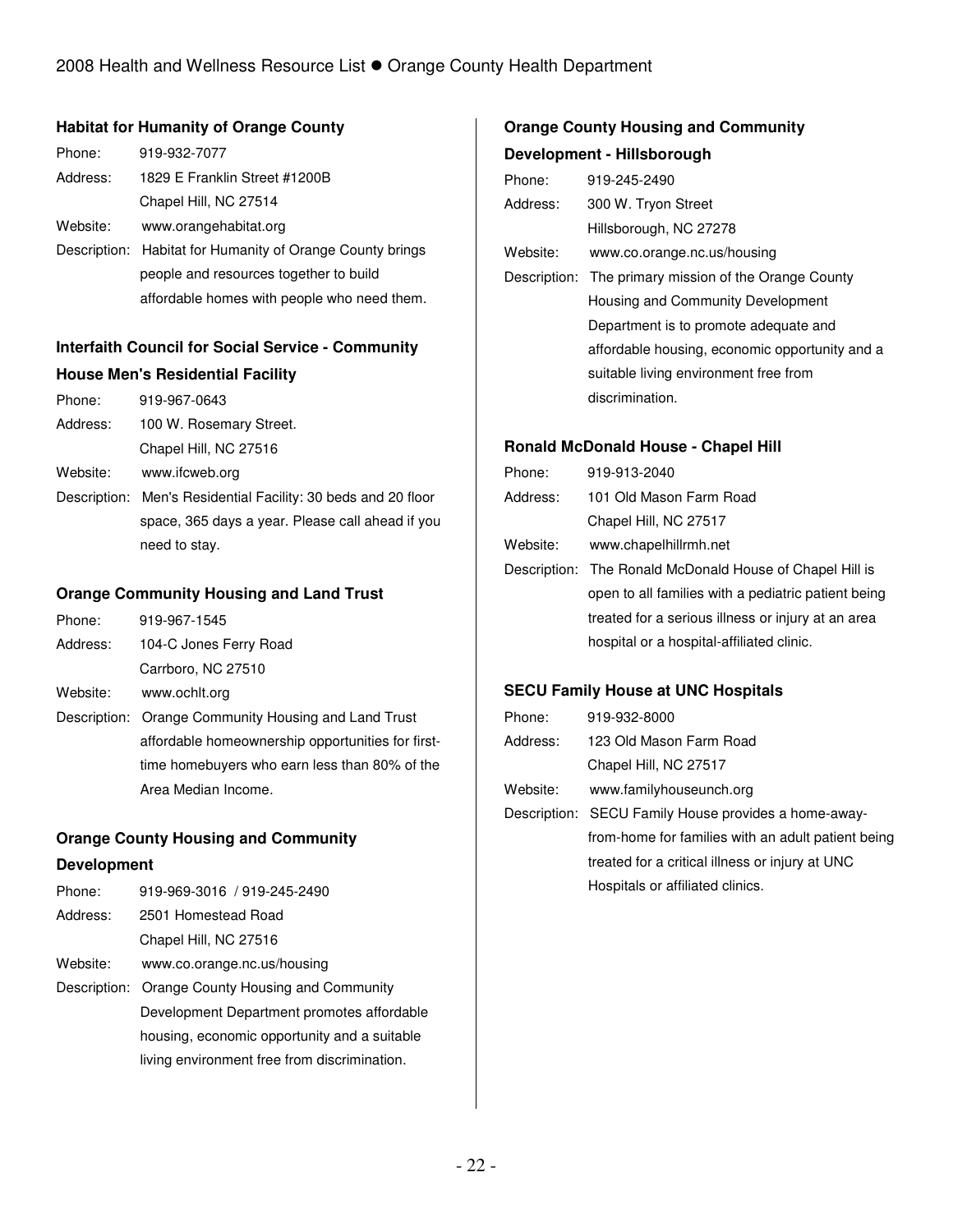### **Town of Chapel Hill - Housing Department**

| Phone:   | 919-968-2850                                                |  |
|----------|-------------------------------------------------------------|--|
| Address: | 317 Caldwell Street Extension                               |  |
|          | Chapel Hill, NC 27516                                       |  |
| Website: | www.townofchapelhill.org                                    |  |
|          | Description: The mission of the Department of Housing is to |  |
|          | provide decent, safe and affordable rental                  |  |
|          | housing for Chapel Hil's public housing families.           |  |

### **Weaver Community Housing Association**

| Phone:   | 919-969-7410                                          |  |
|----------|-------------------------------------------------------|--|
| Address: | 201 N. Greensboro Street                              |  |
|          | Carrboro, NC 27510                                    |  |
| Website: | www.wcha.coop/index.php                               |  |
|          | Description: WCHA provides affordable and sustainable |  |
|          | housing for lower income families and individuals.    |  |
|          | Also empowers residents to make decisions and         |  |
|          | cooperatively control and maintain their homes        |  |
|          | and communities.                                      |  |

## **Legal / Advocacy / Human Rights**

### **El Pueblo**

| Phone:   | 919-835-1525                                                    |  |
|----------|-----------------------------------------------------------------|--|
| Address: | 4N. Blount Street, Suite 200.                                   |  |
|          | Raleigh, NC 27601                                               |  |
| Website: | www.elpueblo.org                                                |  |
|          | Description: El Pueblo is a North Carolina non-profit statewide |  |
|          | advocacy and public policy organization                         |  |
|          | dedicated to strengthening the Latino Community                 |  |
|          |                                                                 |  |

### **Farmworker Legal Services**

| Phone: | 919-856-2180 / 800-777-5869 |
|--------|-----------------------------|
|        |                             |

Website: www.legalaidnc.org

Description: The Farmworker Unit of Legal Aid of North Carolina was established to meet the special legal needs of migrant and seasonal farmworkers in North Carolina.

### **North State Legal Services**

| Phone:   | 919-732-8137                                                |  |
|----------|-------------------------------------------------------------|--|
| Address: | PO Box 670                                                  |  |
|          | Hillsborough, NC 27278                                      |  |
| Website: | www.legalaidnc.org                                          |  |
|          | Description: Legal Aid of North Carolina - Pittsboro Office |  |
|          | provides legal assistance in civil matters (non-            |  |
|          | criminal) to eligible, low-income clients who have          |  |
|          | problems with their basic needs and live in the             |  |
|          | 11-county area surrounding Pittsboro, NC.                   |  |
|          |                                                             |  |

## **Orange County Department of Human Rights and Relations**

| Phone:   | 919-960-3875                                                 |  |
|----------|--------------------------------------------------------------|--|
| Address: | 501 West Franklin Street, Suite 104                          |  |
|          | Chapel Hill, NC 27516                                        |  |
| Website: | www.co.orange.nc.us/hrr                                      |  |
|          | Description: The Office of Human Rights provides educational |  |
|          | programs, technical assistance and research on               |  |
|          | issues involving civil rights, equal opportunities,          |  |
|          | and human relations to individuals, businesses               |  |
|          | and community agencies/groups.                               |  |

## **Maternal and Child Health**

### **Mothers of Multiples Chapel Hill/Durham**

| Phone:   | 919-933-7962                                                  |  |
|----------|---------------------------------------------------------------|--|
| Website: | www.momchd.whsites.net                                        |  |
|          | Description: Support group and activities for parents with at |  |
|          | least one set of twins, triplets or more. Many                |  |
|          | members have other children as well.                          |  |

### **NC Family Health Resource Line**

| Phone:   | 800-367-2229                                           |  |
|----------|--------------------------------------------------------|--|
| Website: | www.nchealthystart.org                                 |  |
|          | Description: The NC Family Health Resource Line is for |  |
|          | anyone in North Carolina who has questions             |  |
|          | about having a healthy pregnancy or raising            |  |
|          | happy, healthy children and teens.                     |  |
|          |                                                        |  |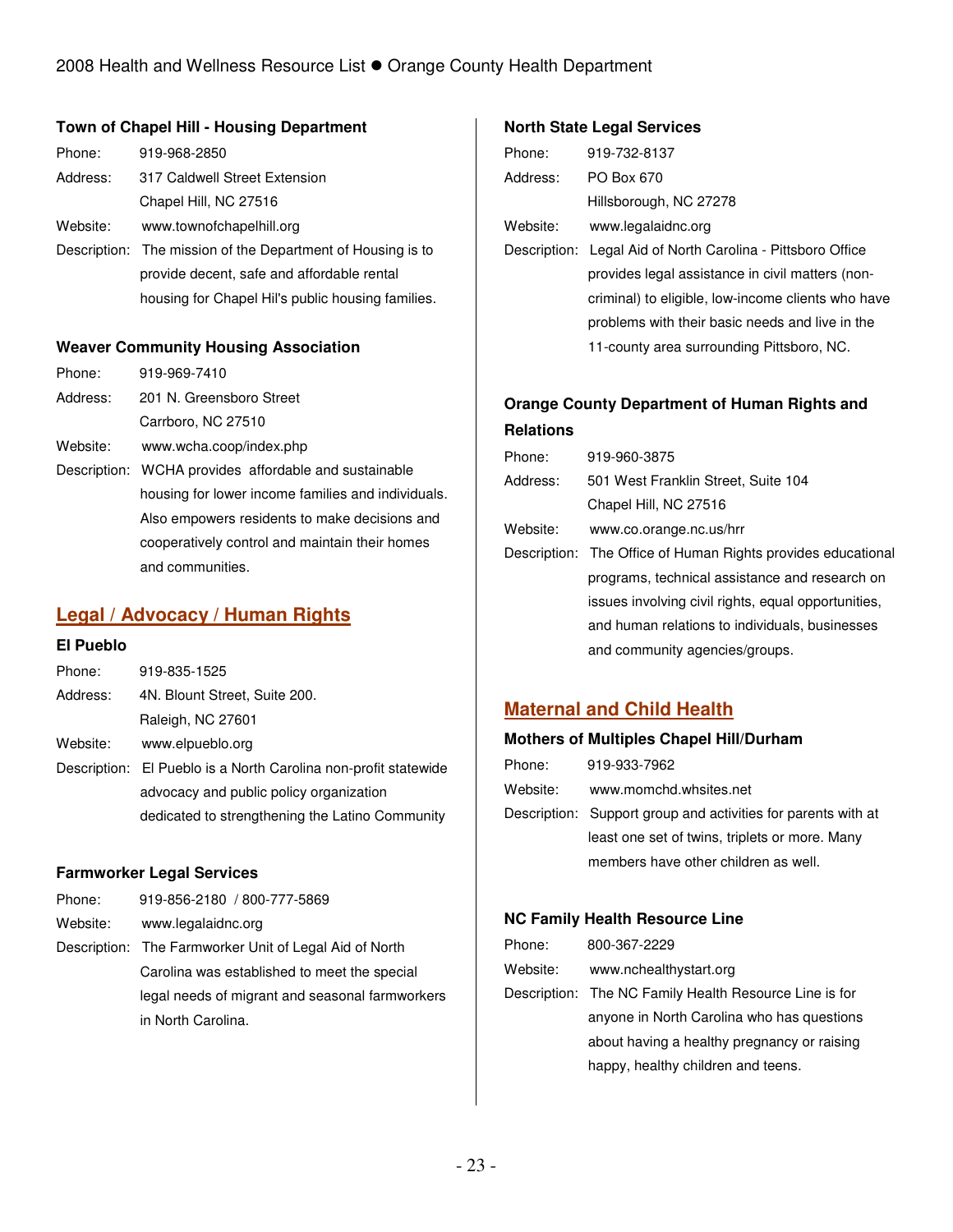## **Orange County Department of Social Services -**

## **Adolescent Parenting Program**

| Phone: | 919-968-2000 / 919-245-2800 |
|--------|-----------------------------|
|        |                             |

Address: 2501 Homestead Road Chapel Hill, NC 27516

Website: www.co.orange.nc.us/socsvcs

Description: The Adolescent Parenting Program is a program for pregnant and parenting teens who are under 18 years of age.

## **Orange County Department of Social Services -**

### **Counseling for Problem Pregnancy**

| Phone:   | 919-968-2000 / 919-245-2800                     |
|----------|-------------------------------------------------|
| Address: | 2501 Homestead Road                             |
|          | Chapel Hill, NC 27516                           |
| Website: | www.co.orange.nc.us/socsvcs                     |
|          | Description: Counseling for Problem Pregnancies |

## **Orange County WIC Program**

| Phone:   | 919-245-2422 / 919-245-2447                                  |
|----------|--------------------------------------------------------------|
| Address: | 300 W. Tryon Street                                          |
|          | Hillsborough, NC 27278                                       |
| Website: | www.co.orange.nc.us/health                                   |
|          | Description: WIC is a Special Supplemental Nutrition Program |
|          | for Women, Infants, and Children funded by the               |
|          | United States Department of Agriculture.                     |

### **Pregnancy Support Services**

- Phone: 919-942-7318 / 919-490-0203
- Address: 423 W. Franklin Street Suite 23

Chapel Hill, NC 27516

- Website: www.pregnancysupport.org
- Description: Offices in Chapel Hill and Durham. Christian ministry helping families deal with unplanned pregnancy.

### **The Women's Birth and Wellness Center**

| Phone:   | 919-933-3301                                            |
|----------|---------------------------------------------------------|
| Address: | 930 Martin Luther King Jr. Blvd., Suite 202             |
|          | Chapel Hill, NC 27514                                   |
| Website: | www.ncbirthcenter.com                                   |
|          | Description: Provides family-centered maternity care by |
|          | Certified Nurse-Midwives.                               |

### **UNC Health Care - The Horizons Program**

| Phone:   | 919-966-9803                                           |
|----------|--------------------------------------------------------|
| Website: | www.med.unc.edu/obgyn/horizons                         |
|          | Description: Horizons is a treatment program for women |
|          | struggling with substance abuse or addiction.          |
|          | Services are available to all mothers or women of      |
|          | child bearing age who need or want to stop or          |
|          | reduce their use of alcohol and/or drugs.              |

## **Men's Health**

**Council** 

## **Pilgrim United Methodist Church of Christ - Men's**

| <b>COUNCH</b> |                                                           |
|---------------|-----------------------------------------------------------|
| Phone:        | 919-942-3840                                              |
| Address:      | 3011 Academy Road                                         |
|               | Durham, NC 27707                                          |
| Website:      | www.pilgrimucc-durham.org                                 |
|               | Description: A nonsectarian group. Informal discussion on |
|               | male psychological, social, and soulful issues.           |

## **Mental Health**

### **Chapel Hill Outpatient Clinic (formerly Caring Family**

Phone: 919-913-4200 Address: 121 S. Estes Drive, Suite 100 Chapel Hill, NC 27514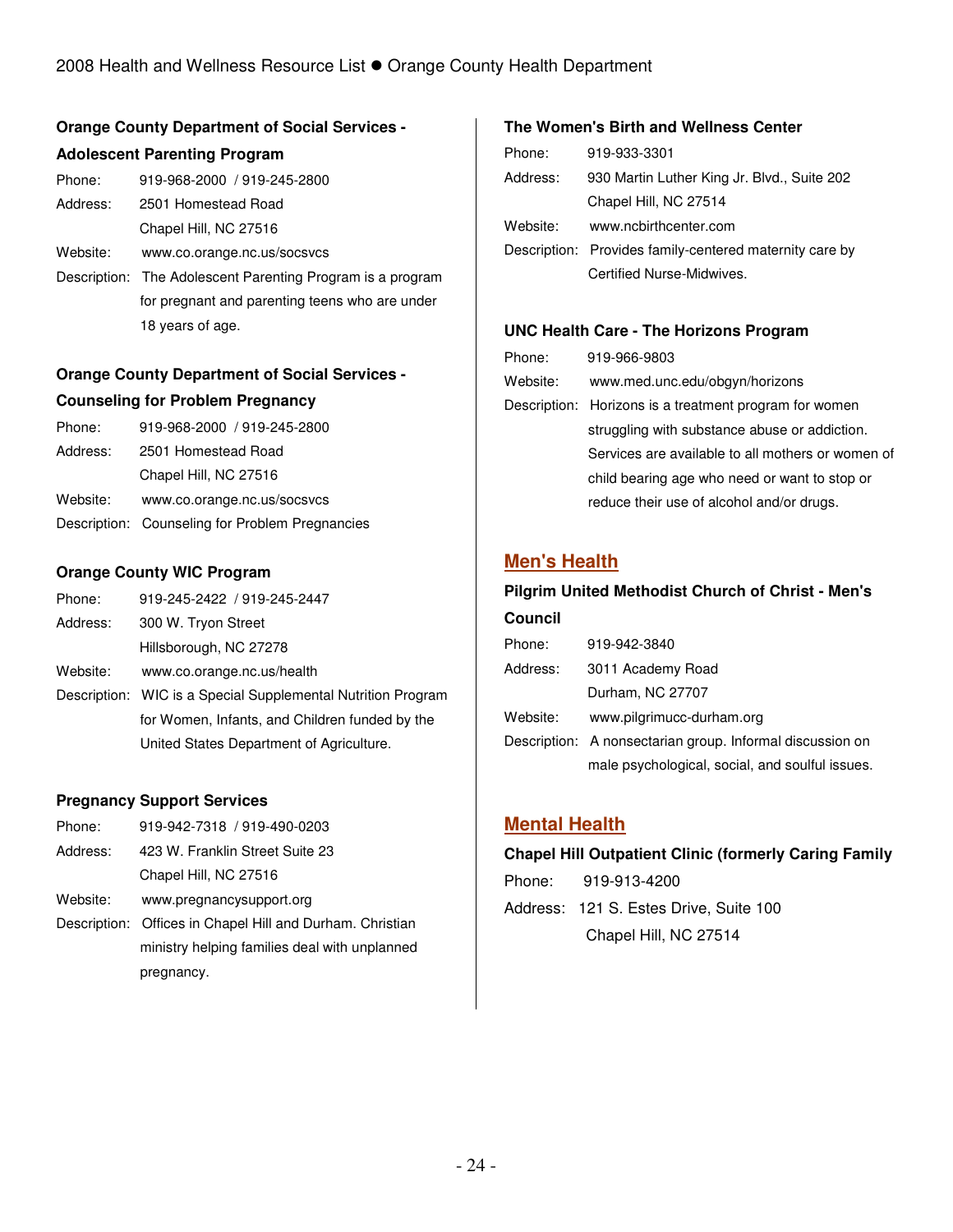### **El Futuro**

| Phone:   | 919-338-1939                                                  |
|----------|---------------------------------------------------------------|
| Address: | 110 W. Main St., Suite 2H                                     |
|          | Carrboro, NC 27510                                            |
| Website: | www.elfuturo-nc.org                                           |
|          | Description: El Futuro serves the mental health and addiction |
|          | needs of Latino children and their families.                  |

## **Family Counseling Center (formerly Caring Family Network; managed by Freedom House)**

Phone: 919-732-1150 Address: 300 W. Tryon Street

Hillsborough, NC 27278

### **Freedom House**

| Phone: 919-942-2803              |
|----------------------------------|
| Address: 104 New Stateside Drive |
| Chapel Hill, NC 27516            |

## **National Alliance for the Mentally Ill (NAMI)- Orange**

### **County Chapter**

| Phone:                                                        | 919-929-7822                                                    |
|---------------------------------------------------------------|-----------------------------------------------------------------|
| Address:                                                      | PO Box 4201                                                     |
|                                                               | Chapel Hill, NC 27515                                           |
| Website:                                                      | www.nami.org                                                    |
|                                                               | Description: NAMI is dedicated to improving the quality of life |
| for persons of all ages who are affected by mental illnesses. |                                                                 |

### **Orange County Mental Health Association**

| Phone:   | 919-942-8083                                   |
|----------|------------------------------------------------|
| Address: | 302 W. Weaver Street                           |
|          | Carrboro, NC 27510                             |
| Website: | www.mhaorangeco.org                            |
|          | Description: Works to promote mental health in |
|          | communityand to improve the lives of our       |
|          | residents living with mental illnesses.        |

# **OPC Area Program – STAR Line**  Phone: 919-913-4100

Description: Referral line will provide contact information of local mental health providers.

### **Triumph**

**Phone: 245.1056 Address: 105 W. Corbin Street, Suite 103 Hillsborough, NC 27278** 

## **Nutrition**

### **Orange County Cooperative Extension**

| Phone:   | 919-245-2050                                        |
|----------|-----------------------------------------------------|
| Address: | 306-E Revere Road                                   |
|          | Hillsborough, NC 27278                              |
| Website: | www.orange.ces.ncsu.edu                             |
|          | Description: Orange County Cooperative Extension is |
|          | dedicated to our mission of helping the citizens of |
|          | Orange County by putting research-based             |
|          | knowledge to work for economic prosperity,          |
|          | environmental stewardship and an improved           |
|          | quality of life.                                    |

## **Orange County Health Department - Heath Promotion and Education Services**

| Phone:   | 919-245-2400 / 919-968-2022                          |
|----------|------------------------------------------------------|
| Address: | 300 W. Tryon Road                                    |
|          | Hillsborough, NC 27278                               |
| Website: | www.co.orange.nc.us/health                           |
|          | Description: Provides community health education and |
|          | outreach services in Orange County.                  |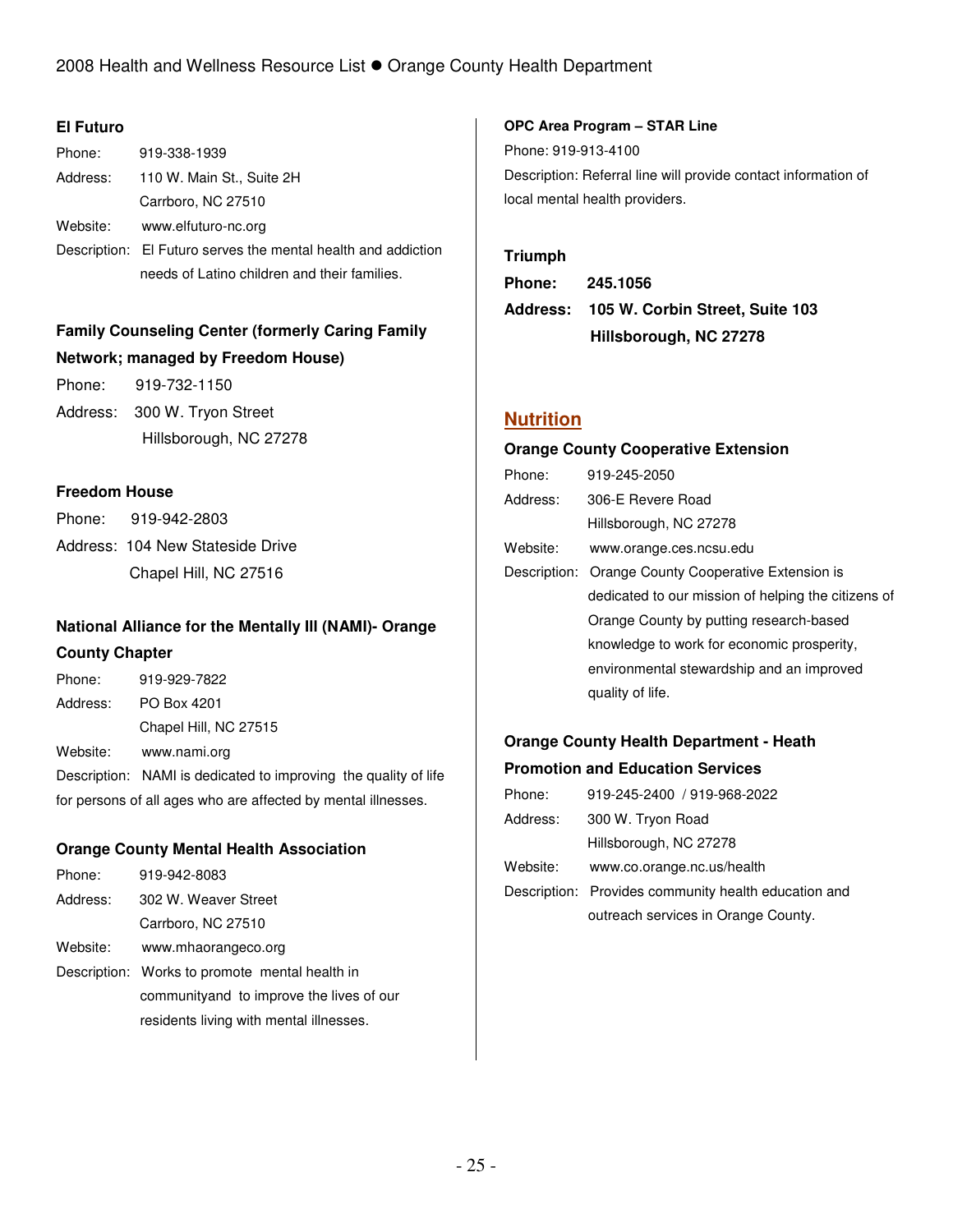## **Orange County Health Department - Nutrition**

### **Program**

| Phone:   | 919-968-2022 x309          |
|----------|----------------------------|
| Address: | 300 W. Tryon Street        |
|          | Hillsborough, NC 27278     |
| Website: | www.co.orange.nc.us/health |
|          |                            |

Description: Provides chronic disease screenings at senior centers, medical nutrition therapy for people with diabetes and those at risk, sliding scale nutrition services. Accepts insured and medicaid-eligible clients.

## **Orange County Health Deapartment**

## **Divisions / Services**

## **Orange County Health Department – Chapel Hill**

### **Main**

| Phone:   | 919-245-2400                                                |
|----------|-------------------------------------------------------------|
| Address: | 300 W. Tryon Street                                         |
|          | Hillsborough, NC 27278                                      |
| Website: | www.co.orange.nc.us/health                                  |
|          | Description: Local Health Department for Orange County, NC. |

### **Orange County Health Department – Hillsborough**

### **Main**

| Phone:   | 919-968-2022                                                |
|----------|-------------------------------------------------------------|
| Address: | 2501 Homestead Road                                         |
|          | Chapel Hill, NC 27516                                       |
| Website: | www.co.orange.nc.us/health                                  |
|          | Description: Local Health Department for Orange County, NC. |

## **Orange County Health Department – Dental Health Services Division**

| Phone:   | 919-968-2025 / 919-245-2435                             |
|----------|---------------------------------------------------------|
| Address: | 300 W. Tryon Street                                     |
|          | Hillsborough, NC 27278                                  |
| Website: | www.co.orange.nc.us/health                              |
|          | Description: The Dental Health Services Division of the |
|          | Orange County Health Department provides                |
|          | access to high quality dental services to the           |
|          | citizens of Orange County.                              |

## **Orange County Health Department - Environmental Health Services**

| Phone:   | 919-245-2361                                              |
|----------|-----------------------------------------------------------|
| Address: | 306-C Revere Road                                         |
|          | Hillsborough, NC 27278                                    |
| Website: | www.co.orange.nc.us/health                                |
|          | Description: Handles design and permitting of wastewater, |
|          | septic, and well systems. Handles inspections of          |
|          | public swimming pools, lodging, and restaurants.          |

## **Orange County Health Department - Health**

### **Promotion and Education Services**

| Phone:   | 919-245-2400 / 919-968-2022                          |
|----------|------------------------------------------------------|
| Address: | 300 W. Tryon Road                                    |
|          | Hillsborough, NC 27278                               |
| Website: | www.co.orange.nc.us/health                           |
|          | Description: Provides community health education and |
|          | outreach services in Orange County.                  |

## **Orange County Health Department - Personal Health Services Division**

| Phone:   | 919-245-2400 / 919-968-2022                                 |
|----------|-------------------------------------------------------------|
| Address: | 300 W. Tryon Road                                           |
|          | Hillsborough, NC 27278                                      |
| Website: | www.co.orange.nc.us/health                                  |
|          | Description: Division contains clinical services, community |
|          | health disease treatment and management                     |
|          | services, and family home visiting services.                |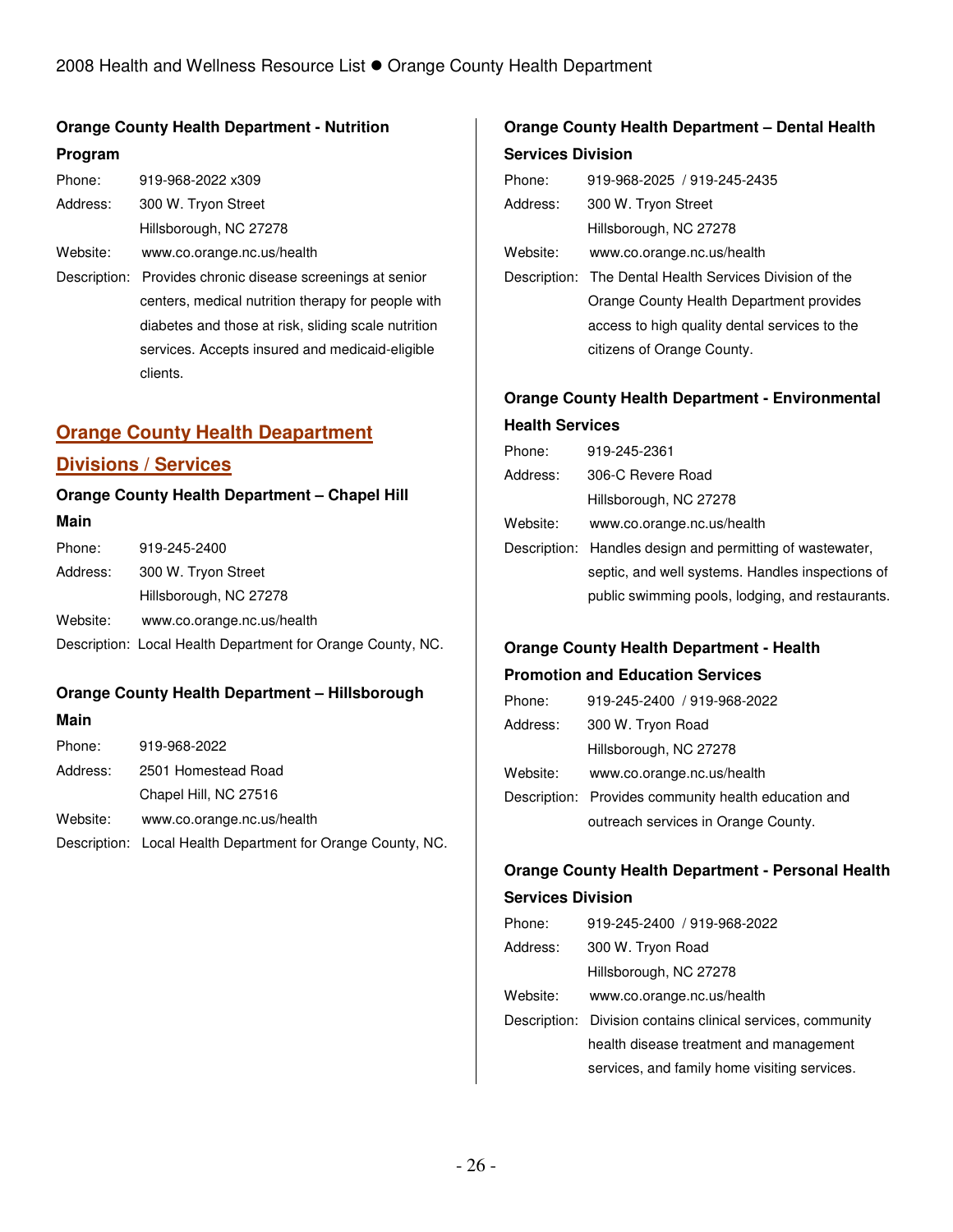## **Orange County Health Department – Quality Assurance / Risk Management Unit**

| Phone:   | 919-245-2434                                      |
|----------|---------------------------------------------------|
| Address: | 300 W. Tryon Road                                 |
|          | Hillsborough, NC 27278                            |
| Website: | www.co.orange.nc.us/health                        |
|          | Description: Oversees quality assurance and staff |
|          | development for Orange County Health              |
|          | Department.                                       |

### **Orange County Health Department - Vital Records**

| Phone:   | 919-245-2409                                                     |
|----------|------------------------------------------------------------------|
| Address: | 300 W. Tryon Street                                              |
|          | Hillsborough, NC 27278                                           |
| Website: | www.co.orange.nc.us/health                                       |
|          | Description: All birth and death certificates pass through Vital |
|          | Records for completion, verification of                          |
|          | information, signature of the Health Director                    |
|          | before being sent to the Register of Deeds for                   |
|          | certification, and                                               |

## **Orange County Health Department – Volunteer**

### **Programs**

| Phone:   | 919-245-2388                                  |
|----------|-----------------------------------------------|
| Address: | 300 W. Tryon Street                           |
|          | Hillsborough, NC 27278                        |
| Website: | www.co.orange.nc.us/health                    |
|          | Description: Community outreach and emergency |
|          | preparedness volunteer programs.              |

## **Persons with Disabilities**

### **Association of Retarded Citizens (ARC)**

| Phone:   | 919-924-5119 x16 /                                       |
|----------|----------------------------------------------------------|
| Address: | 1777 Fordham Boulevard Suite 201                         |
|          | Chapel Hill, NC 27514                                    |
| Website: | www.arcoforange.org                                      |
|          | Description: The Arc of Orange County works with and for |
|          | people who have or are at risk for developmental         |
|          | disabilities to promote full participation in areas of   |
|          | life in our community.                                   |

## **Chapel Hill Training Outreach Program - KidScope**

| Phone:   | 919-644-6590 x4854     |
|----------|------------------------|
| Address: | 500 N. Nash Street.    |
|          | Hillsborough, NC 27278 |
| Website: | www.chtop.org          |

Description: The KidSCope Early Intervention Program provides an array of services for young children with or at risk for developmental disabilities and their families in Orange and Chatham Counties, North Carolina.

### **Chrysalis Foundation for Mental Health**

| Address: | 101 East Weaver Street, Suite G7                            |  |
|----------|-------------------------------------------------------------|--|
|          | Carrboro, NC 27510                                          |  |
| Website: | www.chrysalisfoundation.org                                 |  |
|          | Description: Provides housing, clubs, and camps for persons |  |
|          | with mental illness.                                        |  |

### **Club NOVA**

| Phone:   | 919-968-6682                                               |
|----------|------------------------------------------------------------|
| Address: | 103 D West Main Street                                     |
|          | Carrboro, NC 27510                                         |
| Website: | www.clubnova.org                                           |
|          | Description: Club Nova promotes and provides opportunities |
|          | for individuals with mental illness to lead                |
|          | meaningful and productive lives of their choice in         |
|          | the community.                                             |
|          |                                                            |

### **Exceptional Children's Assistance**

| Phone:   | 800-962-6817 / 919-571-8092                            |
|----------|--------------------------------------------------------|
| Address: | 3803 Computer Drive Building B, Suite 205              |
|          | Raleigh, NC 27609                                      |
| Website: | www.ecac-parentcenter.org                              |
|          | Description: Offers a variety of projects and services |
|          | designed to meet the needs of NC parents,              |
|          | families, students, educators, and other               |
|          | professionals working with children with               |
|          | disabilities.                                          |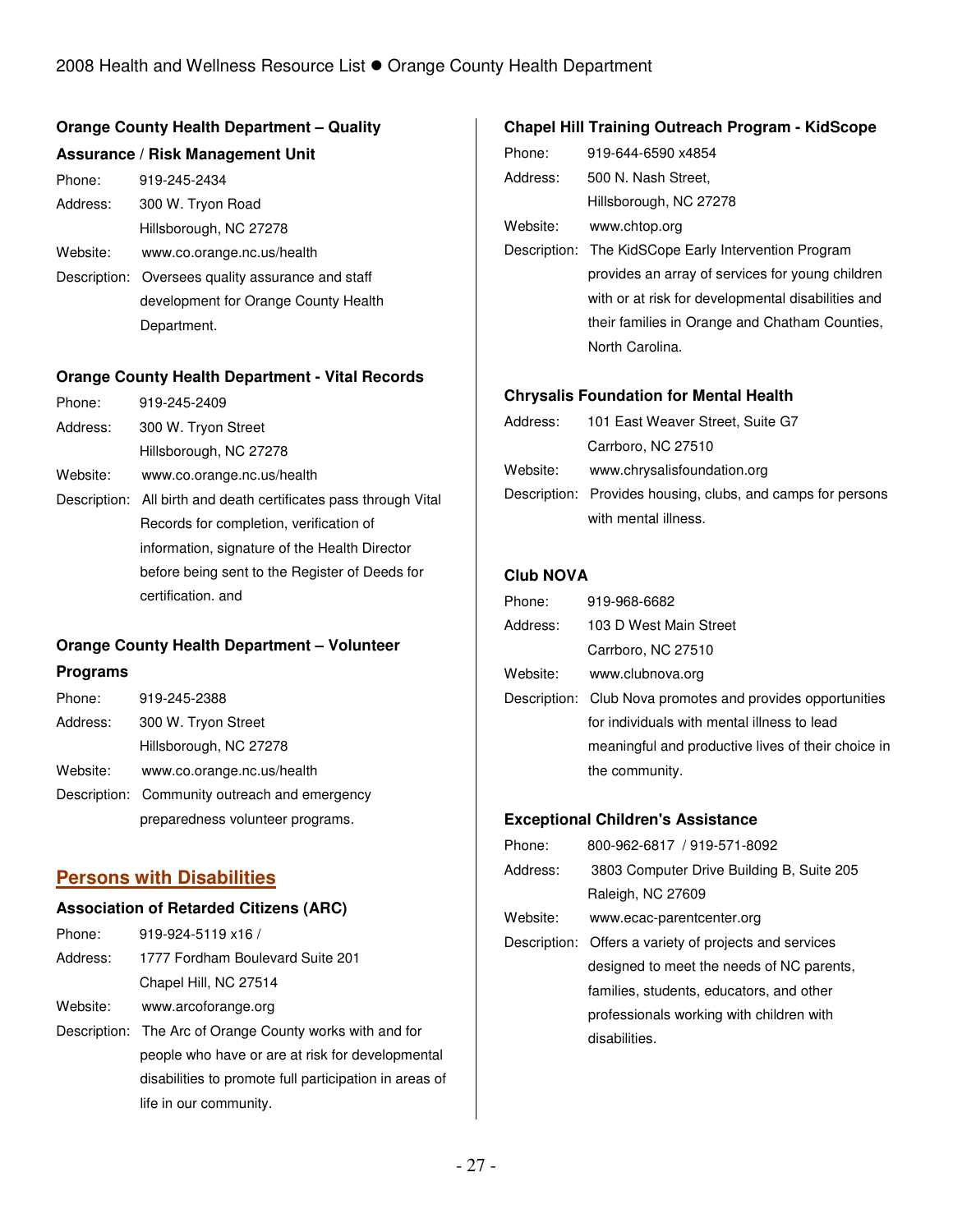### **Family Support Network**

| Phone:   | 800-852-0042 / 919-966-2841                           |
|----------|-------------------------------------------------------|
| Address: | 200 North Greensboro St, Suite D9                     |
|          | Carrboro, NC 27510                                    |
| Website: | www.fsnnc.org/home.htm                                |
|          | Description: Family Support Network of North Carolina |
|          | promotes and provides support for families with       |
|          | children who have special needs                       |

## **NC Governor's Advocacy Council for Persons with Disabilities**

| Phone:   | 800-821-6922             |
|----------|--------------------------|
| Website: | www.governor.state.nc.us |

## **Orange County Health Department - Child Service Coordiantion Program**

| Phone:   | 919-245-2429                                              |
|----------|-----------------------------------------------------------|
| Address: | 300 W. Tryon Street                                       |
|          | Hillsborough, NC 27278                                    |
| Website: | www.co.orange.nc.us/health                                |
|          | Description: Child Service Coordination is an interagency |
|          | program available to any child birth to age 5             |
|          | regardless of financial status who is medically or        |
|          | socially at risk for developmental delays or who          |
|          | has been identified with developmental concerns.          |
|          |                                                           |

### **Residential Services Inc.**

| Phone:   | 919-942-7391                                          |
|----------|-------------------------------------------------------|
| Address: | 111 Providence Road                                   |
|          | Chapel Hill, NC 27514                                 |
| Website: | www.rsi-nc.org                                        |
|          | Description: RSI provides community-based residential |
|          | services to people with developmental                 |
|          | disabilities.                                         |

## **TEACCH - Treatment and Education of Autistic and Related Communication Handicapped Children**

| Phone:   | 919-966-2174                                             |
|----------|----------------------------------------------------------|
| Website: | www.teacch.com                                           |
|          | Description: TEACCH is a service, training, and research |
|          | program for individuals of all ages and skill levels     |
|          | with autism spectrum disorders.                          |

## **Poison Control**

## **Carolinas Poison Center**  Phone: 800-848-6946

| Address: | P.O. Box 32861                                       |
|----------|------------------------------------------------------|
|          | Charlotte, NC 27232                                  |
| Website: | www.ncpoisoncenter.org                               |
|          | Description: Carolinas Poison Center is an emergency |
|          | telephone number for poisoning information,          |
|          | staffed 24 hours a day, 7 days a week by             |
|          | registered nurses and pharmacists trained to give    |
|          | diagnostic and treatment advice for poisonings.      |

### **National Poison Hotline**

| Phone:   | 800-222-1222                                               |
|----------|------------------------------------------------------------|
| Website: | www.poison.org/actFast/1800.asp                            |
|          | Description: 1-800-222-1222 is the number for every poison |
|          | center in the US. Call 24 hours a day, 7 days a            |
|          | week to talk to a poison expert. Call if you have a        |
|          | poison emergency or a question about a poison              |
|          | or about poison prevention.                                |

## **Recreation and Parks**

#### **Boy Scouts of America Occoneechee Council, Inc**

| Phone:   | 919-872-4884                                            |
|----------|---------------------------------------------------------|
| Address: | 3231 Atlantic Avenue                                    |
|          | Raleigh, NC 27604                                       |
| Website: | www.ocscouts.org                                        |
|          | Description: Occoneechee Council, Boy Scouts of America |
|          | aims to beneficially involve every eligible child       |
|          | and their family in the fun and adventure of our        |
|          | programs.                                               |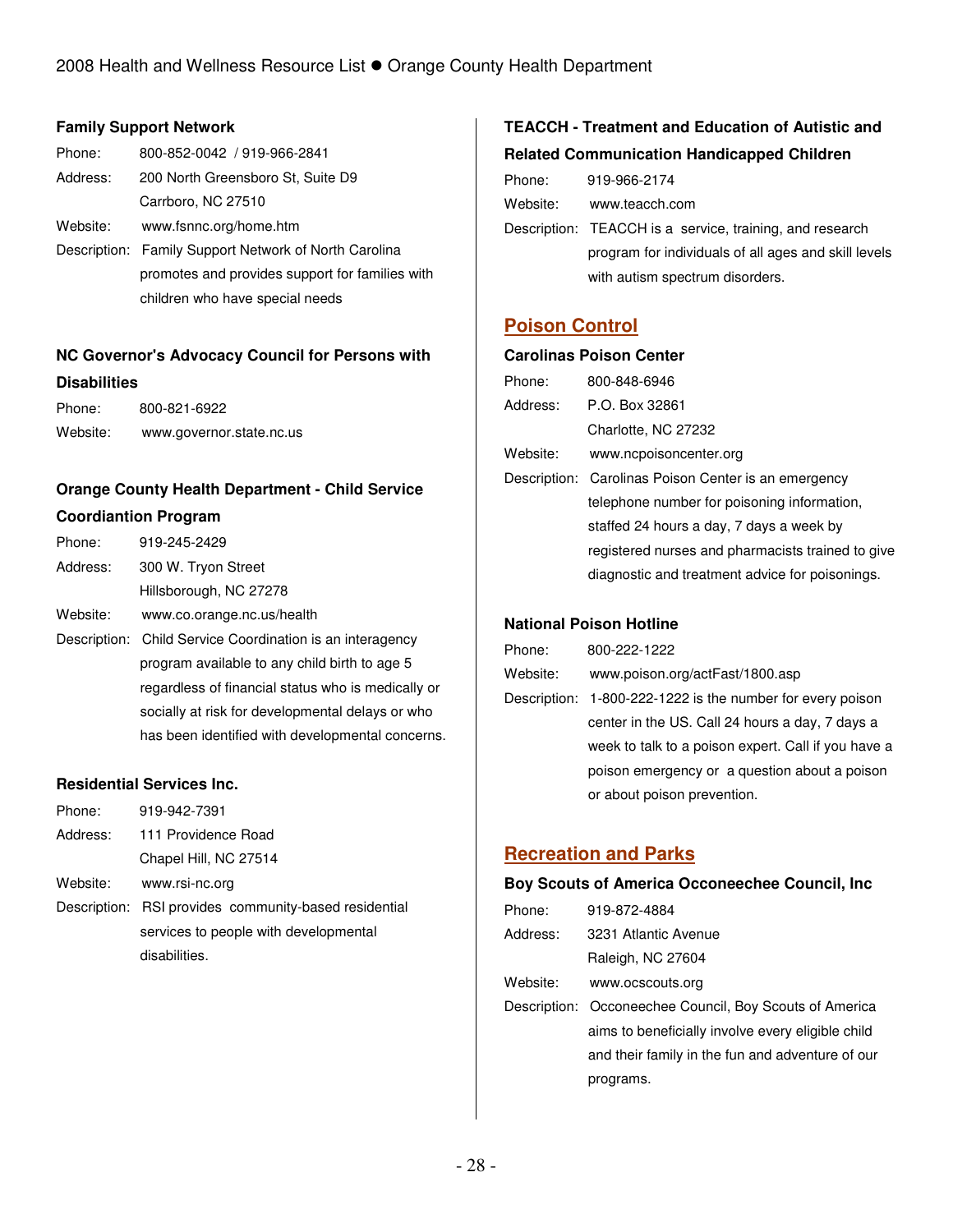### **Carrboro Recreation and Parks Department**

| Phone:   | 919-918-7364                                                  |
|----------|---------------------------------------------------------------|
| Address: | Carrboro Century Center, 100 N. Greensboro                    |
|          | Street.                                                       |
|          | Carrboro, NC 27510                                            |
| Website: | www.ci.carrboro.nc.us                                         |
|          | Description: To serve the leisure needs of Carrboro residents |
|          | through diverse recreation programs and a                     |
|          | system of attractive and safe public parks.                   |

## **Chapel Hill Parks and Recreation - Chapel Hill Community Center**

| Phone:   | 919-968-2784                                     |
|----------|--------------------------------------------------|
| Address: | 120 South Estes Drive                            |
|          | Chapel Hill, NC 27514                            |
| Website: | www.townhall.townofchapelhill.org                |
|          | Deparintion: Contar has an indeer neal aumnonium |

Description: Center has an indoor pool, gymnasium, climbing wall, meeting rooms, basketball, volleyball courts, playground, garden, compost demonstration site, walking trails and picnic tables.

# **Chapel Hill Parks and Recreation - Hargraves**

### **Community Center**

| Phone:       | 919-968-2794                                      |
|--------------|---------------------------------------------------|
| Address:     | 216 N. Roberson Street                            |
|              | Chapel Hill, NC 27516                             |
| Website:     | www.townhall.townofchapelhill.org                 |
| Description: | Hargraves Community Center has an auditorium,     |
|              | gymnasium, and meeting room, swimming pool,       |
|              | softball field, tennis courts, basketball courts, |
|              | volleyball court, playground and picnic area. A   |
|              | variety of programs are held year round.          |

### **Chapel Hill Tennis Club**

| Phone:   | 919-929-5248                                           |
|----------|--------------------------------------------------------|
| Address: | 403 Westbrook Drive                                    |
|          | Carrboro, NC 27510                                     |
| Website: | www.chapelhilltennisclub.com                           |
|          | Description: Tennis, swimming, and fitness facilities. |
|          | Membership required.                                   |

### **Efland-Cheeks Community Center**

| Phone:   | 919-563-1130                                               |
|----------|------------------------------------------------------------|
| Address: | 117 Richmond Road                                          |
|          | Efland, NC 27231                                           |
| Website: | www.co.orange.nc.us/RecParks                               |
|          | Description: Meeting space, catering kitchen, small stage, |
|          | lighted outdoor basketball courts, picnic shelter,         |
|          | walking track, ball field, picnic tables, BBQ grills,      |
|          | playground, soccer field.                                  |
|          |                                                            |

### **Girl Scouts - Coastal Pines Chapter**

| Phone:   | 919-782-3021                                                      |
|----------|-------------------------------------------------------------------|
| Address: | Glenwood Avenue                                                   |
|          | Raleigh, NC 27612                                                 |
| Website: | www.girlscouts.org                                                |
|          | Description: Social and physical activites and skill building for |
|          | girls.                                                            |

## **Hillsborough Youth Athletic Association (HYAA)**

| Phone:   | 919-732-4454                                              |
|----------|-----------------------------------------------------------|
| Address: | 123 Daniel Boone St                                       |
|          | Hillsborough, NC 27278                                    |
| Website: | http://www.hyaabaseball.org/                              |
|          | Description: HYAA is a nonprofit entity organized for the |
|          | purpose of operating a youth baseball program in          |
|          | the Hillsborough area                                     |

#### **Mebane Recreation and Parks Department**

| Phone:   | 919-563-3629                                                     |
|----------|------------------------------------------------------------------|
| Address: | 106 East Washington Street                                       |
|          | Mebane, NC 27302                                                 |
| Website: | www.cityofmebane.com                                             |
|          | Description: Provides a variety of physical and social activites |
|          | for Mebane residents.                                            |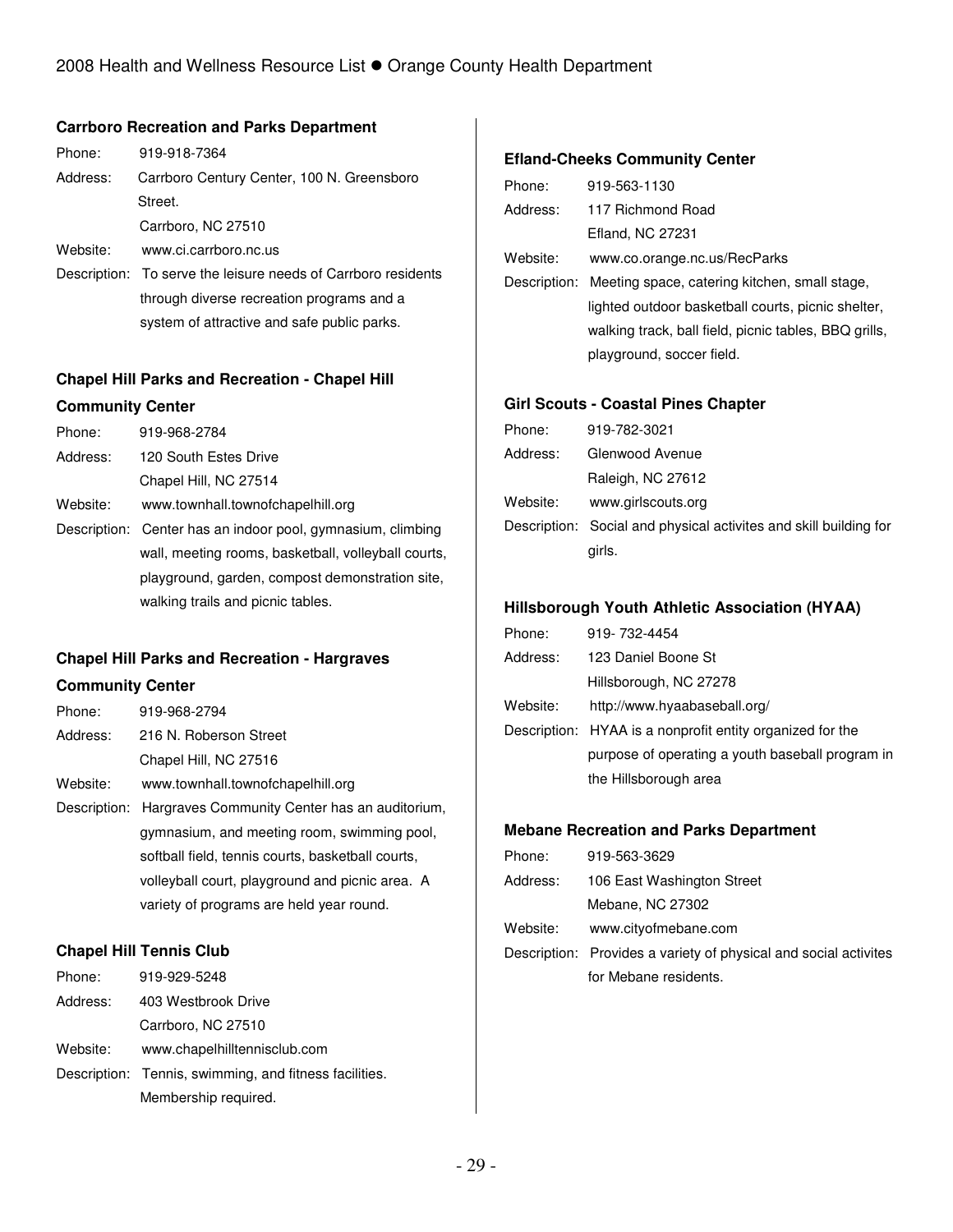### **New Hope Camp and Conference Center**

| Phone:   | 919-942-4716           |
|----------|------------------------|
| Address: | 4805 NC Hwy 86         |
|          | Hillsborough, NC 27278 |
| Website: | www.newhopeccc.org     |

Description: New Hope Camp and Conference Center, Inc. provides a unique natural setting, a place apart for persons of all ages and faiths to grow in their relationship with God, themselves, and others in an environment of Christian hospitality.

#### **Occoneechee Mountain State Natural Area**

| Phone:   | 919-383-1686                                                   |
|----------|----------------------------------------------------------------|
| Address: | Virginia Cates Rd (off Orange Grove Rd)                        |
|          | Hillsborough, NC 27278                                         |
| Website: | www.ils.unc.edu                                                |
|          | Description: Features 190 acres of nature, two miles of trails |

and ponds for fishing. The mountain's elevation, which overlooks the Eno River, is the highest point in Orange County. Pets allowed on leashes.

### **Orange County Parks and Recreation Department**

| Phone:   | 919-245-2660                                               |
|----------|------------------------------------------------------------|
| Address: | 300 W. Tryon Sstreet                                       |
|          | Hillsborough, NC 27278                                     |
| Website: | www.co.orange.nc.us/RecParks                               |
|          | Description: Athletic and recreational programs for Orange |
|          | County residents.                                          |

### **Rainbow Soccer, Ltd.**

| Phone:   | 919-967-8797                                        |
|----------|-----------------------------------------------------|
| Address: | PO Box 3093                                         |
|          | Chapel Hill, NC 27515                               |
| Website: | www.rainbowsoccer.org                               |
|          | Description: Rainbow Soccer offers recreational and |
|          | competetive league soccer to children and adults    |
|          | living in Chapel Hill, North Carolina and the       |
|          | surrounding areas.                                  |

### **Triangle Sportsplex**

| Phone:   | 919-644-0339                                                   |
|----------|----------------------------------------------------------------|
| Address: | One Dan Kidd Drive                                             |
|          | Hillsborough, NC 27278                                         |
| Website: | www.trianglesportsplex.com                                     |
|          | Description: Fitness and health resource for youth and adults. |

### **YMCA - Chapel Hill/Carrboro**

| Phone:   | 919-442-9622                                               |
|----------|------------------------------------------------------------|
| Address: | 980 Martin Luther King Jr Blvd                             |
|          | Chapel Hill, NC 27514                                      |
| Website: | www.chcymca.org                                            |
|          | Description: Health and fitness resources and programs for |
|          | youth and family.                                          |

## **Schools/Education**

#### **Chapel Hill Carrboro City Schools**

| Phone:   | 919-967-8211                      |
|----------|-----------------------------------|
| Address: | 750 Merritt Road                  |
|          | Chapel Hill, NC 27516             |
| Website: | www2.chccs.k12.nc.us              |
|          | Description: Public School System |

## **Chapel Hill Training Outreach Program - Head Start / More at Four Program**

| Phone:   | 919-490-5577 x248                                        |
|----------|----------------------------------------------------------|
| Address: | 800 Eastowne Dr. Suite 105                               |
|          | Chapel Hill, NC 27514                                    |
| Website: | www.chtop.org                                            |
|          | Description: All Head Start families receive an array of |
|          | individualized services based on each family's           |
|          | situation: their strengths, needs, goals, and            |
|          | aspirations. See website for full list of services.      |

#### **Duke University**

| Phone:   | 919-984-8111                                             |
|----------|----------------------------------------------------------|
| Address: | Duke University                                          |
|          | Durham, NC 27708                                         |
| Website: | www.duke.edu                                             |
|          | Description: Priviately funded university in Durham, NC. |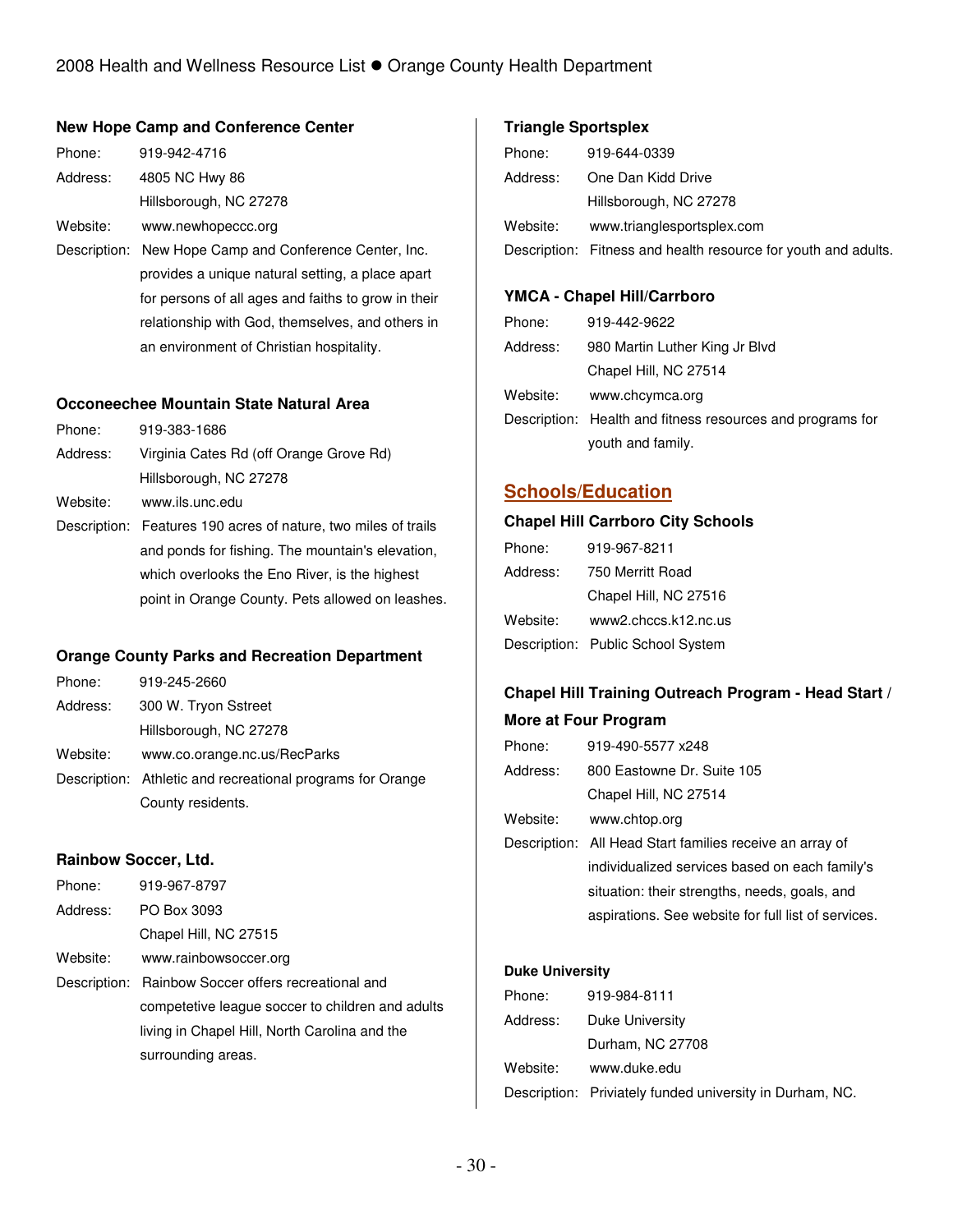## **Durham Technical Community College - Orange County Campus**

| Phone:   | 919-686-3300                                             |
|----------|----------------------------------------------------------|
| Address: | 525 College Park Drive                                   |
|          | Hillsborough, NC 27278                                   |
| Website: | www.durhamtech.edu                                       |
|          | Description: Phone number is to main college offices not |
|          | Orange County campus.                                    |

## **Orange County Literacy Council - OC Learning Center Chapel Hill**

| Phone:   | 919-732-0868                                                |
|----------|-------------------------------------------------------------|
| Address: | 118 N. Churton Street                                       |
|          | Hillsborough, NC 27278                                      |
| Website: | www.orangeliteracy.org                                      |
|          | Description: The Orange County Literacy Council (OCLC) is a |
|          | volunteer, community-based non-profit agency                |
|          | that has been serving adult learners aines 1004             |

that has been serving adult learners since 1984. Confidential and Free adult learning

## **Orange County Literacy Council - OC Learning**

### **Center Hillsborough**

| Phone:   | 919-933-2151                                                |
|----------|-------------------------------------------------------------|
| Address: | 503 W. Franklin Street                                      |
|          | Chapel Hill, NC 27516                                       |
| Website: | www.orangeliteracy.org                                      |
|          | Description: The Orange County Literacy Council (OCLC) is a |
|          | volunteer, community-based non-profit agency                |
|          | that has been serving adult learners since 1984.            |
|          | Provides free and confidential adult learning               |

### **Orange County School Systems**

| Phone:   | 919-732-8126                                     |
|----------|--------------------------------------------------|
| Address: | 200 East King Street                             |
|          | Hillsborough, NC 27278                           |
| Website: | www.orange.k12.nc.us                             |
|          | Description: Orange County Public School System. |

#### **University of North Carolina at Chapel Hill**

| Phone:   | 919-962-2211                                                |
|----------|-------------------------------------------------------------|
| Address: | Chapel Hill, NC 27599                                       |
| Website: | www.unc.edu                                                 |
|          | Description: Publicly funded university for North Carolina. |

## **Senior Health**

### **A Helping Hand**

| Phone:   | 919-969-7111                                                |
|----------|-------------------------------------------------------------|
| Address: | 1777 Fordham Blvd, Suite 202-2                              |
|          | Chapel Hill, NC 27514                                       |
| Website: | www.ahelpinghandnc.org                                      |
|          | Description: Volunteers provide companion care and escorted |
|          | transportation services for seniors in Orange,              |
|          | Durham, and Chatham Counties.                               |

### **Arthritis Foundation - NC Triangle**

| Phone:   | 919-966-0547                                            |
|----------|---------------------------------------------------------|
| Address: | 3330 Thurston Bldg, CB 7280                             |
|          | Chapel Hill, NC 27599                                   |
| Website: | www.trianglearthritiswalk.kintera.org                   |
|          | Description: Arthritis advocacy and education services; |
|          | Coordinates Arthritis Walk for the Triangle region.     |

### **Charles House Eldercare Center**

| 919-967-7570                                                  |
|---------------------------------------------------------------|
| 109 Hillcrest Avenue                                          |
| Carrboro, NC 27510                                            |
| www.charleshouse.org                                          |
| Description: Provides daytime care for older adults with mild |
| to moderate impairments as well as respite for                |
| their families.                                               |
|                                                               |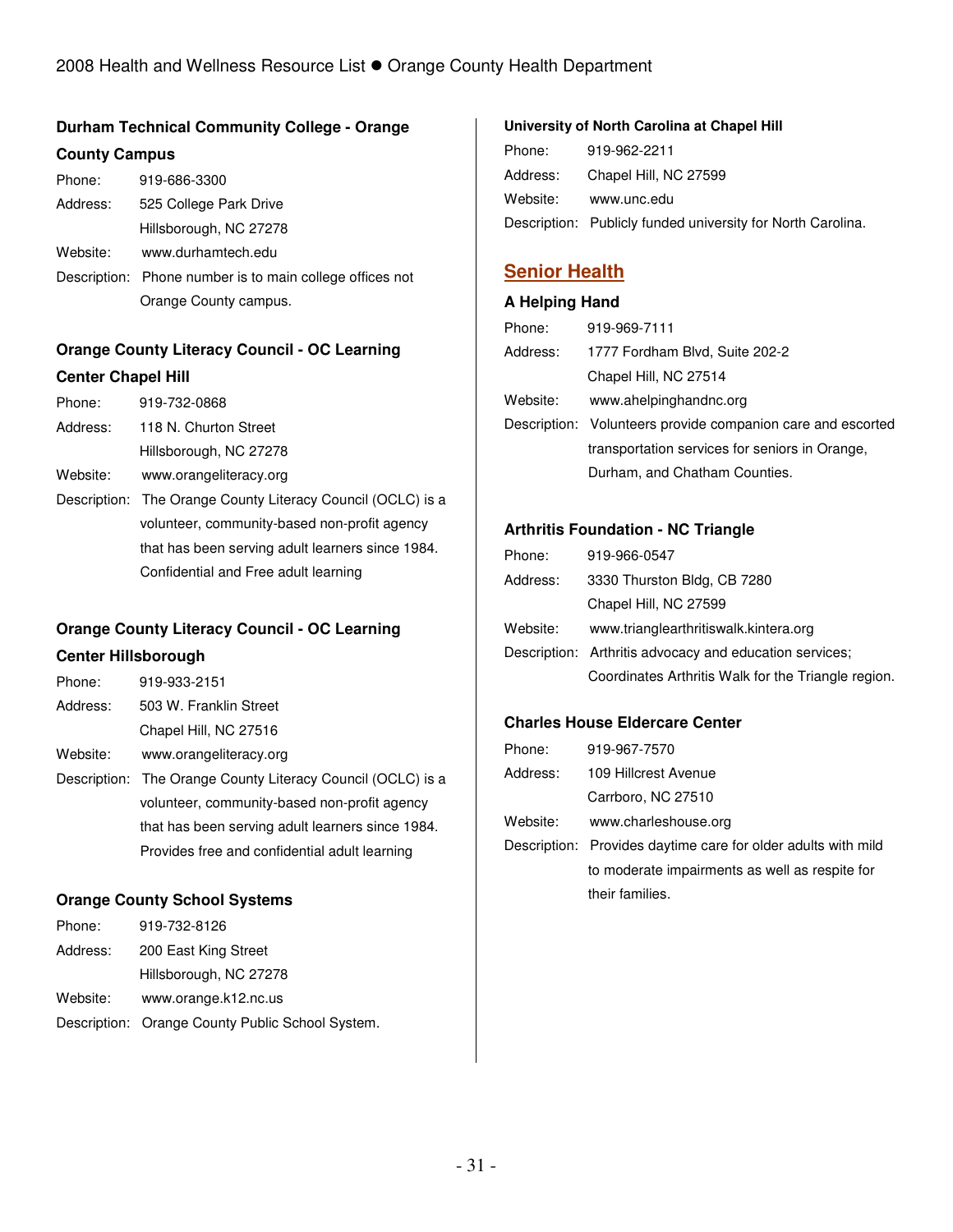### **Duke HomeCare and Hospice**

| Phone:   | 919-620-3859                                        |
|----------|-----------------------------------------------------|
| Address: | 4321 Medical Park Drive, Suite 101                  |
|          | Durham, NC 27704                                    |
| Website: | www.dhch.dukehealth.org                             |
|          | Description: Duke HomeCare & Hospice is a community |
|          | focused home care agency that provides home         |
|          | care to those in need. Duke HomeCare &              |
|          | Hospice is governed by the Duke University          |
|          | Health System Board of Directors and is JCAHO       |
|          | accredited.                                         |

### **Northern Orange Human Services Center**

| Phone:   | 919-732-8194                                                  |
|----------|---------------------------------------------------------------|
| Address: | 5800 Highway 86 North                                         |
|          | Cedar Grove, NC 27231                                         |
| Website: | www.co.orange.nc.us/RecParks                                  |
|          | Description: Provides wellness and physical activity programs |
|          | for Orange County seniors and youth.                          |

### **Orange County Department on Aging**

| Phone:   | 919-245-2000                                            |
|----------|---------------------------------------------------------|
| Address: | 2551 Homestead Road                                     |
|          | Chapel Hill, NC 27516                                   |
| Website: | www.co.orange.nc.us/aging                               |
|          | Description: Provides many health, social, and wellness |
|          | services for available for individuals 55 years of      |
|          | age and older.                                          |

## **Orange County Department on Aging - Aphasia Support Group and Counseling**

| Phone:   | 919-966-9460                                             |
|----------|----------------------------------------------------------|
| Address: | 2551 Homestead Road                                      |
|          | Chapel Hill, NC 27516                                    |
| Website: | www.co.orange.nc.us/aging                                |
|          | Description: Meets Mondays, 1-2:30pm Conversation groups |
|          | and individual consultations for people with             |
|          | aphasia offered through UNC Division of Speech           |
|          | and Hearing Sciences Program. Contact Katarina           |
|          | Haley, Ph.D., CCC-SLP at 919-966-9460 or                 |
|          | khaley@med.unc.edu.                                      |

## **Orange County Department on Aging - Central**

#### **Orange Senior Center**

| Phone:   | 919-245-2015                                                  |
|----------|---------------------------------------------------------------|
| Address: | 515 Meadowlands Drive                                         |
|          | Hillsborough, NC 27278                                        |
| Website: | www.co.orange.nc.us/aging                                     |
|          | Description: Provides wellness and physical activity programs |
|          | for Orange County seniors.                                    |

## **Sex / Sexuality Concerns**

#### **Duke University Lesbian Health Resource Center**

| Phone:   | 919-956-9900                                         |
|----------|------------------------------------------------------|
| Address: | 02 West Union Bldg. Box 90958,                       |
|          | Durham, NC 27708                                     |
| Website: | www.lgbt.studentaffairs.duke.edu                     |
|          | Description: The Center for LGBT provides education, |
|          | advocacy, support, mentoring, and space for          |
|          | LGBT, questioning, and straight-allied students,     |
|          | staff, and faculty at Duke, as well as alumni and    |
|          | members of neighboring communities.                  |

### **Gay/Lesbian Helpline of Wake County**

| Phone:   | 919-821-0055                                                   |
|----------|----------------------------------------------------------------|
| Website: | helpline@tcworks.org                                           |
|          | Description: Provides resources to people in crisis; Triangle- |
|          | wide information                                               |
|          |                                                                |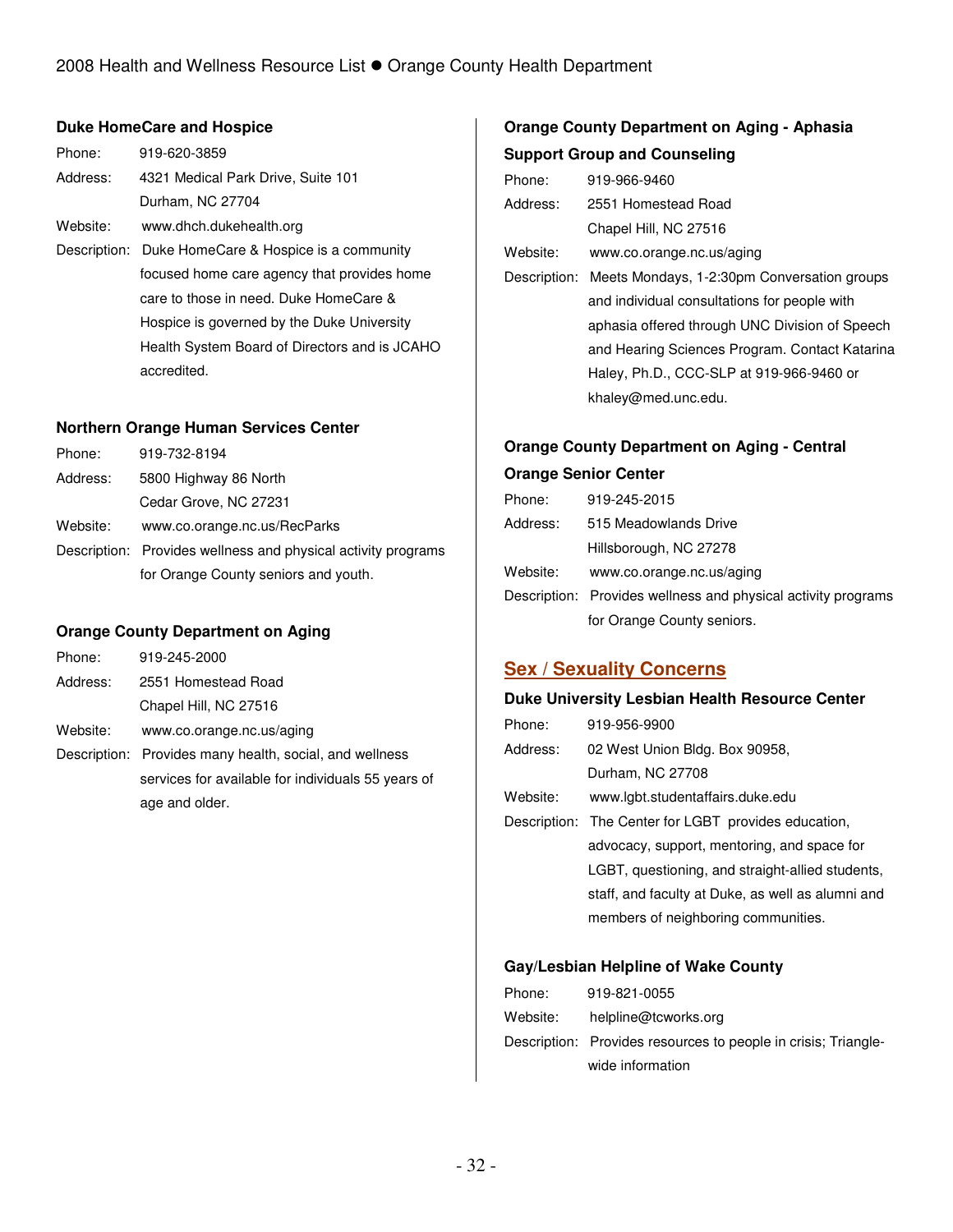### **National Herpes Hotline**

Phone: 919-361-8488 Website: www.cdc.gov/std/Herpes/STDFact-Herpes.htm Description: Herpes Prevention / Counseling Resource

### **National STD Hotline**

Phone: 800-227-8922

### **Triangle Sex Addicts Anonymous**

Phone: 919-990-2331 Description: Anonymous counseling; North Carolina Triangle area.

### **UNC Center for Healthy Student Behaviors**

| Phone:   | 919-966-3462                                               |
|----------|------------------------------------------------------------|
| Website: | www.campushealth.unc.edu                                   |
|          | Description: The primary mission of the Center for Healthy |
|          | Student Behaviors is to provide information and            |
|          | services leading to positive change and/or                 |
|          | reinforce existing knowledge, attitudes and                |
|          | behaviors regarding overall personal health.               |

### **UNC Gay and Lesbian Association**

| Phone:   | 919-962-4401                                            |
|----------|---------------------------------------------------------|
| Address: | <b>UNC Campus</b>                                       |
|          | Chapel Hill, NC 27514                                   |
| Website: | www.unc.edu/glbtsa                                      |
|          | Description: Advocates and Educates on issues affecting |
|          | LGBTQ people in the southeastern United States          |

## **Social Assistance Services**

#### **Child Care Services Association**

| Phone:   | 919-967-3272 / 919-732-1148              |
|----------|------------------------------------------|
| Address: | 1829 East Franklin Street, Building 1000 |
|          | Chapel Hill, NC 27514                    |

Website: www.childcareservices.org

Description: Child Care Services Association (CCSA) is a United Way agency working for affordable and accessible child care.

### **Child Support Enforcement**

| Phone:   | 919-245-2175                                         |
|----------|------------------------------------------------------|
| Address: | 110 North Churton Street                             |
|          | Hillsborough, NC 27278                               |
| Website: | www.co.orange.nc.us/cse                              |
|          | Description: Orange County Child Support Enforcement |
|          | office                                               |

#### **Child Support Enforcement**

| Phone:   | 919-267-9251 x2175                                   |
|----------|------------------------------------------------------|
| Address: | 2501 Homestead Road                                  |
|          | Chapel Hill, NC 2514                                 |
| Website: | www.co.orange.nc.us/cse                              |
|          | Description: Orange County Child Support Enforcement |
|          | Office.                                              |

### **Children's Home Society of NC**

| Phone:   | 800-632-1400                                            |
|----------|---------------------------------------------------------|
| Address: | PO Box 14608                                            |
|          | Greensboro, NC 27415                                    |
| Website: | www.chsnc.org                                           |
|          | Description: CHS services include pregnancy counseling, |
|          | family and therapeutic foster care, domestic            |
|          | adoption for infants and older children, and            |
|          | adoption support services.                              |

### **Club Nova Thrift Shop**

| Description: Thrift shop operating to increase awareness of |
|-------------------------------------------------------------|
|                                                             |
| provide a service to the community, and provide             |
|                                                             |
|                                                             |

### **Day Care Services Association**

Phone: 919-967-7773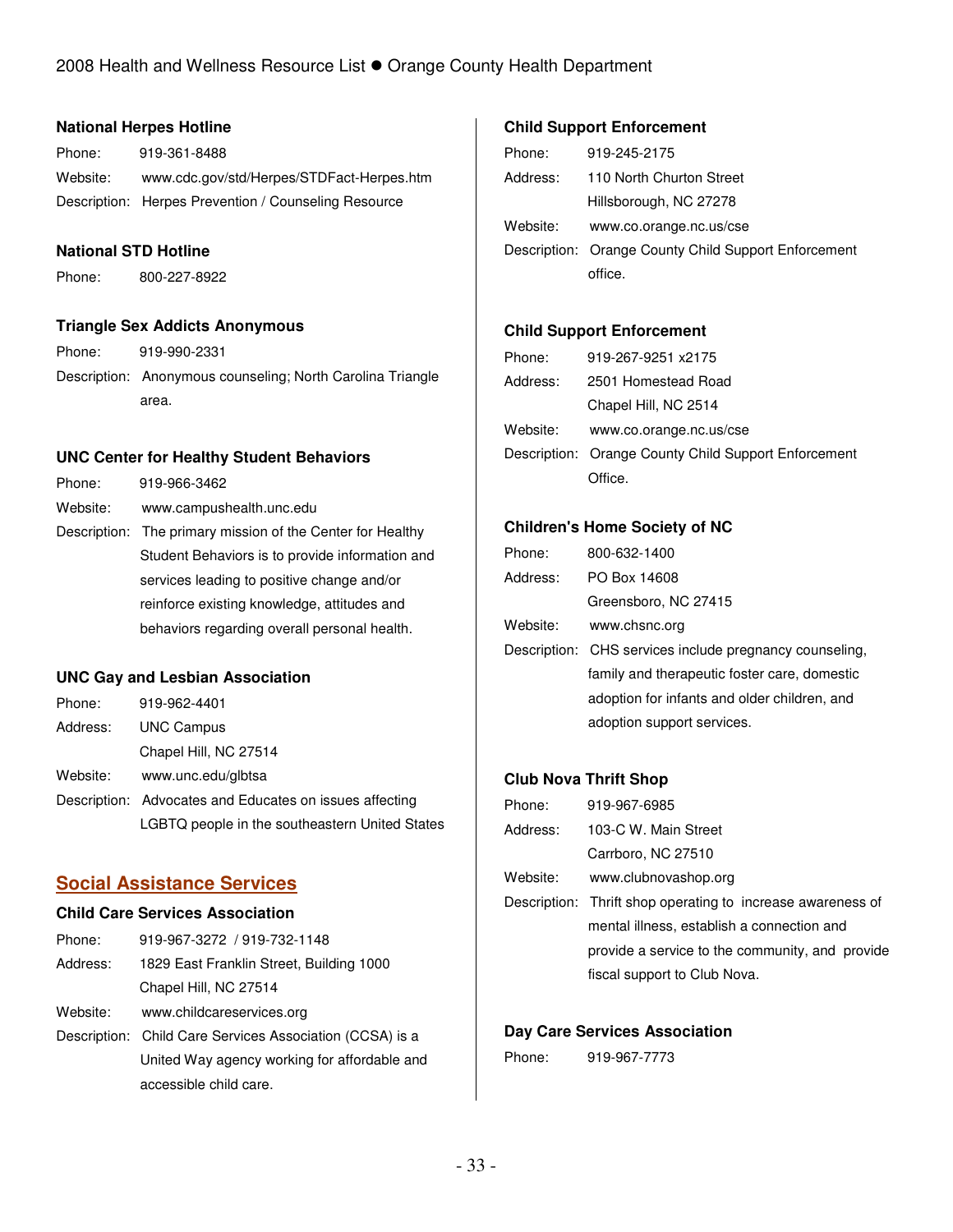# **Food Bank of Central and Eastern NC - Food Bank of**

| Durham   |                                                         |
|----------|---------------------------------------------------------|
| Phone:   | 919-956-2513 x234                                       |
| Address: | 708 Gilbert St                                          |
|          | Durham, NC 27701                                        |
| Website: | www.foodbankcenc.org                                    |
|          | Description: Durham Outreach Coordinator - 919-956-2513 |
|          | x2103                                                   |
|          |                                                         |

# **Interfaith Council for Social Services - Community**

#### **Kitchen**

| Phone:   | 919-967-0643 x14                                         |
|----------|----------------------------------------------------------|
| Address: | 100 W. Rosemary Street                                   |
|          | Chapel Hill, NC 27516                                    |
| Website: | www.ifcweb.org                                           |
|          | Description: Food From the Community, For the Community: |
|          | Anyone who is hungry or wants to learn about             |
|          | hunger can eat.                                          |
|          |                                                          |

### **PTA Thrift Shop**

| Phone:                                                        | 919-942-6565                                                  |  |
|---------------------------------------------------------------|---------------------------------------------------------------|--|
| Address:                                                      | 115 W. Main Street                                            |  |
|                                                               | Carrboro, NC 27510                                            |  |
| Website:                                                      | www.ptathriftshop.com                                         |  |
|                                                               | Description: The PTA Thrift Shop, Inc. is a non-profit resale |  |
| business operated for the benefit of the Parent Teacher       |                                                               |  |
| Associations of the public schools located in Chapel Hill and |                                                               |  |
| Carrboro.                                                     |                                                               |  |

## **Interfaith Council for Social Services - Community**

| <b>Services and Food Pantry</b> |                                                            |  |
|---------------------------------|------------------------------------------------------------|--|
| Phone:                          | 919-929-6380                                               |  |
|                                 | Address: 110 W. Main Street                                |  |
|                                 | Carrboro, NC 27510                                         |  |
| Website:                        | www.ifcweb.org                                             |  |
|                                 | Description: Provides financial assistance, groceries, and |  |
|                                 | clothing vouchers to individuals and families in           |  |
|                                 | need.                                                      |  |

### **Orange Congregations in Mission**

| Phone:   | 919-732-6194           |
|----------|------------------------|
| Address: | 300 Millstone Drive    |
|          | Hillsborough, NC 27278 |
| Website: | www.ocimnc.org         |

Description: Orange Congregations In Mission is composed of over 40 congregations in northern Orange County, North Carolina. OCIM strives to meet the emergency needs of those who find themselves in a crisis situation.

## **Orange County Department Of Social Services -**

### **Food Stamp Program**

| Phone:   | 919-968-2000 / 919-245-2800                              |
|----------|----------------------------------------------------------|
| Address: | 2501 Homestead Road                                      |
|          | Chapel Hill, NC 27516                                    |
| Website: | www.co.orange.nc.us/health                               |
|          | Description: The Food Stamp Program is a federal program |
|          | that provides a monthly allotment of Food Stamp          |
|          | benefits issued via Electronic Benefit Transfer          |
|          | cards (EBT cards) that can be used like debit            |
|          | cards.                                                   |
|          |                                                          |

### **Orange County Health Department - Vital Records**

| Phone:   | 919-245-2409                                                     |
|----------|------------------------------------------------------------------|
| Address: | 300 W. Tryon Street                                              |
|          | Hillsborough, NC 27278                                           |
| Website: | www.co.orange.nc.us/health                                       |
|          | Description: All birth and death certificates pass through Vital |
|          | Records for completion, verification of                          |
|          | information, and signature of the Health Director                |
|          | before being sent to the Register of Deeds for                   |
|          | certification.                                                   |
|          |                                                                  |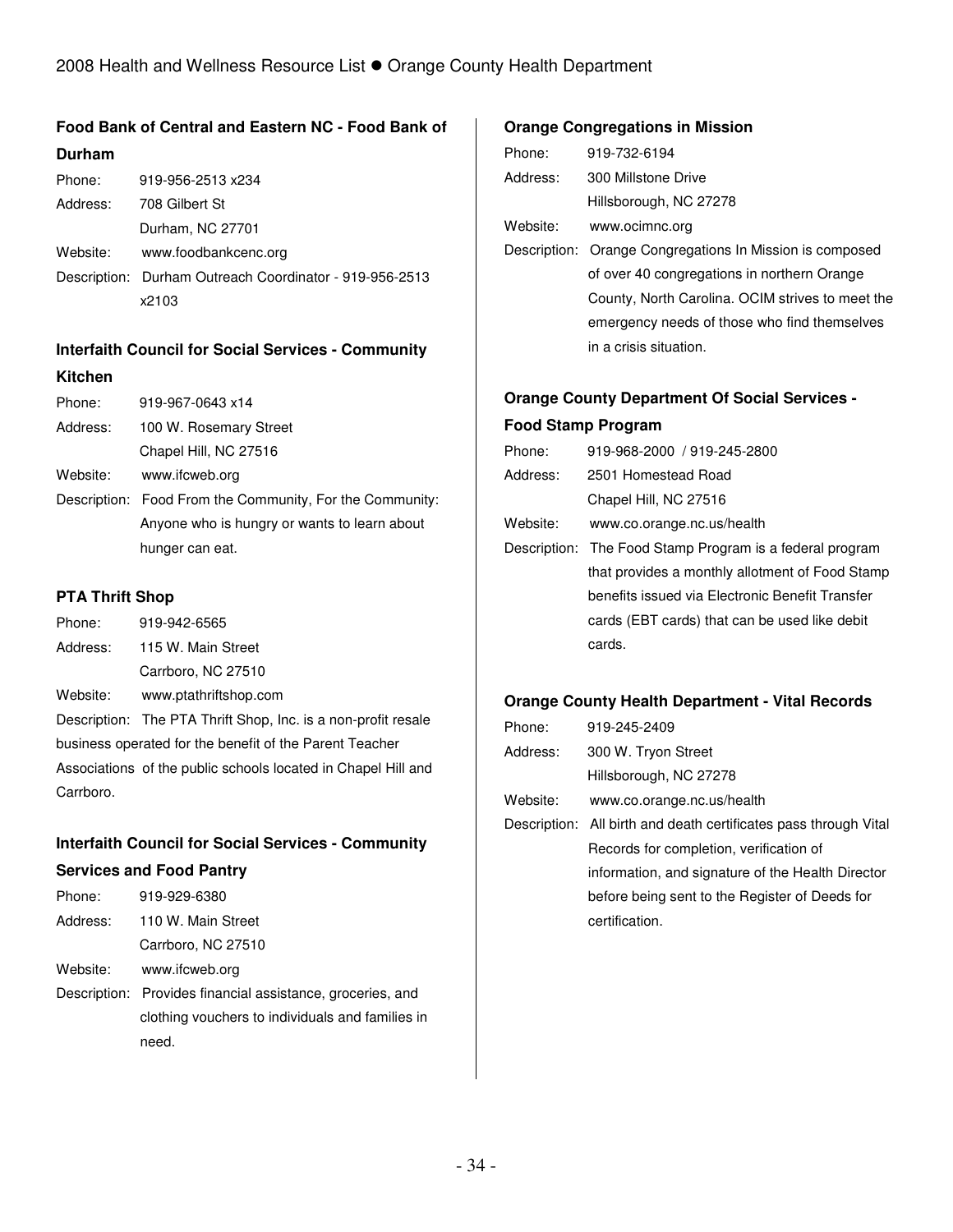### **Orange County Register of Deeds**

| Phone:   | 919-245-2700                                               |
|----------|------------------------------------------------------------|
| Address: | 228 South Churton Street, Suite 300                        |
|          | Hillsborough, NC 27278                                     |
| Website: | www.co.orange.nc.us/deeds                                  |
|          | Description: The Register of Deeds serves as custodian and |
|          | manager of a large number of public records.               |

#### **Professional Mortuary Service**

| Phone:   | 919-286-2576 / 800-423-8336                                  |
|----------|--------------------------------------------------------------|
| Address: | 612 Trent Dr.                                                |
|          | Durham, NC 27705                                             |
|          | Description: Provides assistance with shipping bodies out of |
|          | the country. Spanish translator can be reached at            |
|          | 1-800-368-1662.                                              |

### **Social Security Administration**

| Phone:   | 800-772-1213                             |
|----------|------------------------------------------|
| Address: | 3308 Chapel Hill Blvd                    |
|          | Durham, NC 27707                         |
| Website: | www.ssa.gov                              |
|          | Description: Social Security Information |

## **Substance Abuse**

### **Alanon/Alateen**

Phone: 919-929-0155

### **Alcohol / Cocaine Hotline**

| Phone: | 800-333-2294                                          |
|--------|-------------------------------------------------------|
|        | Description: Alcohol / Cocaine Treatment and Referral |
|        | Hotline.                                              |

### **Alcohol Abuse / Crisis Intervention**

Phone: 800-234-0246 Description: 24-hr. hotline - Alcohol Abuse and Crisis Intervention

### **Alcohol Treatment Referral Service**

| Phone: | 919-303-6940 / 800-662-4357                               |
|--------|-----------------------------------------------------------|
|        | Description: 24 hr. Helpline - Substance Abuse and Mental |
|        | Health Services Administration's toll-free                |
|        | telephone number for alcohol and drug                     |
|        | information/treatment referral assistance.                |

### **Alcoholics Anonymous - Chapel Hill**

Phone: 919-933-3877 Description: Alcoholics Anonymous

#### **Alcoholics Anonymous - Hillsborough**

| Phone: | 919-732-2668 |
|--------|--------------|
|        |              |

### **Capital Area Narcotics Anonymous**

| Phone:   | 919-831-5100                                                |
|----------|-------------------------------------------------------------|
| Website: | www.crna.org                                                |
|          | Description: The Carolina Regional Service Office offers NA |
|          | literature and other products for sale online.              |
|          | Number above is helpline for Chapel Hill,                   |
|          | Durham, Henderson, Hillsborough, Louisburg,                 |
|          | Oxford, and Roxboro.                                        |

### **Cocaine Anonymous**

Phone: 919-713-8923

### **Drug Helpline**

Phone: 800-378-4435

## **Freedom House Recovery Center - Men's**

### **Transitional House**

Phone: 919-942-2803 x15

Website: www.rtpnet.org/freedom/treatment\_programs/

Description: The Men's Transitional House is our 10 bed, men's halfway house in Chapel Hill that provides up to six months of recovery services for alcohol/drug-addicted men and those who are dual diagnosed.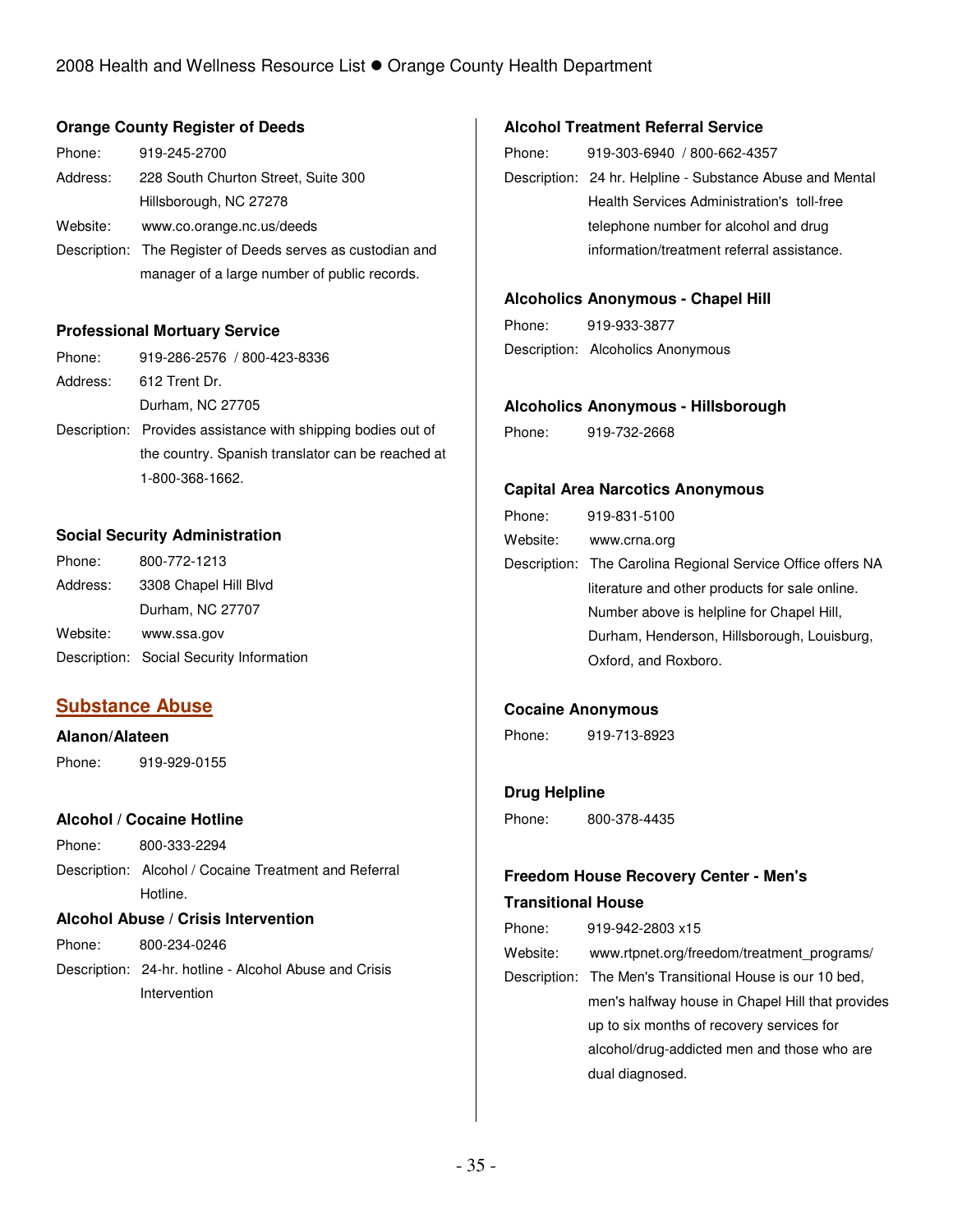## **Freedom House Recovery Center - Women's Halfway**

### **House**

| Phone:   | 919-942-2803 x14                                             |
|----------|--------------------------------------------------------------|
| Website: | www.rtpnet.org/freedom/treatment programs/                   |
|          | Description: Freedom House is a non-profit organization that |
|          | provides residential crisis services, including              |
|          | detoxification, outpatient substance abuse                   |
|          | services, community support, transitional living,            |
|          | and extended care.                                           |

### **Freedom House Recovery Center-Main Office**

| Phone:   | 919-942-2803                                        |
|----------|-----------------------------------------------------|
| Website: | www.rtpnet.org/freedom/home/mission.html            |
|          | Description: Freedom House Recovery Center has been |
|          | committed to making a difference in the lives of    |
|          | people with addiction and mental illness.           |

### **Narcotics Anonymous**

| Phone: | 919-755-5391                                     |
|--------|--------------------------------------------------|
|        | Description: Narcotics Anonymous - Triangle Area |

### **OPC Mental Health - Alcohol Service**

| Phone:   | 919-929-0471                                           |  |
|----------|--------------------------------------------------------|--|
| Address: | 100 Europa Drive, Suite 490                            |  |
|          | Chapel Hill, NC 27517                                  |  |
| Website: | www.opcareaprogram.com                                 |  |
|          | Description: OPC is the local governmental agency with |  |
|          | responsibility for oversight and management of         |  |
|          | publicly-funded mental health, developmental           |  |
|          | disability, and substance abuse services in            |  |
|          | Orange, Person and Chatham counties.                   |  |

## **Support Groups**

### **Autism Society of North Carolina**

| Phone:   | 919-933-0740                                                  |
|----------|---------------------------------------------------------------|
| Address: | 505 Oberlin Road Suite 230                                    |
|          | Raleigh, NC 27605                                             |
| Website: | www.autismsociety-nc.org                                      |
|          | Description: The Chapel Hill Chatham chapter is active. Visit |
|          | website to learn more. Primary focus of the                   |
|          | organization is advocacy for individuals and                  |
|          | families and ongoing education of the public                  |
|          | about the needs of the autism community.                      |

### **Binkley Baptist - Parkinson's Disease Support Group**

| Phone:   | 919-960-5173                                               |
|----------|------------------------------------------------------------|
| Address: | 1712 Willow Drive                                          |
|          | Chapel Hill, NC 27514                                      |
| Website: | www.binkleychurch.org                                      |
|          | Description: Meets 3rd Wednesday of the Month at 1:30 p.m. |
|          | Contact is Ed O'Hara.                                      |

### **Binkley Baptist - Prostate Cancer Support Group**

| Phone:   | 919-843-5307                                           |
|----------|--------------------------------------------------------|
| Address: | 1712 Willow Drive                                      |
|          | Chapel Hill, NC 27514                                  |
| Website: | www.binkleychurch.org                                  |
|          | Description: Meets 1st Wednesday of the Month from 4-5 |
|          | p.m. Contact person is LuAnn Smith.                    |

# **Chapel Hill Arthritis Education Network - Arthritis**

### **Support Group**

- Phone: 919-544-2021 / 919-408-0307
- Address: 2551 Homestead Road Chapel Hill, NC 27516

Description: Meets 2nd Tues. of the Month from 7-8:30 p.m. Family members, friends, all with arthritis are welcome to participate in this monthly support group. Call Angie Hutto, 408-0307, or Cindy Johnson, 544-2021.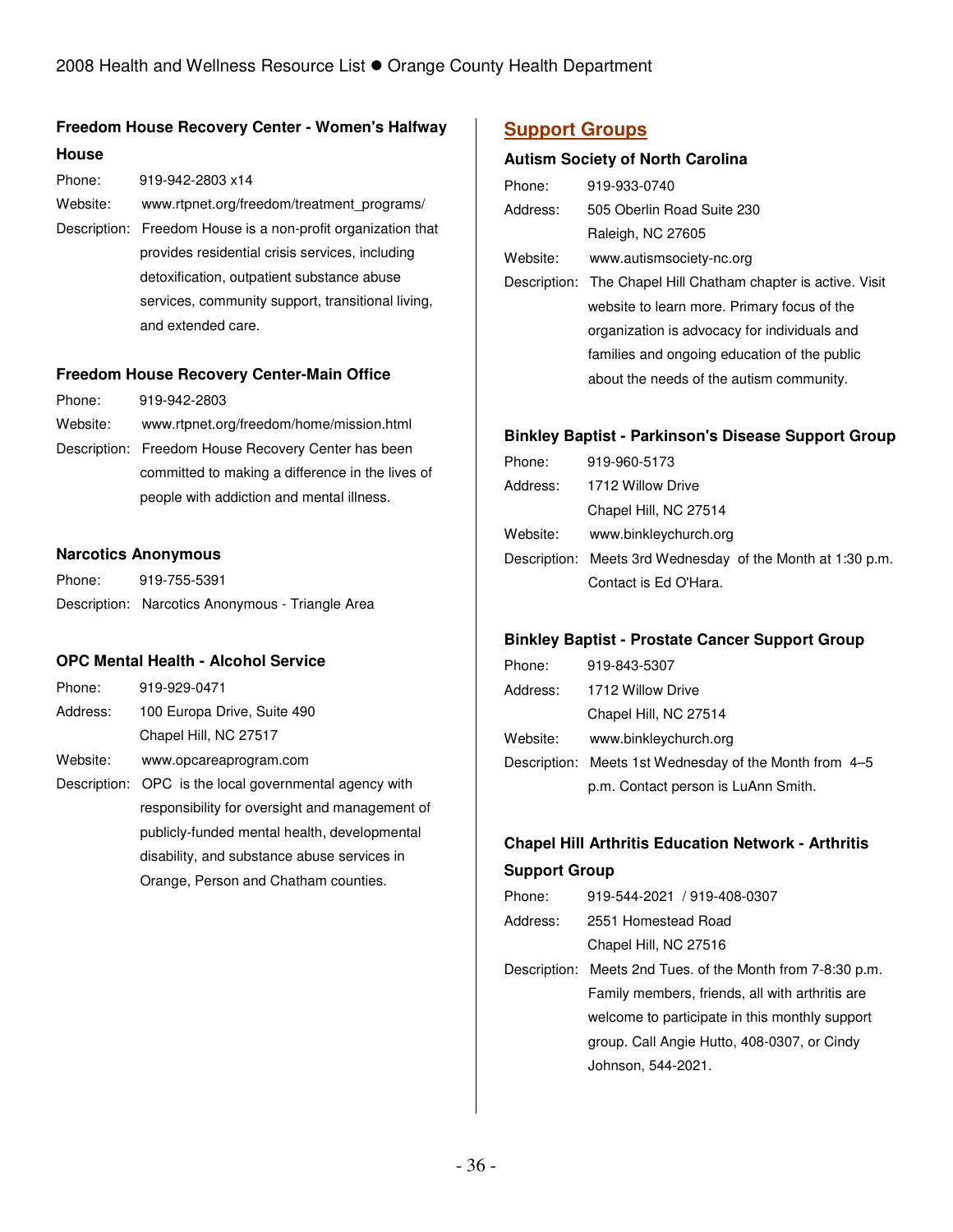### **Chapel Hill Carrboro Mother's Club**

Website: www.chapelhillmothersclub.org Description: The Mothers Club helps local moms and dads form friendships and create support networks.

### **Co-Dependents Anonymous**

Phone: 919-990-1062 Description: 12-step program for recovery for men and women who want to develop healthy relationships

### **Depression / Bipolar Support Group**

| Phone:   | 919-942-8083                                                |
|----------|-------------------------------------------------------------|
| Address: | 1712 Willow Drive                                           |
|          | Chapel Hill, NC 27514                                       |
|          | Description: Receive and give mutual suport. For people who |
|          |                                                             |

have a depressive or bipolar illness. Call church for times and locations.

### **Duke Community Bereavement Services - Unicorn**

| Phone:   | 919-644-6869            |
|----------|-------------------------|
| Address: | 1001 Corporate Drive    |
|          | Hillsborough, NC 27278  |
| Website: | www.dhch.dukehealth.org |

Description: Duke Community Bereavement Services facilitates a safe and healing grief process for persons of all ages in the Triangle adjusting to a loss due to death.

### **Grief and Loss Support and Recovery Group**

| Phone:   | 919-929-7191                                                  |
|----------|---------------------------------------------------------------|
| Address: | 150 E. Franklin Street                                        |
|          | Chapel Hill, NC 27514                                         |
| Website: | www.chapelhilluumc.org                                        |
|          | Description: The Grief and Loss Support Group is available to |
|          | any that may be having difficulty dealing with the            |
|          | death of a loved one.                                         |

### **Low Vision Support Group**

| Phone:   | 919-942-2571                                             |
|----------|----------------------------------------------------------|
| Address: | 2551 Homestead Road                                      |
|          | Chapel Hill, NC 27516                                    |
| Website: | www.co.orange.nc.us/aging                                |
|          | Description: Meets 1st Tues. of the Month at 10 a.m. For |
|          | more info contact Norma Willhoit, 942-2571.              |

## **Orange County Department on Aging - Dementia Caregiver's Support Group**

| Phone:   | 919-968-2085                                       |
|----------|----------------------------------------------------|
| Address: | 515 Meadowlands Drive                              |
|          | Hillsborough, NC 27278                             |
| Website: | www.co.orange.nc.us/aging                          |
|          | Description: Meets 1st Tuesday of month, 4-5:30pm. |
|          | Caregivers share, learn new skills, and answer     |
|          | questions about Alzheimer's and other forms of     |
|          | dementia. Care for persons with dementia           |
|          | available while caregivers attend group. Led by    |
|          | Kate Barrett, LCSW.                                |

# **Orange County Department on Aging - Dimentia**

### **Caregivers Support Group**

| Phone:   | 919-968-2085                                            |
|----------|---------------------------------------------------------|
| Address: | 2551 Homestead Road                                     |
|          | Chapel Hill, NC 27516                                   |
| Website: | www.co.orange.nc.us/aging                               |
|          | Description: Meets 3rd Thursday of month from 2:30-4pm. |
|          | Caregivers share, learn new skills, and answer          |
|          | questions about Alzheimer's and other forms of          |
|          | dementia. Care for persons with dementia                |
|          | available while caregivers attend group. Led by         |
|          | Kate Barrett, LCSW.                                     |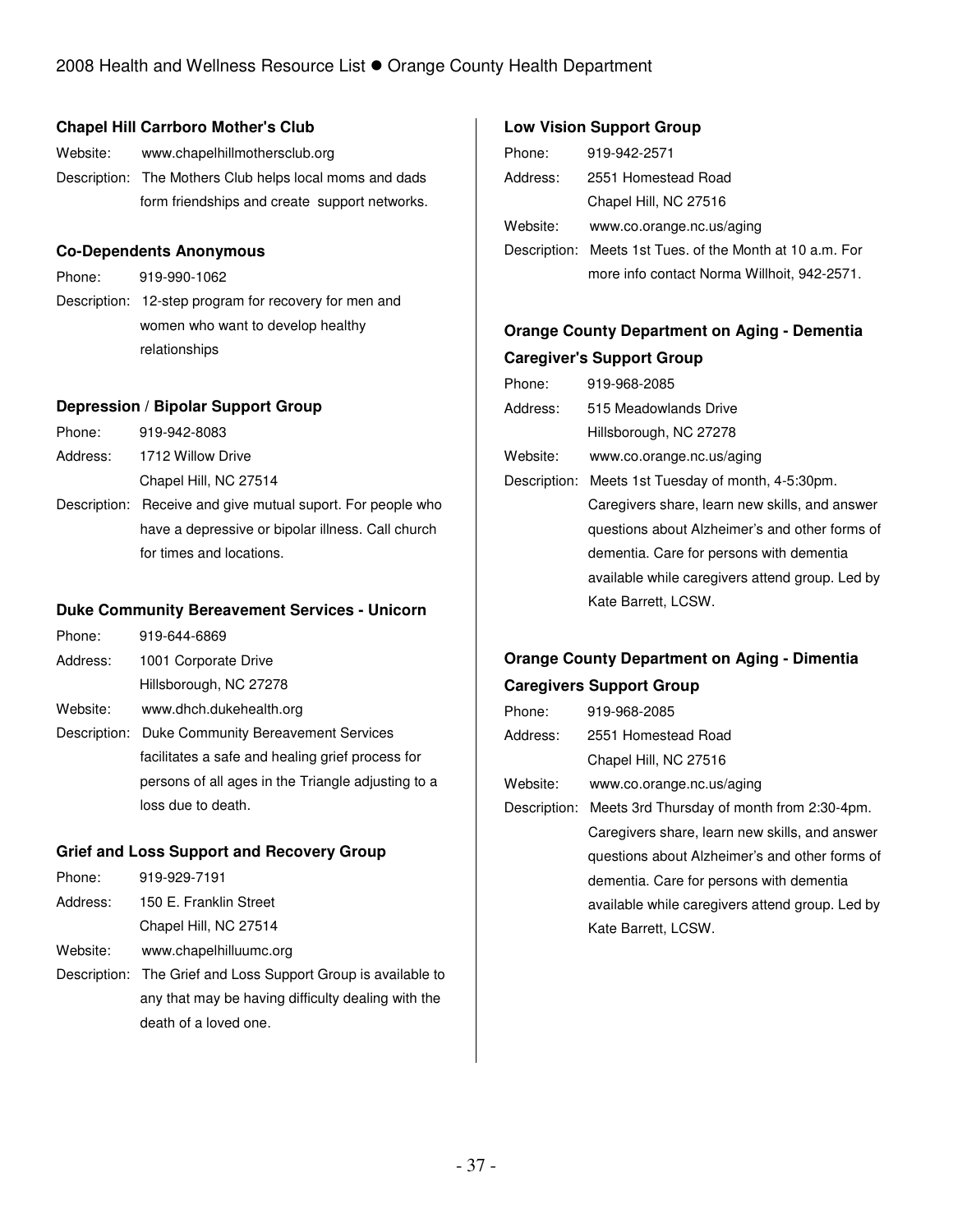## **Orange County Department on Aging - Osteoporosis Support Group**

| Phone:   | 919-968-2073                                                    |
|----------|-----------------------------------------------------------------|
| Address: | 2551 Homestead Road                                             |
|          | Chapel Hill, NC 27516                                           |
|          | Description: Interested participants call Myra Austin, Wellness |
|          | Coordinator, 968-2073.                                          |

## **Orange County Department on Aging - Parkinson's Support Group**

| Phone:   | 919-245-2015                                          |
|----------|-------------------------------------------------------|
| Address: | 515 Meadowland Drive                                  |
|          | Hillsborough, NC 27278                                |
| Website: | www.co.orange.nc.us/aging                             |
|          | Description: Meets 4th Wednesday per month, 11:30am - |
|          | 1:30pm. Open to both the person with Parkinsons       |
|          | and/or the caregiver. Lunch served prior to           |
|          | meeting and registration is required for lunch        |
|          | only. Registration is not required if you plan to     |
|          | attend the meeting only.                              |

### **Parents Without Partners**

| Phone:   | 919-383-3707                                                    |
|----------|-----------------------------------------------------------------|
| Website: | www.capitalareapwp.org                                          |
|          | Description: Support for single parents; Website is for Capital |
|          | Area Parents Without Parntners site.                            |

### **Triangle Overeater's Anonymous**

| Phone:   | 919-406-9300      |
|----------|-------------------|
| Address: | PO Box 20356      |
|          | Raleigh, NC 27619 |

Website: www.triangleoa.org

Description: Support for people with eating disorders. The Triangle Intergroup of Overeaters Anonymous is dedicated to the purpose of helping Complulsive Overeaters find recovery through the 12 Steps and 12 Traditions of Overeaters Anonymous.

### **UNC HealthCare - Stroke Support Group**

| Phone:   | 919-966-9493                                              |
|----------|-----------------------------------------------------------|
| Website: | www.unchealthcare.org                                     |
|          | Description: For more information, call Stephanie McAdams |
|          | at UNC HealthCare, 966-9493.                              |

### **Adoelescent Pregnancy Prevention Coalition of NC**

| Phone:    | 919-226-1880 / 800-684-3228                                |
|-----------|------------------------------------------------------------|
| Address:  | 3708 Mayfair Street                                        |
| Suite 310 |                                                            |
|           | Durham, NC 27707                                           |
| Website:  | www.appcnc.org                                             |
|           | Description: Aimed at preventing pregnancy among teens and |
|           | adolescents.                                               |

## **Teen/Adolescent Health**

#### **Adolescents in Need - Hillsborough**

| Phone:   | 919-732-5240             |
|----------|--------------------------|
| Address: | 500 Orange High School R |
|          | Hillsborough, NC 27278   |

### **Orange County Cooperative Extension - 4-H**

#### **Program**

| Phone:   | 919-245-2050                                             |
|----------|----------------------------------------------------------|
| Address: | 306-E Revere Rd                                          |
|          | Hillsborough, NC 27278                                   |
| Website: | www.orange.ces.ncsu.edu                                  |
|          | Description: Through 4-H, more than 187,000 young people |
|          | in North Carolina learn new skills and serve their       |
|          | communities each year. 4-H offers clubs, special         |

interest programs, summer camps, school enrichment and after-school child care.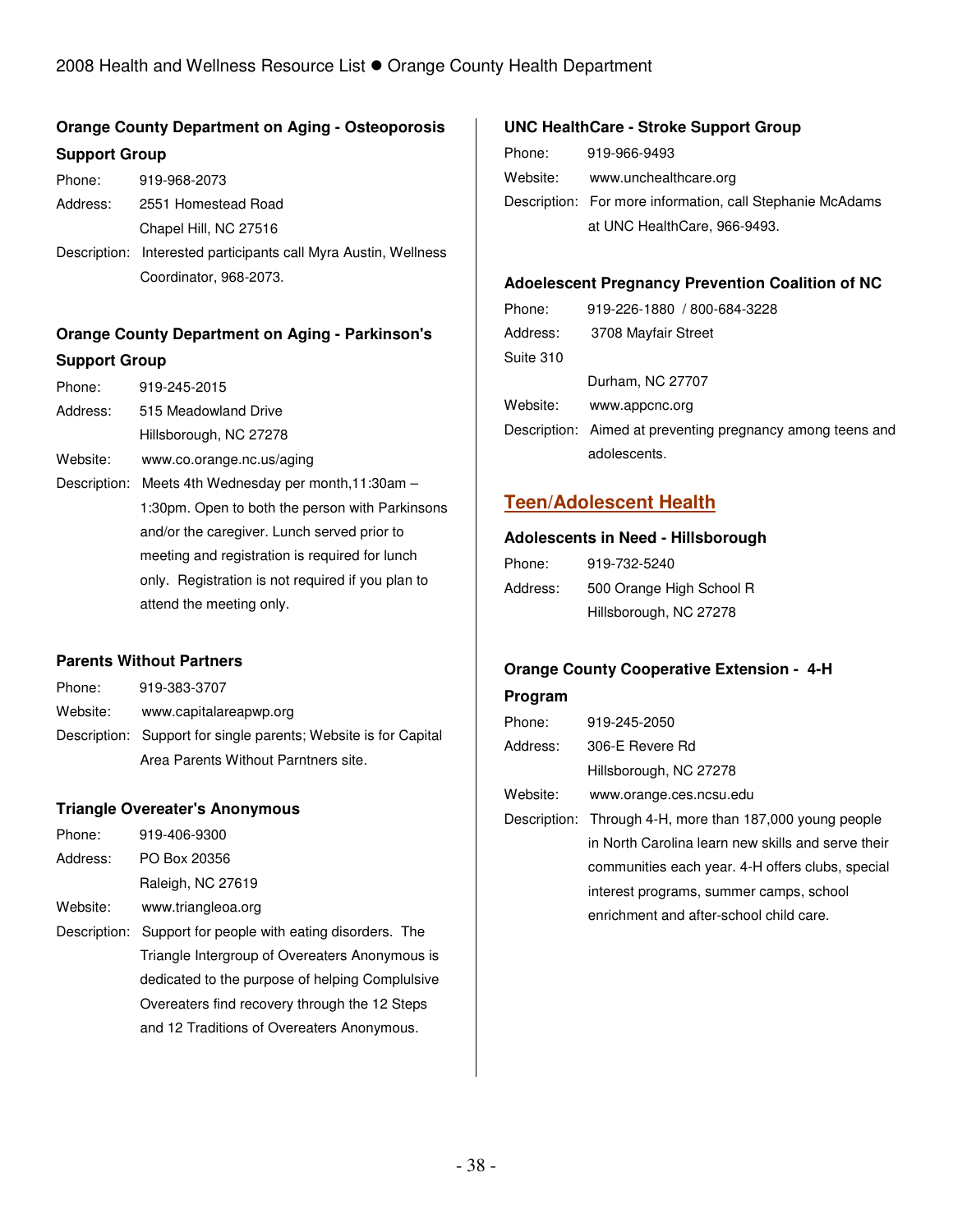### **Radio Pa'lante**

| Phone:   | 919-619-1023                                       |
|----------|----------------------------------------------------|
| Address: | PO Box 17212                                       |
|          | Chapel Hill, NC 27516                              |
| Website: | www.radiopalante.org                               |
|          | Description: PA'LANTE is a group of Latin American |
|          | immigrant teens dedicated to helping the Orange    |
|          | Count Hispanic community. Produce spanish          |
|          | media to help hispanic families learn about about  |
|          |                                                    |

## **Transportation**

### **Chapel Hill Transit**

| Phone:   | 919-969-4900                                                    |
|----------|-----------------------------------------------------------------|
| Address: | 6900 Millhouse Road                                             |
|          | Chapel Hill, NC 27516                                           |
| Website: | www.ci.chapel-hill.nc.us                                        |
|          | Description: Chapel Hill Transit provides public transportation |
|          | services in the Chapel Hill, Carrboro, and UNC                  |
|          | communities.                                                    |
|          |                                                                 |

education, health and recreational opportunities.

### **GoTriangle.org**

| Phone:   | 919-485-7433                                                    |
|----------|-----------------------------------------------------------------|
| Website: | www.gotriangle.org                                              |
|          | Description: Provides public transportation information for the |
|          | Triangle area.                                                  |

### **Orange Public Transportation (OPT)**

| Phone:   | 919-245-2006 / 919-245-2008                                 |
|----------|-------------------------------------------------------------|
| Website: | www.co.orange.nc.us/transportation                          |
|          | Description: OPT provides public transportation services to |
|          | the citizens of rural Orange County (excluding              |
|          | Chapel Hill/Carrboro city limits). Transit includes         |
|          | public bus routes, pick-up and drop-off for                 |
|          | disabled and elderly, and transportation to senior          |
|          | centers.                                                    |

### **Triangle Transit Authority**

| Phone:   | 919-549-9999                                                   |
|----------|----------------------------------------------------------------|
| Website: | www.ridetta.org                                                |
|          | Description: Public transportation resource for Triangle area. |

## **Women's Health**

#### **Piedmont Women's Health Center**

| Phone:   | 919-933-3301                                     |
|----------|--------------------------------------------------|
| Address: | 930 Martin Luther King Jr Blvd                   |
|          | Chapel Hill, NC 27514                            |
|          | Description: Family planning services for women. |

#### **The Women's Center**

| Phone:   | 919-968-4610                                         |
|----------|------------------------------------------------------|
| Address: | 210 Henderson Street                                 |
|          | Chapel Hill, NC 27514                                |
| Website: | www.womenspace.org                                   |
|          | Description: The mission of The Women's Center is to |
|          | promote the individual and collective                |
|          | empowerment of the diverse community of              |
|          | women and girls in the Triangle.                     |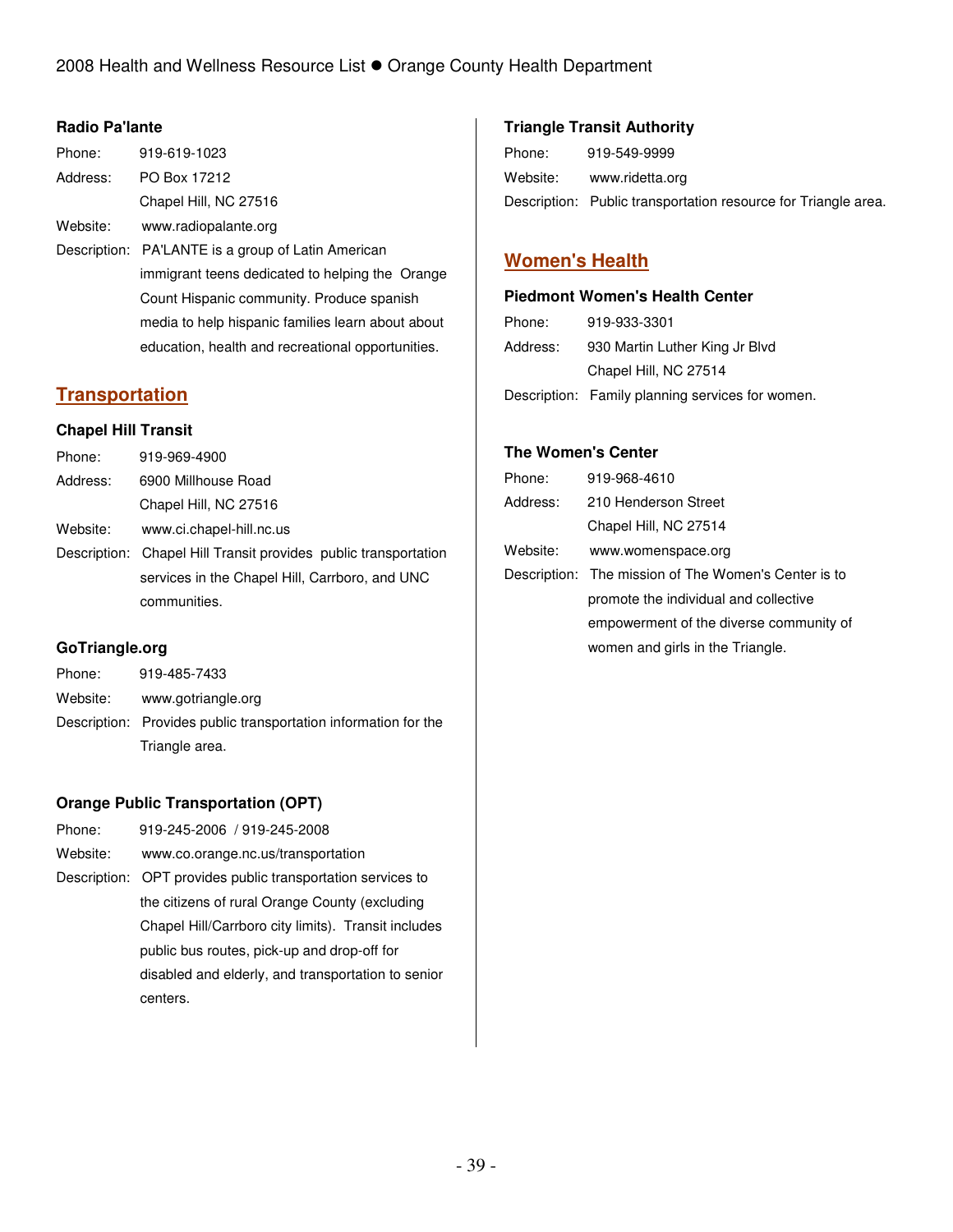## **Appendix: 1**

**Carolina Access Open Enrollment Providers** 

**(Inside & Outside of Orange County) – Last Updated 11/07** 

Avalon Medical Group # 89011P2 (919) 928-1146

Bridges to Health/ Durham # 790134H (919) 403-8600

Caswell Fam. Med. Ctr./ Yanceyville # 344506A (336) 694-9331

Central Fam. Pract. / Durham

# 8901240 (919) 688-5561

Carrboro Comm. Health. Ctr. # 344505A (919) 942-8741

Carrboro Peds. & Internal Med. # 690185T (919) 933-8381 (Open to Children Only, Adults Must be Established)

Chapel Hill Children's Clinic # 89011M0 (919) 967-0771

Chapel Hill Peds. # 8901275 (919) 942-4173

Chatham Crossing Med. Ctr./ CH # 690275H (919) 960-6094

Climax Family Practice,PA #7901027 (336) 674 –8237

Dr. Charles Drew Community Health **Burlington** # 344515A (336) 570-3739

Duke OB/GYN Opt. Clinic # 8907004 (919) 684-6327

Duke Opt. Clinic (16 yrs. & up) # 8907002 (919) 471-8344

Durham Family Practice # 790283L (919) 220-9800

Haywood-Moncure Community Hlth **Cntr** # 344513A

Highgate Family Med. Ctr./ Durham # 790151L (919) 361-2644

James C Little MD

#7901027 (336) 674-8237

Lakewood Peds. & Family Care/ Durham # 8901995 (919) 220-3333 (Open to Children Only, Adults Must be Established)

Mebane Medical Clinic, PA (16 yrs. & up) # 8946923 (919) 563-3007

Metropolitan Durham Group # 89012NC (919) 383-1854 (21 yrs. & up)

William B. Olds, M.D./ Roxboro # 8964001 (336) 597-5553

Orange Co. Health Dept. # 3404475 (919) 245-2400 (Open to Children & Pregnant Women Only, Adults Must be Established)

Person Fam. Med. Ctr./ Roxboro # 344504A (336) 599-9271

Piedmont Women's Health Ctr./ CH # 7000077 (919) 933-3301

Prospect Hill Comm. Hlth. Ctr. # 344514A (919) 562-3311

Infectious Disease Clinic/ Chapel Hill # 7902646 (919) 966-7198

Internal Med. Clinic/ ACC-Chapel Hill # 890264F (919) 966-6989

North State Medical Cntr. Roxboro # 8988533

Scott Clinic # 344516A

UNC OB-GYN/ ACC- Chapel Hill # 890224C (919) 966-2496

Pediatric Continuity Clinic CH North # 89016NK (919) 966-6669

UNC Comprehensive Sickle Cell Clinic # 890282J (919) 966-0178

UNC Family Medicine Cntr. # 7907039

University Peds. at Highgate # 6901815 (919) 806-3335

Univ. Internal Med. CH North # 790258L (919) 960-7461

University OB-GYN CH North # 790258C (919) 960-7461

University Peds. CH North # 690258N (919) 960-5154

Vickers Clinic, PA/ Durham # 8910986 (919) 688-4748

Village Pediatrics # 5903100 (919) 969-9611

Women's Birth & Wellness Ctr. (Chapel Hill) # 7000091 (919) 933-3301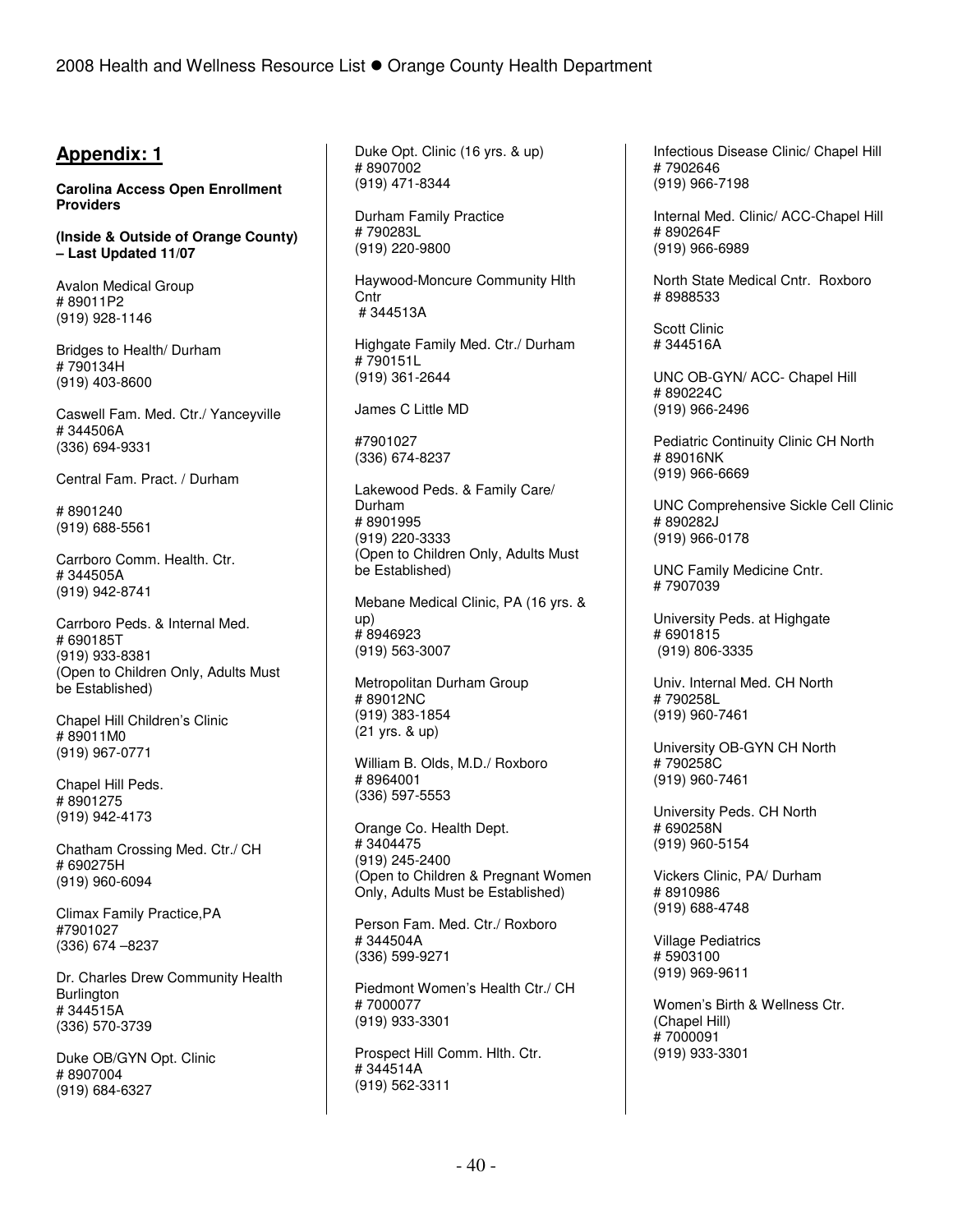**Carolina Access Established Enrollment Providers (Inside & Outside of Orange County) – Revised 04/24/07** 

\*Note: If you are going to use OPT Transportation, please select a provider within Orange County.

Burlington/ Mebane Peds. # 8901144 (336) 228-8316

Duke Family Med. # 7907015 (919) 684-6721

Durham Internal Med. Assoc. # 7945480 (919) 477-6900

Durham Medical Center PA # 890173M (919) 471-1518

Durham Peds. / DUAP, Inc. # 6901302 (919) 220-4000

Harris & Smith OB/GYN # 890126T (919) 471-1573

Hillsborough Family Practice # 890204R (919) 732-8131

Hillsboro. Fam. Med. Ctr. (Brookhollow) # 890204R CLOSED, 2007 (919) 563-8400

Timberlyne Family Medical # 5906039 (919) 942-8500

Hillsborough Med. Grp. PA # 8976543 (919) 643-7603

International Family Clinic # 7902461 (336) 570-0010

Kernodle Clinic/ Dr. Willett # 8987638 (919) 563-2500

Kernodle Clinic/ Dr. Stein # 8912319 (919) 563-2500

Kernodle Clinic/ Dr. Thies # 891056N (919) 563-2500

Kernodle Clinic/ Dr. McGrath # 891350H

Kernodle Clinic/ Dr. Pringle # 8969234

Lakewood South Fam. Prac. # 7901866 (919) 493-0033

Robert W. Little, M.D. # 8952178 (336) 222-0291

Regional Peds. # 8902065 (919) 477-2202

Triangle Family # 890241R (919) 572-2000

UNC Medicine Center # 7907039 (919) 966-2943

Timberlyne Family Medical #5906039 (919) 942-8500

Margarita Goldar, MD # 89137W6 (336) 570-0354

Sutton Station Internal Med. # 5901178 (919) 544-6644

\*Note: IMC must call Provider for Authorization to Assign.

**Carolina Access Providers Outside of Orange County – Revised 04/24/07** 

Winston East Pediatrics 890228U (336) 725-0514

Capital Nephrology Assoc. (Raleigh) # 890142N (919) 231-3966

Carolina Immediate Care (Raleigh) # 8964157 (919) 334-0245

Carolina Medicine & Peds. (Durham) # 89012F2 (919) 479-6200

Cary/ Fuquay Pediatrics (Cary) # 590221C (919) 467-3211

Cornerstone Peds. & Adols. Med. (Cary) # 8902067 (919) 460-0993

East Chatham Medical Ctr. (Pittsboro) # 8901474 (919) 542-2731

George, P.K. (Zebulon) # 8935107 (919) 269-9111

Granville IM & Geriatrics (Oxford) # 343965A (919) 693-6541

Haywood-Moncure Chc. (Moncure) # 8982358 (919) 542-4991

Integrative Physicians (Durham) # 790134H (919) 403-8600

James C Little, MD #7901027 (336) 674-8237

Kernodle Clinic: Dr. A. Miller (Burlington) # 8958895 (336) 226-7384

Dr. Bulla (Burlington) # 8919675 (336) 226-7384

Dr. Dimeo (Burlington) # 7928636 (336) 538-1234

Dr. Norton (Burlington) # 8963365 (336) 226-7384

D Bronstein (Burlington) # 891260G (336) 538-1234

Dr. C. Scott (Burlington) # 891018H (336) 538-1234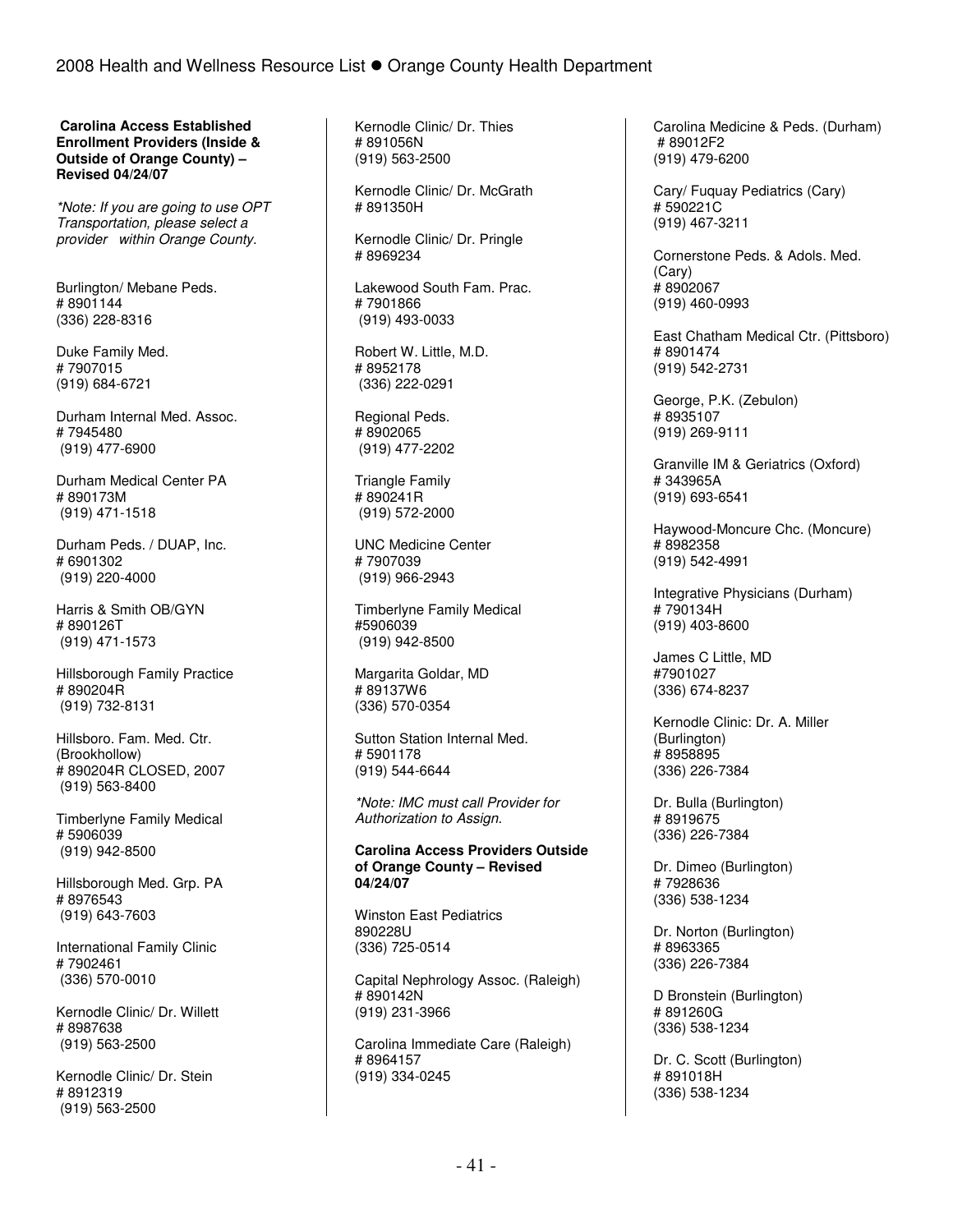Dr. Chaplin (Burlington) # 8922053 (336) 538-1234

Dr. Wood (Burlington) # 8988913

Burroughs (Burlington) # 891255H

Raleigh Family Healthcare (Raleigh) # 8915624 (919) 875-0504

Raleigh Primary Care Med. (Raleigh) # 8976117 (919) 781-6655

Roxboro Medical Associates (Roxboro) # 890238C (336) 599-3212

Scott Clinic/ Dr. Wroth (Burlington) # 8911355 (336) 421-3247

Siler City Comm. Hlth. Ctr. (Siler City) # 8979629 (919) 663-1744

South Granville Prim. Care (Butner) # 343953A (919) 575-6103

Vance-Warren Comp. Hlth. Plan (Manson) # 344566A (252) 456-2181

William Garlick MD Fam. Med. (Pittsboro) # 8934563 (919) 545-0580

\*Note: If you select a provider outside of Orange County, OPT Transportation cannot be guaranteed.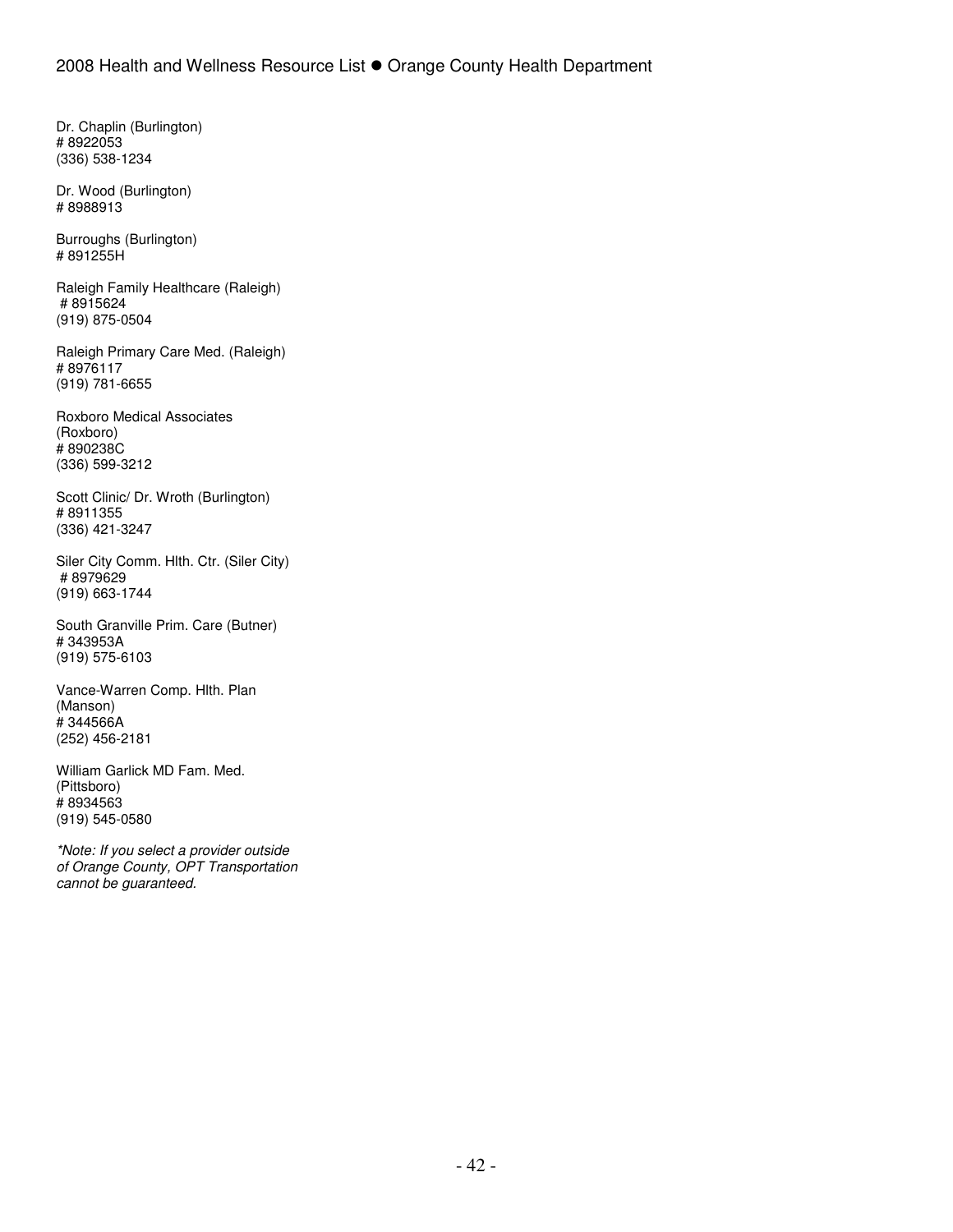## **Appendix 2:**

**Agencias comunitarias Lista de Información Referencia**

## **CUESTIONES DE MALTRATO Y VIOLENCIA DOMÉSTICA**

**Child Abuse (Maltrato infantil):** 1-800-422-4453

#### **Consejeros para casos de crisis de la Comisaría de Chapel Hill**  968-2806 (en caso de emergencia llamar al 911)

#### **Durham Crisis Response Center (Centro de respuesta a crisis de Durham)**  Oficina: 403-9425 Línea de asistencia las 24 horas del día: 403-6562

**Family Violence Prevention Center of Orange County (Centro de prevención de la violencia familiar):**  Oficina: 929-7122 Línea de asistencia las 24 horas del día: 1- 866-929-7122

**Orange County Rape Crisis Center** (Centro de asistencia para casos de violación): Línea de asistencia las 24 horas del día: 967-7273 o 1-866-WE LISTEN (935-4783) Oficina de Chapel Hill: 968-4647 Oficina de Hillsborough: 643-0722

#### **Orange County Sheriff (Jerife del condado Orange):** Llamadas de emergencia 911 Oficina de Chapel Hill: 942-6300 Oficina de Hillsborough: 644-3050

**Servicios sociales del condado de Orange (DSS, siglas en inglés)**  Oficina de Chapel Hill: 968-2000 Oficina de Hillsborough: 245-2800

## **PROBLEMAS RELACIONADOS CON EL ALCOHOL Y LAS DROGAS**

**ALANON/ALATEEN** 919-929-0155

**Alcohólicos Anónimos** Número de contacto en Chapel Hill: 933-3877 Número de contacto en Hillsborough: 732-2668

**Alcohol Treatment Referral Service (Servicio de referencia para el tratamiento del alcoholismo)**  Línea de asistencia las 24 horas del día: 303-6940 (o 1-800- 662-4357)

**Cocainadictos Anónimos**  919-713-8923

**Drug Helpline (Línea de asistencia para drogadictos)** 1-800-378-4435

**Freedom House (Recovery Center) (Casa Libertad (Centro de recuperación)):**  Oficina: 942-2803 Servicios de desintoxicación: 967-8844

**Women's Halfway House (Albergue para mujeres**): 942- 2802

**Emergencias relacionadas con la salud mental**: 913-4100 (o 1-800-233-6834)

**Narcotics Abuse/Crisis Intervention (Abuso de narcóticos/ intervención en caso de crisis):** Línea de asistencia las 24 horas del día: 1-800-234-0246

**Narcóadictos Anónimos del área de la capital:** 831-5100

**Narcóadictos Anónimos**: 755-5391

**Centro de Tratamiento y Derivación**: 1-800-333-2294

**OPC Mental Health (servicios para el alcoholismo**): 929- 0471

**Sala de urgencias del Hospital de UNC**: 966-4721

## **SERVICIOS DE ORIENTACIÓN Y DERIVACIÓN**

**Adolescents in Need (Servicios a adolescentes del norte del condado Orange ):**  Número de Chapel Hill: 966-2504 Número de Hillsborough: 732-5240

**AIDS Community Residence Association (Ayuda para personas con SIDA):** 967-0009

**Alliance of Aids Services Carolina (Ayuda para personas con SIDA):** 932-3991

**Club Nova (rehabilitación para personas que padecen de una enfermedad mental):** 968-6682

**Servicios al cliente para asesoría en cuestión de crédito**: 933-4226

**Orientación para embarazos problemáticos (por el departamento de servicios sociales):**  Oficina de Chapel Hill: 968-2000 Oficina de Hillsborough: 245-2800

**Children's Home Society of NC (Hogares para niños)**  1-800-632-1400

**Intervención de crisis (Hospital de UNC):** 966-2166 o 966- 4131 (después de las 4:30pm)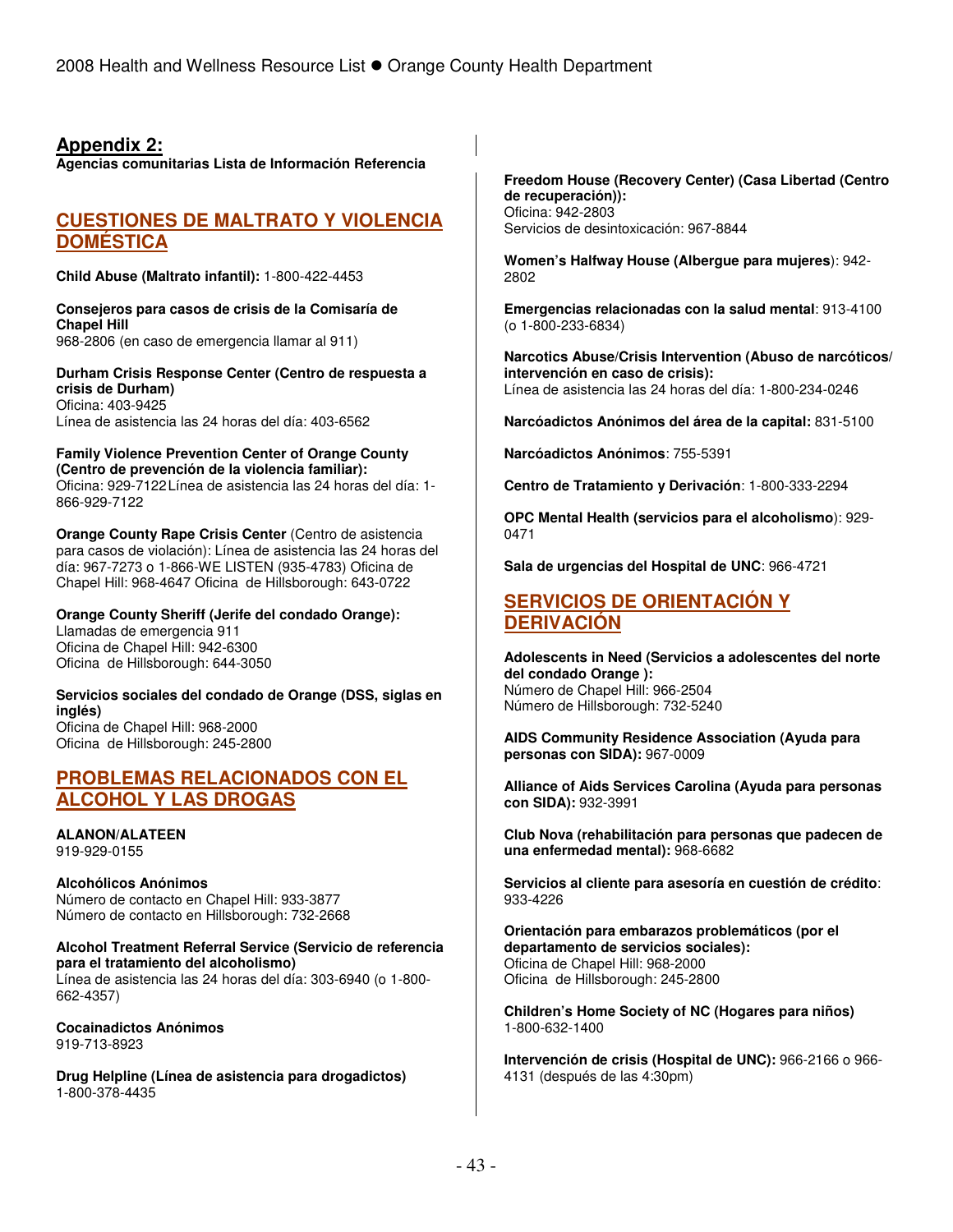**Dispute Settlement Center (Centro de conciliación de disputas):** 929-8800

#### **North State Legal Services (provee asistencia legal)**  732-8137 OPC Mental Health (Centro de salud mental):

Oficina de Chapel Hill: 929-0479 Oficina de Hillsborough 245-2375 (o 732-1150)

**Orange County Department on Aging (Asuntos relacionados con la vejez):** 245-2000

**Orange County Literacy Council (Alfabetización):**  Chapel Hill: 933-2151 Hillsborough: 732-0868

**Overeater's Anonymous (apoyo a personas con trastornos alimenticios):** 406-9300

**Parents Without Partners (apoyo a madres y padres solteros):** 383-3707

**Pregnancy Support Services (apoyo a mujeres embarazadas):**  Chapel Hill: 942-7318 Durham: 490-0203

**Volunteers For Youth Program (Voluntarios para ayudar a jóvenes**: 967-4511

**Women's Center (Centro de la mujer):** 968-4610

## **EMPLEO/VIVIENDA**

**AIDS Community Residence Association (Residencias para personas con SIDA):** 967-0009 o 956-7901

**Chapel Hill Housing Authority (Oficinas sobre la vivienda):** 968-2850

**Employment Security Commission (Comisión sobre seguridad de empleo):** 644-1051

**Albergue del Concilio Inter-Fe y Casa comunitaria: 967- 0643 Job Corps (Empleos):** 872-1055 (o 1-800-733-5627)

**JOCCA (Joint Orange-Chatham Community Action) (acción comunitaria):**  Oficina de Chapel Hill: 929-0492 Cedar Grove: 732-8194

**Orange County Housing and Community Development (viviendas):**  Oficina de Chapel Hill 969-3016 Oficina de Hillsborough: 245-2490

**Orange County Job Vacancy Hotline (Línea de información sobre empleos):**  Chapel Hill: 967-9251 ext. 2560 Hillsborough: 245-2560

**Town of Chapel Hill Job Line (Línea de información sobre empleos):** 968-2700

**UNC Hospital Job Vacancy line (Línea de información sobre empleos):** 966-1263

**Vocational Rehabilitation (formación vocacional):** 969- 7350

**Work Permits (permisos de trabajo para los jóvenes por el DSS):**  Oficina de Chapel Hill: 968-2000 Oficina de Hillsborough: 245-2800

## **SERVICIOS DE SALUD**

**Alliance of AIDS Services Carolina (Alianza para el SIDA):** 932-3991

**Carolinas Poison Center (ayuda con envenenamiento):** 1- 800-848-6946

**Lesbian Hth Resource Cntr (recursos de salud para lesbianas):** 956-9900

**Mental Health Emergencies (urgencias de salud mental):** 913-4100 (o 1-800-233-6834)

**National Poison Hotline (línea directa sobre el envenenamiento):** 1-800-222-1222

**Orange County Health Department (Departamento de salud del condado Orange)**  Chapel Hill Office: 968-2022 Hillsborough Office: 245-2400

**Piedmont Health Services (Servicios de Salud Piedmont)**  Clínica de Carrboro: 942-8741 Clínicas de Haywood/Moncure: 542-4991

**Salud de la mujer**: 933-3301

**Clínicas de Prospect Hill**: 1-800-898-9577

**Planned Parenthood (planificación familiar**): 942-7762

**Clínica gratis SHAC (clínica de Carrboro):** 942-8741 (solo los miércoles a las 6pm)

**Hospital de UNC: Número principal: 966-4131 Urgencias:** 966-472

## **CUESTIONES DE SEXUALIDAD**

**CDC National STD/AIDS Hotline (información sobre ETS y SIDA):** 1-800-342-AIDS (2437)

**Línea de información en español sobre ETS y SIDA**: 1-800- 344 SIDA (7432)